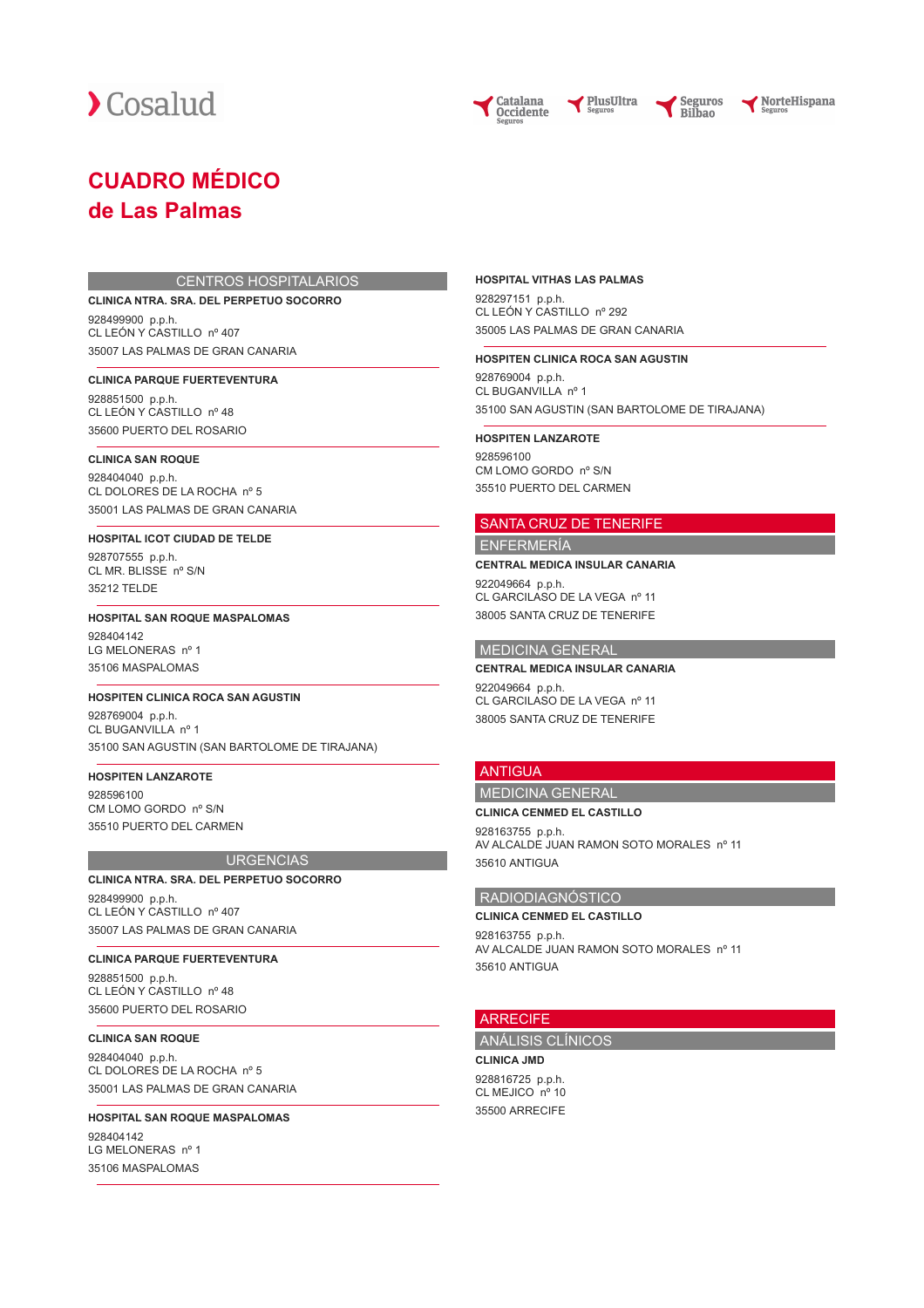#### **LABORATORIO DR. GONZALEZ SANTIAGO (ARRECIFE)**

928804480 p.p.h. CL MEJICO nº 28 35500 ARRECIFE

# **MARTINEZ SEGURA, FERNANDO (LAB. DIVINA CREUS REY)**

928816725 CL MEJICO nº 8 Piso: 02 Puerta: D 35500 ARRECIFE

# ANGIOLOGÍA Y CIRUGÍA VASCULAR

**CENTRO ASISTENCIAL LANZAROTE** 928404040 p.p.h. CL DOCTOR JUAN NEGRIN nº 250 35500 ARRECIFE

# APARATO DIGESTIVO

#### **REHABILITACION MEDICA LANZAROTE** 928813292 p.p.h. CL EL GRECO nº 9 Piso: BJ 35500 ARRECIFE

#### CARDIOLOGÍA

# **CENTRO ASISTENCIAL LANZAROTE**

928404040 p.p.h. CL DOCTOR JUAN NEGRIN nº 250 35500 ARRECIFE

# **GABIMEDIC CENTRO MEDICO LANZAROTE**

928813190 p.p.h. CL TRIANA nº 31 35500 ARRECIFE

#### DERMATOLOGÍA

## **GABIMEDIC CENTRO MEDICO LANZAROTE**

928813190 p.p.h. CL TRIANA nº 31 35500 ARRECIFE

# **FISIOTERAPIA**

#### **GABIMEDIC CENTRO MEDICO LANZAROTE**

928813190 p.p.h. CL TRIANA nº 31 35500 ARRECIFE

#### **ICOT LANZAROTE**

928851500 p.p.h. CL DOCTOR GÓMEZ ULLA nº 29 35500 ARRECIFE

# **REHABILITACION MEDICA LANZAROTE**

928813292 p.p.h. CL EL GRECO nº 9 Piso: BJ 35500 ARRECIFE

### GINECOLOGÍA Y OBSTETRICIA

# **CENTRO ASISTENCIAL LANZAROTE**

928404040 p.p.h. CL DOCTOR JUAN NEGRIN nº 250 35500 ARRECIFE

# MEDICINA GENERAL

#### **CENTRO ASISTENCIAL LANZAROTE**

928404040 p.p.h. CL DOCTOR JUAN NEGRIN nº 250 35500 ARRECIFE

#### **CLINICA JMD**

928816725 p.p.h. CL MEJICO nº 10 35500 ARRECIFE

#### **EHRMANN, CHRISTIAN**

928810219 p.p.h. CL ALFÉREZ CABRERA TAVIO nº 2 Piso: 03 35500 ARRECIFE

# **GABIMEDIC CENTRO MEDICO LANZAROTE**

928813190 p.p.h. CL TRIANA nº 31 35500 ARRECIFE

#### **REHABILITACION MEDICA LANZAROTE**

928813292 p.p.h. CL EL GRECO nº 9 Piso: BJ 35500 ARRECIFE

# MEDICINA NUCLEAR

**CENTRO ASISTENCIAL LANZAROTE** 928404040 p.p.h. CL DOCTOR JUAN NEGRIN nº 250 35500 ARRECIFE

# NEUROLOGÍA

#### **REHABILITACION MEDICA LANZAROTE**

928813292 p.p.h. CL EL GRECO nº 9 Piso: BJ 35500 ARRECIFE

#### PEDIATRÍA

#### **REHABILITACION MEDICA LANZAROTE**

928813292 p.p.h. CL EL GRECO nº 9 Piso: BJ 35500 ARRECIFE

# PSICOLOGÍA

# **CENTRO ASISTENCIAL LANZAROTE**

928404040 p.p.h. CL DOCTOR JUAN NEGRIN nº 250 35500 ARRECIFE

#### **GABIMEDIC CENTRO MEDICO LANZAROTE**

928813190 p.p.h. CL TRIANA nº 31 35500 ARRECIFE

# **PSICOCLINIC LANZAROTE**

828052314 p.p.h. RB MEDULAR (CENTRO) nº 17 35500 ARRECIFE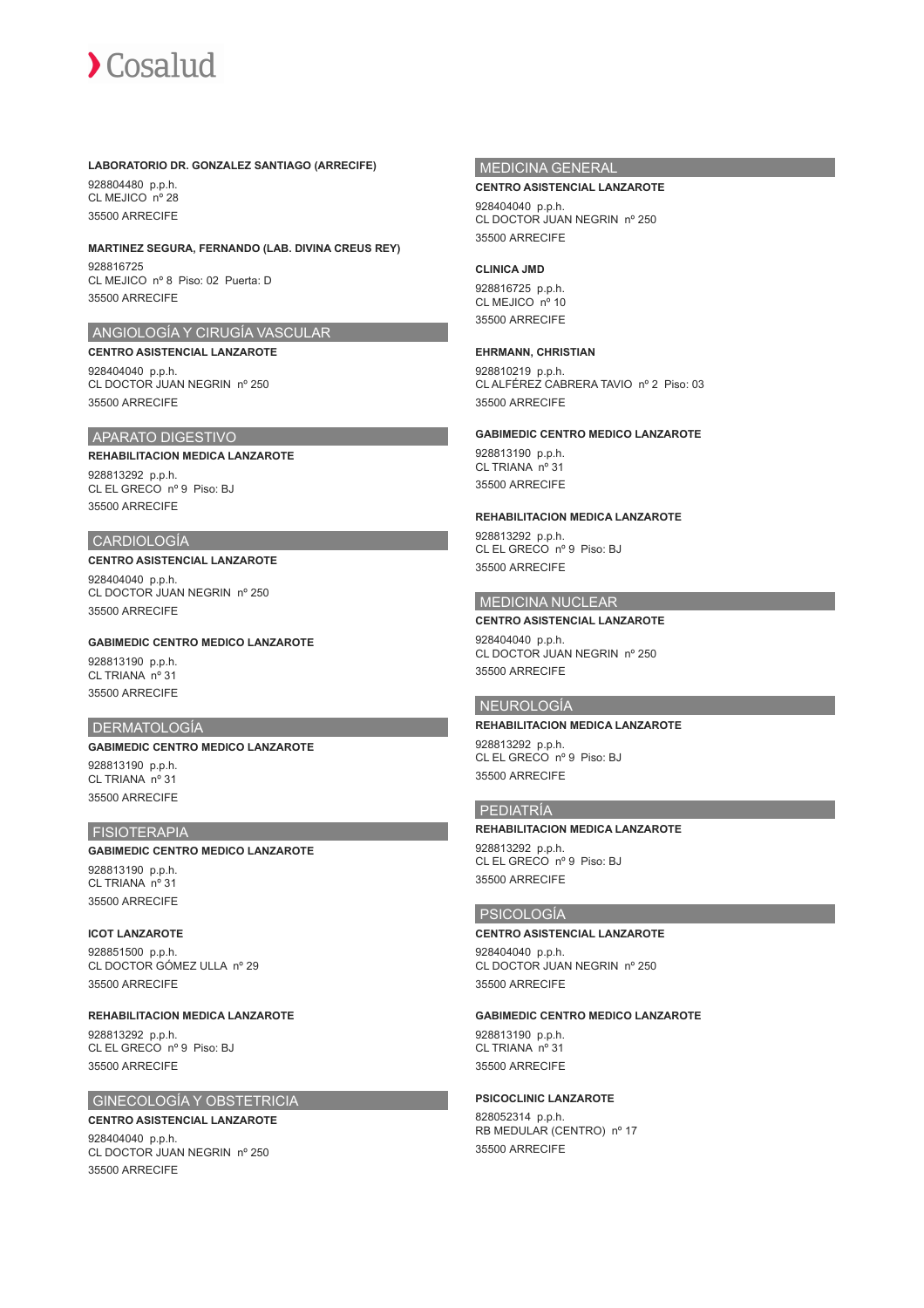# PSIQUIATRÍA

#### **PSICOCLINIC LANZAROTE**

828052314 p.p.h. RB MEDULAR (CENTRO) nº 17 35500 ARRECIFE

# RADIODIAGNÓSTICO

**CENTRO ASISTENCIAL LANZAROTE** 928404040 p.p.h. CL DOCTOR JUAN NEGRIN nº 250 35500 ARRECIFE

#### **REHABILITACION MEDICA LANZAROTE**

928813292 p.p.h. CL EL GRECO nº 9 Piso: BJ 35500 ARRECIFE

#### REHABILITACIÓN

#### **ICOT LANZAROTE** 928851500 p.p.h. CL DOCTOR GÓMEZ ULLA nº 29 35500 ARRECIFE

# TRAUMATOLOGÍA Y CIRUGIA ORTOPÉDICA

# **CENTRO ASISTENCIAL LANZAROTE**

928404040 p.p.h. CL DOCTOR JUAN NEGRIN nº 250 35500 ARRECIFE

#### **GABIMEDIC CENTRO MEDICO LANZAROTE**

928813190 p.p.h. CL TRIANA nº 31 35500 ARRECIFE

#### **REHABILITACION MEDICA LANZAROTE**

928813292 p.p.h. CL EL GRECO nº 9 Piso: BJ 35500 ARRECIFE

# ARUCAS

# ANÁLISIS CLÍNICOS

**LABORATORIO GONZALEZ SANTIAGO (CENTRO MEDICO ARUCAS)** 928622216 p.p.h. CL MÉDICO ANASTASIO ESCUDERO RUIZ nº 7 35400 ARUCAS

# **MEGALAB (PE ARUCAS)**

928601239 p.p.h. CL ALCALDE SUÁREZ FRANCHY nº 32 35400 ARUCAS

# FISIOTERAPIA

**ICOT ARUCAS** 928622525 p.p.h. CL JUAN DE BETHENCOURT DOMÍNGUEZ nº 5 35400 ARUCAS

# REHABILITACIÓN

**ICOT ARUCAS** 928622525 p.p.h. CL JUAN DE BETHENCOURT DOMÍNGUEZ nº 5 35400 ARUCAS

# COSTA CALMA

#### FISIOTERAPIA

**CLINICA ESPECIALIDADES CENMED- COSTA CALMA** 928875654 p.p.h. AV JAHN REISEN nº 37 Piso: BJ Puerta: 16 35627 COSTA CALMA

# MEDICINA GENERAL

**CLINICA ESPECIALIDADES CENMED- COSTA CALMA** 928875654 p.p.h. AV JAHN REISEN nº 37 Piso: BJ Puerta: 16 35627 COSTA CALMA

# RADIODIAGNÓSTICO

**CLINICA ESPECIALIDADES CENMED- COSTA CALMA**

928875654 p.p.h. AV JAHN REISEN nº 37 Piso: BJ Puerta: 16 35627 COSTA CALMA

# COSTA TEGUISE

ENFERMERÍA

**DOCTOR LANZ** 928826686 p.p.h. AV EL MAR nº 26 35508 COSTA TEGUISE

# MEDICINA GENERAL

**DOCTOR LANZ** 928826686 p.p.h. AV EL MAR nº 26 35508 COSTA TEGUISE

# CRUCE DE ARINAGA

TRAUMATOLOGÍA Y CIRUGIA ORTOPÉDICA

**RODRIGUEZ SANTANA, ISIDRO** 928824174 p.p.h. CL MANINIDRA nº 114 35118 CRUCE DE ARINAGA

# GALDAR

ANÁLISIS CLÍNICOS

## **LABORATORIO GONZALEZ SANTIAGO (GRUPO MEDICO**

**NOROESTE)** 928896201 p.p.h. CL MÉDICO MARTINON LEÓN nº 12 35460 GALDAR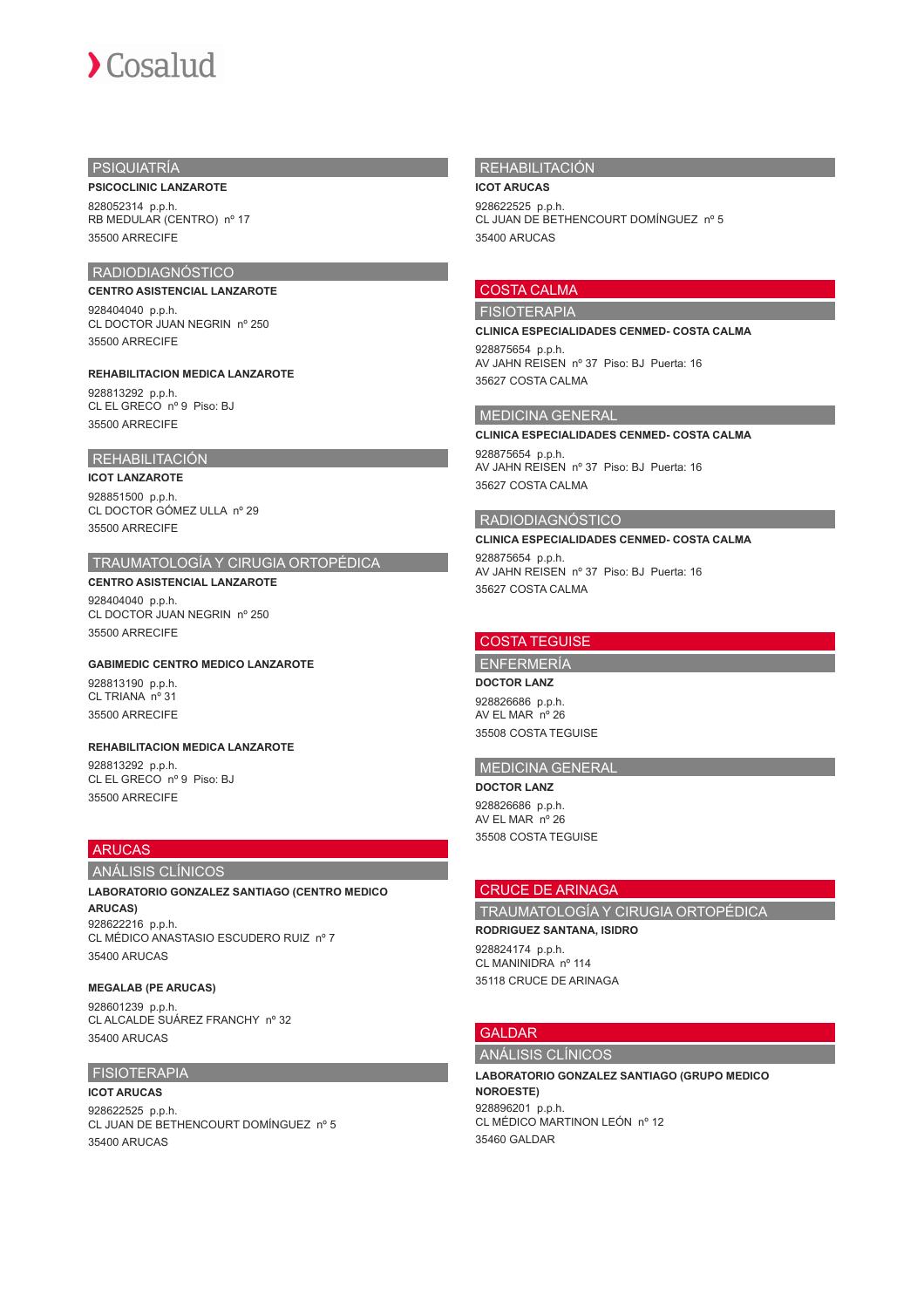#### **MEGALAB (PE GALDAR)**

928881857 p.p.h. CL SAN MIGUEL nº 3 35460 GALDAR

# FISIOTERAPIA

**ICOT GALDAR** 928551811 p.p.h. CL FRANCISCANOS nº 9 35460 GALDAR

# **MEDINA DIAZ, NAIRA**

606087198 p.p.h. CL DORAMAS nº 56 35460 GALDAR

# LOGOFONIATRÍA

**ICOT GALDAR** 928551811 p.p.h. CL FRANCISCANOS nº 9 35460 GALDAR

# REHABILITACIÓN

**ICOT GALDAR** 928551811 p.p.h. CL FRANCISCANOS nº 9 35460 GALDAR

# GRAN TARAJAL

# DERMATOLOGÍA

**CEM GRAN TARAJAL** 928870033 p.p.h. CL MAHAN nº 12 35620 GRAN TARAJAL

#### ENFERMERÍA

**CEM GRAN TARAJAL** 928870033 p.p.h. CL MAHAN nº 12 35620 GRAN TARAJAL

# FISIOTERAPIA

**CEM GRAN TARAJAL** 928870033 p.p.h.

CL MAHAN nº 12 35620 GRAN TARAJAL

# GINECOLOGÍA Y OBSTETRICIA

**CEM GRAN TARAJAL** 928870033 p.p.h. CL MAHAN nº 12 35620 GRAN TARAJAL

#### MEDICINA GENERAL

**CEM GRAN TARAJAL** 928870033 p.p.h. CL MAHAN nº 12 35620 GRAN TARAJAL

## OFTALMOLOGÍA

**CEM GRAN TARAJAL** 928870033 p.p.h. CL MAHAN nº 12 35620 GRAN TARAJAL

# OTORRINOLARINGOLOGÍA

**CEM GRAN TARAJAL** 928870033 p.p.h. CL MAHAN nº 12 35620 GRAN TARAJAL

# PODOLOGÍA

**CEM GRAN TARAJAL**

928870033 p.p.h. CL MAHAN nº 12 35620 GRAN TARAJAL

# REUMATOLOGÍA

**CEM GRAN TARAJAL**

928870033 p.p.h. CL MAHAN nº 12 35620 GRAN TARAJAL

# TRAUMATOLOGÍA Y CIRUGIA ORTOPÉDICA

**CEM GRAN TARAJAL** 928870033 p.p.h. CL MAHAN nº 12 35620 GRAN TARAJAL

# LA OLIVA

FISIOTERAPIA

## **CLINICA CENMED-CORRALEJO**

828915254 p.p.h. CL PEDRO Y GUY VANDAELE nº 3 35660 LA OLIVA

## GINECOLOGÍA Y OBSTETRICIA

**CLINICA CENMED-CORRALEJO** 828915254 p.p.h. CL PEDRO Y GUY VANDAELE nº 3 35660 LA OLIVA

#### MEDICINA GENERAL

**CLINICA CENMED-CORRALEJO** 828915254 p.p.h. CL PEDRO Y GUY VANDAELE nº 3 35660 LA OLIVA

# RADIODIAGNÓSTICO

**CLINICA CENMED-CORRALEJO** 828915254 p.p.h. CL PEDRO Y GUY VANDAELE nº 3 35660 LA OLIVA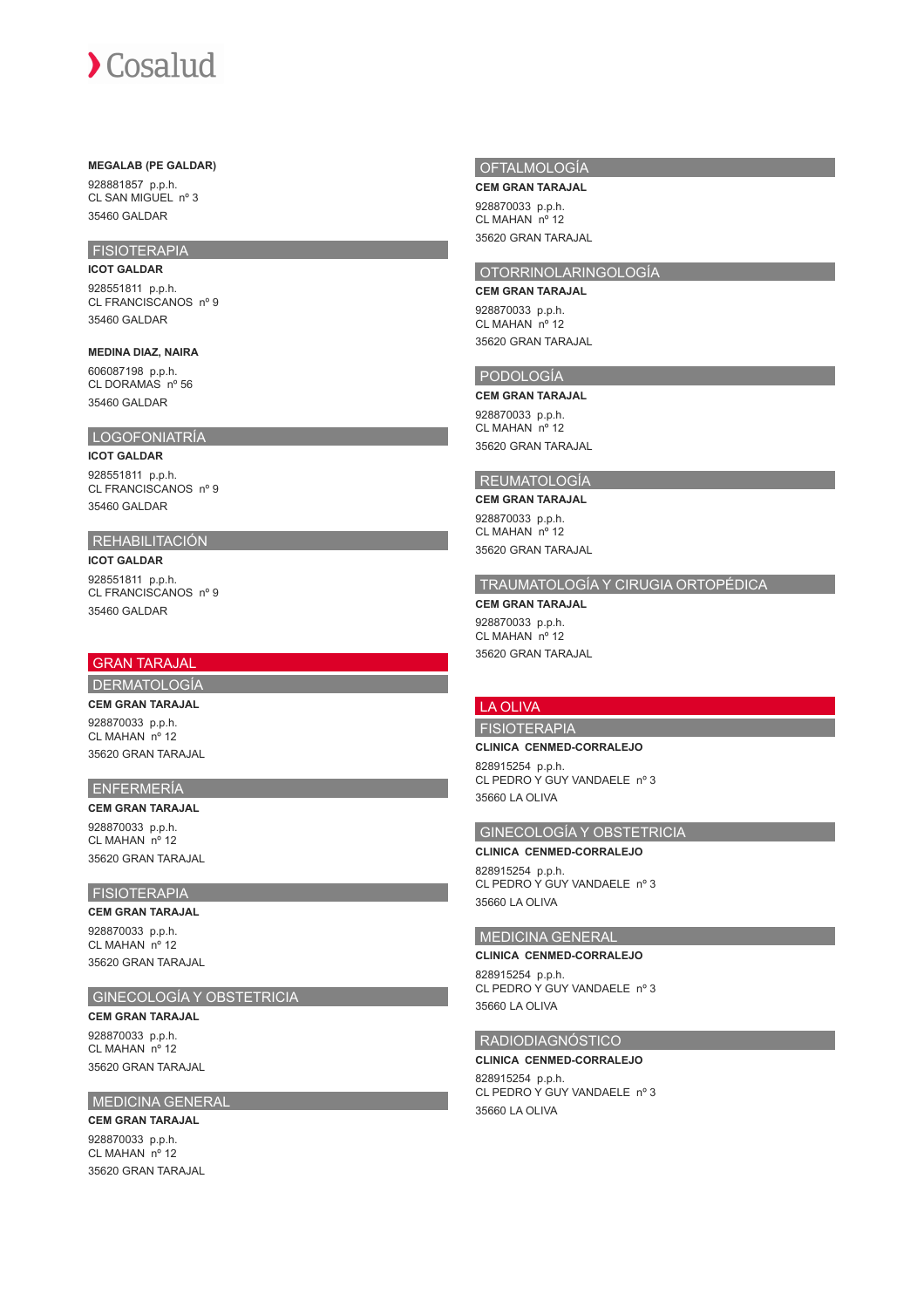# LAS HUESAS

ENDOCRINOLOGÍA

# **CLINICA ARNAO LAS HUESAS**

928704013 p.p.h. CL JOSÉ BERGAMIN nº 4 35215 LAS HUESAS

# OFTALMOLOGÍA

**CLINICA ARNAO LAS HUESAS** 928704013 p.p.h. CL JOSÉ BERGAMIN nº 4 35215 LAS HUESAS

# PEDIATRÍA

# **CLINICA ARNAO LAS HUESAS**

928704013 p.p.h. CL JOSÉ BERGAMIN nº 4 35215 LAS HUESAS

## UROLOGÍA

**CLINICA ARNAO LAS HUESAS** 928704013 p.p.h. CL JOSÉ BERGAMIN nº 4 35215 LAS HUESAS

# LAS PALMAS DE GRAN CANARIA

ALERGOLOGÍA

#### **CLINICA NTRA. SRA. DEL PERPETUO SOCORRO** 928499900 p.p.h. CL LEÓN Y CASTILLO nº 407 35007 LAS PALMAS DE GRAN CANARIA

# **CLINICA NUESTRA SEÑORA DEL CARMEN**

928242242 p.p.h. PS TOMÁS MORALES nº 121 35004 LAS PALMAS DE GRAN CANARIA

# **CLINICA SAN ROQUE**

928404040 p.p.h. CL DOLORES DE LA ROCHA nº 5 35001 LAS PALMAS DE GRAN CANARIA

# **HOSPITAL VITHAS LAS PALMAS**

928297151 p.p.h. CL LEÓN Y CASTILLO nº 292 35005 LAS PALMAS DE GRAN CANARIA

# **HOSPITALES UNIVERSITARIOS SAN ROQUE**

928404040 p.p.h. CL ALCALDE FRANCISCO HERNÁNDEZ GONZÁLEZ nº 16 35001 LAS PALMAS DE GRAN CANARIA

# **ROCAFORT LORENZO, SALVADOR**

928361358 p.p.h. CL DOCTOR DOMINGO DENIZ nº 3 Piso: 01 35002 LAS PALMAS DE GRAN CANARIA

#### **TRESANEST**

928482179 p.p.h. CL ARCHIVERO JOAQUÍN BLANCO MONTESDEOCA nº 3 35019 LAS PALMAS DE GRAN CANARIA

# ANÁLISIS CLÍNICOS

**BLANCO ROCA, JOAQUÍN** 928265569 p.p.h. CL LUIS MOROTE nº 5 35007 LAS PALMAS DE GRAN CANARIA

#### **CLINICA NTRA. SRA. DEL PERPETUO SOCORRO**

928499900 p.p.h. CL LEÓN Y CASTILLO nº 407 35007 LAS PALMAS DE GRAN CANARIA

#### **CLINICA SAN ROQUE**

928404040 p.p.h. CL DOLORES DE LA ROCHA nº 5 35001 LAS PALMAS DE GRAN CANARIA

#### **HOSPITAL VITHAS LAS PALMAS**

928297151 p.p.h. CL LEÓN Y CASTILLO nº 292 35005 LAS PALMAS DE GRAN CANARIA

#### **LABORATORIO ALBERTO SANCHEZ SIETE PALMAS**

928427795 p.p.h. AV PINTOR FELO MONZÓN nº 17 35019 LAS PALMAS DE GRAN CANARIA Lunes a Viernes 07:30 - 10:45

#### **LABORATORIO DR. GONZALEZ SANTIAGO (35006)**

928232947 p.p.h. AV JOSÉ MESA Y LÓPEZ nº 15 35006 LAS PALMAS DE GRAN CANARIA

#### **LABORATORIO DR. GONZALEZ SANTIAGO (C.I.M.E)**

928228153 p.p.h. CL LEÓN TOLSTOI nº 24 35010 LAS PALMAS DE GRAN CANARIA

#### **LABORATORIO DR. MANUEL OLIVER**

928431898 p.p.h. CL MURGA nº 48 Piso: BJ Puerta: D 35003 LAS PALMAS DE GRAN CANARIA DE 7:30 A 15 H

#### **LABORATORIO GONZALEZ SANTIAGO (35003)**

928580980 p.p.h. CL ÁNGEL GUERRA nº 21 35003 LAS PALMAS DE GRAN CANARIA

#### **LABORATORIO GONZALEZ SANTIAGO (CLINICA SANTA CATALINA)** 928244107 p.p.h. CL LEÓN Y CASTILLO nº 290 35005 LAS PALMAS DE GRAN CANARIA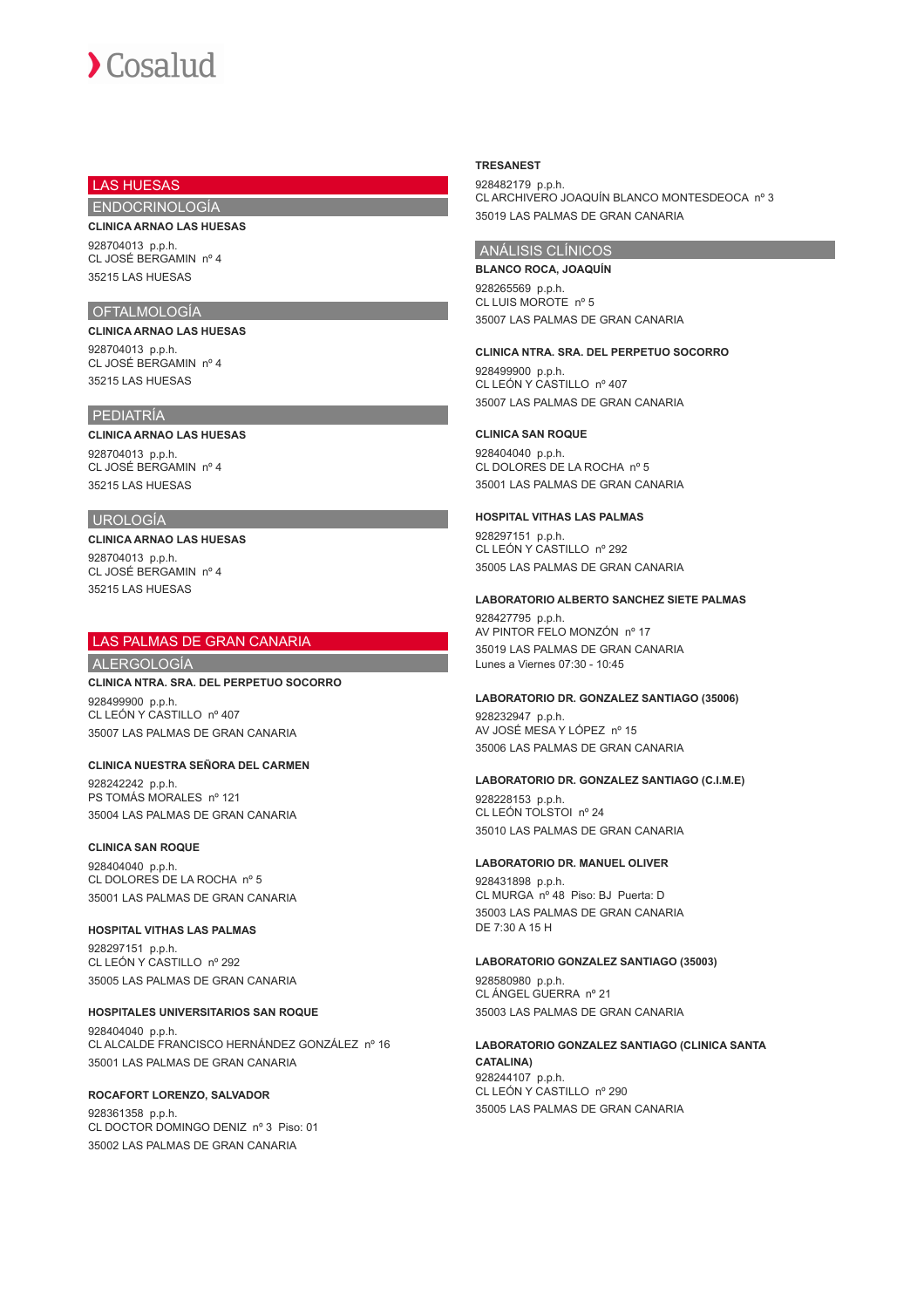#### **LABORATORIO JOAQUÍN BLANCO-ANA ABALAT**

928265569 p.p.h. CL LUIS MOROTE nº 5 35007 LAS PALMAS DE GRAN CANARIA Lunes a Viernes 07:30 - 15:00

# **LABORATORIO LUIS JORGE GINER DÍAZ**

928362351 p.p.h. CL LEÓN Y CASTILLO nº 64 35003 LAS PALMAS DE GRAN CANARIA Lunes a Viernes 07:30 - 12

#### **MEGALAB. (LABORATORIO CARLOS BOSCH)**

928364699 p.p.h. AV PRIMERO DE MAYO nº 17 35002 LAS PALMAS DE GRAN CANARIA

#### **SYNLAB LAS PALMAS**

928042022 p.p.h. CL LEÓN Y CASTILLO nº 66 35003 LAS PALMAS DE GRAN CANARIA lunes a viernes de 7 a 15h. Sabados 8 a 11h

# ANGIOLOGÍA Y CIRUGÍA VASCULAR

**ABAD VAZQUEZ,CIPRIANO** 678707395 p.p.h. CL PRESIDENTE ALVEAR nº 10 35006 LAS PALMAS DE GRAN CANARIA

#### **AGREDO MUÑOZ, JULIO**

902151476 p.p.h. CL LEÓN Y CASTILLO nº 292 35005 LAS PALMAS DE GRAN CANARIA

#### **C.I.M.E. CENTRO INTEGRAL MEDICO ESPECIALIDADO**

928091419 p.p.h. CL FERNANDO GUANARTEME nº 28 Piso: BJ 35010 LAS PALMAS DE GRAN CANARIA

# **CLINICA NTRA. SRA. DEL PERPETUO SOCORRO**

928499900 p.p.h. CL LEÓN Y CASTILLO nº 407 35007 LAS PALMAS DE GRAN CANARIA

# **CLINICA NUESTRA SEÑORA DEL CARMEN**

928242242 p.p.h. PS TOMÁS MORALES nº 121 35004 LAS PALMAS DE GRAN CANARIA

## **CLINICA SAN ROQUE**

928404040 p.p.h. CL DOLORES DE LA ROCHA nº 5 35001 LAS PALMAS DE GRAN CANARIA

# **HOSPITAL VITHAS LAS PALMAS**

928297151 p.p.h. CL LEÓN Y CASTILLO nº 292 35005 LAS PALMAS DE GRAN CANARIA

#### **INSTITUTO CANARIO DE MEDICINA ANTIEDAD (ICMA)**

928424326 p.p.h. CL LOMO LA PLANA nº 11 35019 LAS PALMAS DE GRAN CANARIA

# APARATO DIGESTIVO

**ACOSTA MATERAN, ROSA V** 633323919 p.p.h. CL LEÓN Y CASTILLO nº 30 35003 LAS PALMAS DE GRAN CANARIA VIERNES Y SABADO DE 9 A 13:30

## **CLINICA NTRA. SRA. DEL PERPETUO SOCORRO**

928499900 p.p.h. CL LEÓN Y CASTILLO nº 407 35007 LAS PALMAS DE GRAN CANARIA

#### **CLINICA SAN ROQUE**

928404040 p.p.h. CL DOLORES DE LA ROCHA nº 5 35001 LAS PALMAS DE GRAN CANARIA

#### **HOSPITAL VITHAS LAS PALMAS**

928297151 p.p.h. CL LEÓN Y CASTILLO nº 292 35005 LAS PALMAS DE GRAN CANARIA

#### **HOSPITALES UNIVERSITARIOS SAN ROQUE**

928404040 p.p.h. CL ALCALDE FRANCISCO HERNÁNDEZ GONZÁLEZ nº 16 35001 LAS PALMAS DE GRAN CANARIA

# **TRESANEST**

928482179 p.p.h. CL ARCHIVERO JOAQUÍN BLANCO MONTESDEOCA nº 3 35019 LAS PALMAS DE GRAN CANARIA

#### CARDIOLOGÍA

# **C.I.M.E. CENTRO INTEGRAL MEDICO ESPECIALIDADO**

928091419 p.p.h. CL FERNANDO GUANARTEME nº 28 Piso: BJ 35010 LAS PALMAS DE GRAN CANARIA

#### **CLINICA NTRA. SRA. DEL PERPETUO SOCORRO**

928499900 p.p.h. CL LEÓN Y CASTILLO nº 407 35007 LAS PALMAS DE GRAN CANARIA

#### **CLINICA SAN ROQUE**

928404040 p.p.h. CL DOLORES DE LA ROCHA nº 5 35001 LAS PALMAS DE GRAN CANARIA

#### **CULEBRA CACERES, CARLOS**

928364496 p.p.h. CL GENERAL MARTÍNEZ ANIDO nº 2 Piso: 03 35003 LAS PALMAS DE GRAN CANARIA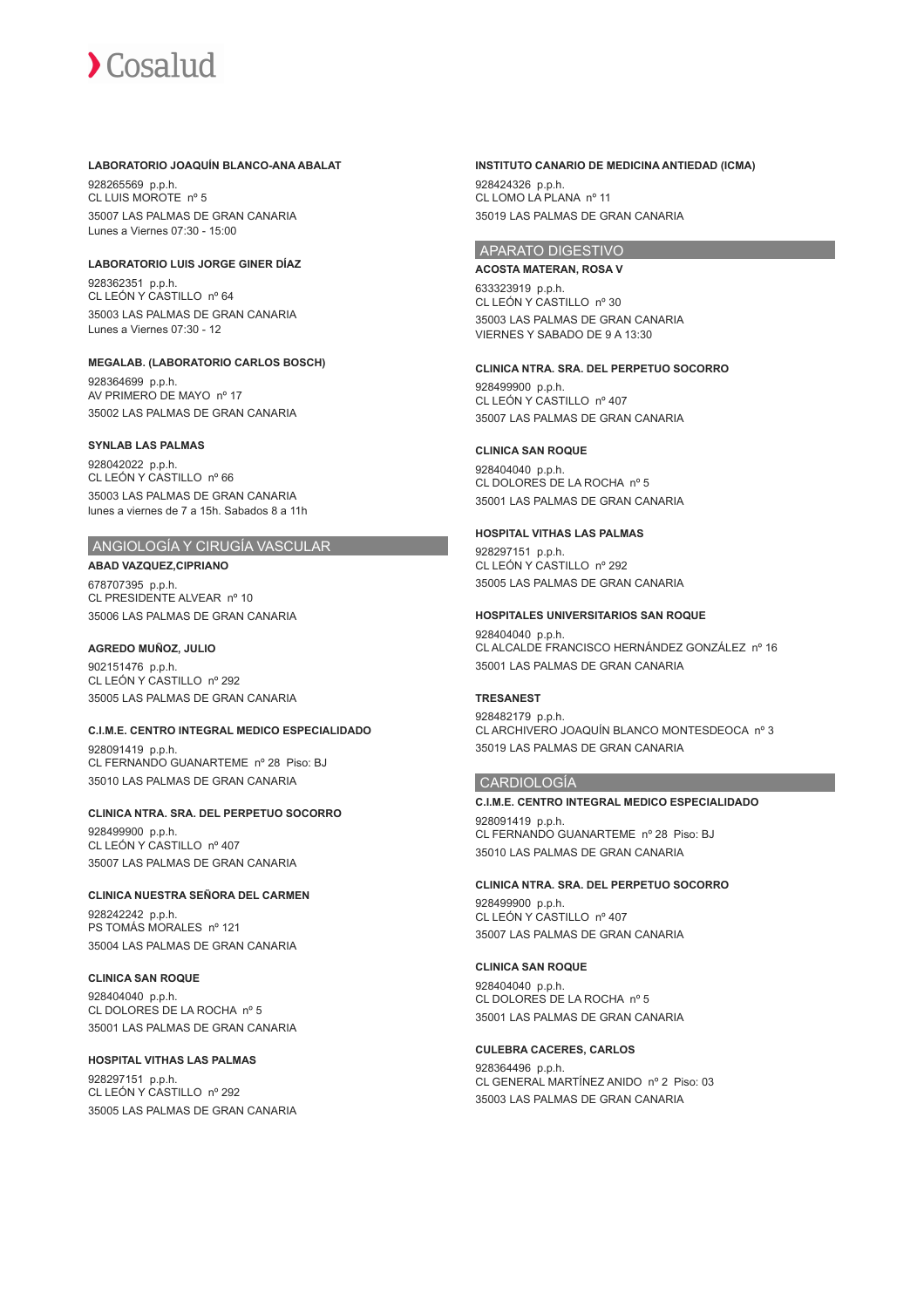#### **HOSPITAL VITHAS LAS PALMAS**

928297151 p.p.h. CL LEÓN Y CASTILLO nº 292 35005 LAS PALMAS DE GRAN CANARIA

#### **HOSPITALES UNIVERSITARIOS SAN ROQUE**

928404040 p.p.h. CL ALCALDE FRANCISCO HERNÁNDEZ GONZÁLEZ nº 16 35001 LAS PALMAS DE GRAN CANARIA

#### **INSTITUTO CANARIO DE MEDICINA ANTIEDAD (ICMA)**

928424326 p.p.h. CL LOMO LA PLANA nº 11 35019 LAS PALMAS DE GRAN CANARIA

#### **TRESANEST**

928482179 p.p.h. CL ARCHIVERO JOAQUÍN BLANCO MONTESDEOCA nº 3 35019 LAS PALMAS DE GRAN CANARIA

# CIRUGÍA CARDIOVASCULAR

**ABAD VAZQUEZ,CIPRIANO** 678707395 p.p.h. CL PRESIDENTE ALVEAR nº 10 35006 LAS PALMAS DE GRAN CANARIA

**CLINICA NTRA. SRA. DEL PERPETUO SOCORRO** 928499900 p.p.h. CL LEÓN Y CASTILLO nº 407 35007 LAS PALMAS DE GRAN CANARIA

**HOSPITAL VITHAS LAS PALMAS** 928297151 p.p.h. CL LEÓN Y CASTILLO nº 292 35005 LAS PALMAS DE GRAN CANARIA

# CIRUGÍA GENERAL Y DEL APARATO DIGESTIVO

**CLINICA NTRA. SRA. DEL PERPETUO SOCORRO** 928499900 p.p.h. CL LEÓN Y CASTILLO nº 407 35007 LAS PALMAS DE GRAN CANARIA

**CLINICA NUESTRA SEÑORA DEL CARMEN** 928242242 p.p.h. PS TOMÁS MORALES nº 121 35004 LAS PALMAS DE GRAN CANARIA

**CLINICA SAN ROQUE**

928404040 p.p.h. CL DOLORES DE LA ROCHA nº 5 35001 LAS PALMAS DE GRAN CANARIA

#### **HOSPITAL VITHAS LAS PALMAS**

928297151 p.p.h. CL LEÓN Y CASTILLO nº 292 35005 LAS PALMAS DE GRAN CANARIA

# **INSTITUTO PROCTOLOGICO DR PADRON**

928232595 p.p.h. CL DOMINGO RIVERO nº 2 35004 LAS PALMAS DE GRAN CANARIA

#### **TRESANEST**

928482179 p.p.h. CL ARCHIVERO JOAQUÍN BLANCO MONTESDEOCA nº 3 35019 LAS PALMAS DE GRAN CANARIA

# CIRUGÍA PEDIÁTRICA

**CLINICA NTRA. SRA. DEL PERPETUO SOCORRO** 928499900 p.p.h. CL LEÓN Y CASTILLO nº 407 35007 LAS PALMAS DE GRAN CANARIA

**HOSPITAL VITHAS LAS PALMAS**

928297151 p.p.h. CL LEÓN Y CASTILLO nº 292 35005 LAS PALMAS DE GRAN CANARIA

# CIRUGÍA PLÁSTICA Y REPARADORA

**CLINICA NTRA. SRA. DEL PERPETUO SOCORRO** 928499900 p.p.h. CL LEÓN Y CASTILLO nº 407 35007 LAS PALMAS DE GRAN CANARIA

# CIRUGÍA TORÁCICA

**CLINICA NTRA. SRA. DEL PERPETUO SOCORRO** 928499900 p.p.h. CL LEÓN Y CASTILLO nº 407 35007 LAS PALMAS DE GRAN CANARIA

#### **CLINICA SAN ROQUE**

928404040 p.p.h. CL DOLORES DE LA ROCHA nº 5 35001 LAS PALMAS DE GRAN CANARIA

### **FREIXINET GILART, JORGE**

VITHAS HOSPITAL SANTA CATALINA 928297151 p.p.h. CL LEÓN Y CASTILLO nº 292 35005 LAS PALMAS DE GRAN CANARIA

#### **HOSPITAL VITHAS LAS PALMAS**

928297151 p.p.h. CL LEÓN Y CASTILLO nº 292 35005 LAS PALMAS DE GRAN CANARIA

# DERMATOLOGÍA

**C.I.M.E. CENTRO INTEGRAL MEDICO ESPECIALIDADO** 928091419 p.p.h. CL FERNANDO GUANARTEME nº 28 Piso: BJ 35010 LAS PALMAS DE GRAN CANARIA

**CLINICA NTRA. SRA. DEL PERPETUO SOCORRO**

928499900 p.p.h. CL LEÓN Y CASTILLO nº 407 35007 LAS PALMAS DE GRAN CANARIA

# **CLINICA NUESTRA SEÑORA DEL CARMEN**

928242242 p.p.h. PS TOMÁS MORALES nº 121 35004 LAS PALMAS DE GRAN CANARIA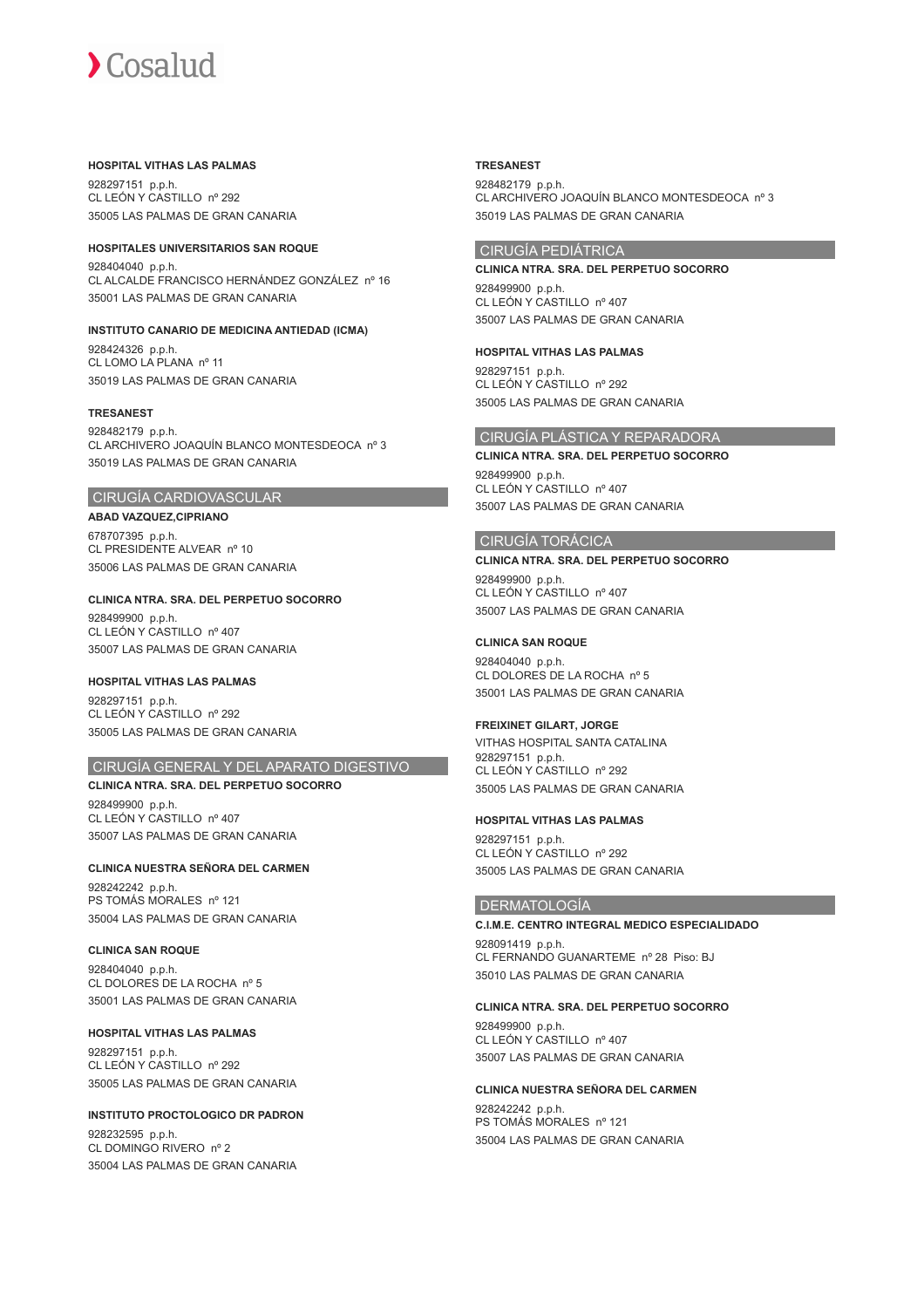#### **HOSPITAL VITHAS LAS PALMAS**

928297151 p.p.h. CL LEÓN Y CASTILLO nº 292 35005 LAS PALMAS DE GRAN CANARIA

### **INSTITUTO CANARIO DE MEDICINA ANTIEDAD (ICMA)**

928424326 p.p.h. CL LOMO LA PLANA nº 11 35019 LAS PALMAS DE GRAN CANARIA

#### **TRESANEST**

928482179 p.p.h. CL ARCHIVERO JOAQUÍN BLANCO MONTESDEOCA nº 3 35019 LAS PALMAS DE GRAN CANARIA

# ENDOCRINOLOGÍA

**C.I.M.E. CENTRO INTEGRAL MEDICO ESPECIALIDADO** 928091419 p.p.h. CL FERNANDO GUANARTEME nº 28 Piso: BJ 35010 LAS PALMAS DE GRAN CANARIA

**CLINICA NTRA. SRA. DEL PERPETUO SOCORRO** 928499900 p.p.h. CL LEÓN Y CASTILLO nº 407 35007 LAS PALMAS DE GRAN CANARIA

**CLINICA SAN ROQUE** 928404040 p.p.h. CL DOLORES DE LA ROCHA nº 5 35001 LAS PALMAS DE GRAN CANARIA

**HOSPITAL VITHAS LAS PALMAS** 928297151 p.p.h. CL LEÓN Y CASTILLO nº 292 35005 LAS PALMAS DE GRAN CANARIA

**LA ROCHE BRIER, FATIMA** 928295050 p.p.h. CL CONCEPCIÓN ARENAL nº 20 Piso: BJ Puerta: 8 35006 LAS PALMAS DE GRAN CANARIA

# **MARRERO ARENCIBIA, DUNIA**

928295050 p.p.h. CL CONCEPCIÓN ARENAL nº 20 35006 LAS PALMAS DE GRAN CANARIA

**OJEDA PINO, ANTONIO** 928295050 p.p.h. CL CONCEPCIÓN ARENAL nº 20 Piso: BJ Puerta: 8 35006 LAS PALMAS DE GRAN CANARIA

# **TRESANEST**

928482179 p.p.h. CL ARCHIVERO JOAQUÍN BLANCO MONTESDEOCA nº 3 35019 LAS PALMAS DE GRAN CANARIA

# ENFERMERÍA

# **C.I.M.E. CENTRO INTEGRAL MEDICO ESPECIALIDADO** 928091419 p.p.h. CL FERNANDO GUANARTEME nº 28 Piso: BJ 35010 LAS PALMAS DE GRAN CANARIA

#### **CLINICA SAN ROQUE**

928404040 p.p.h. CL DOLORES DE LA ROCHA nº 5 35001 LAS PALMAS DE GRAN CANARIA

### **HOSPITAL VITHAS LAS PALMAS**

928297151 p.p.h. CL LEÓN Y CASTILLO nº 292 35005 LAS PALMAS DE GRAN CANARIA

# **INTER CLINIC**

928278826 CL SAGASTA nº 62 Piso: BJ 35008 LAS PALMAS DE GRAN CANARIA 24 HORAS

# **TRESANEST**

928482179 p.p.h. CL ARCHIVERO JOAQUÍN BLANCO MONTESDEOCA nº 3 35019 LAS PALMAS DE GRAN CANARIA

# **ESTOMATOLOGÍA**

#### **CLINICA DENTAL WALLS**

928394337 p.p.h. CL LOMO LA PLANA nº 38 Piso: BJ Puerta: 2 35019 LAS PALMAS DE GRAN CANARIA

#### **CLINICAS DENTAL FACTORY**

928853846 p.p.h. CL LOMO SAN LÁZARO nº 28 35019 LAS PALMAS DE GRAN CANARIA 09:00-13:00 y 16:30-20:30

# **HOSPITALES UNIVERSITARIOS SAN ROQUE**

928404040 p.p.h. CL ALCALDE FRANCISCO HERNÁNDEZ GONZÁLEZ nº 16 35001 LAS PALMAS DE GRAN CANARIA

# **FISIOTERAPIA**

#### **CENTRO DE REHABILITACIÓN CIUDAD ALTA**

928259974 p.p.h. CL MARIUCHA nº 2 35012 LAS PALMAS DE GRAN CANARIA

# **CLINICA SAN ROQUE**

928404040 p.p.h. CL DOLORES DE LA ROCHA nº 5 35001 LAS PALMAS DE GRAN CANARIA

# **ICOT POLICLINICO LAS PALMAS**

928296300 p.p.h. CL PRESIDENTE ALVEAR nº 10 35006 LAS PALMAS DE GRAN CANARIA

# **ICOT 7 PALMAS**

928424344 p.p.h. AV PINTOR FELO MONZÓN nº 21 35019 LAS PALMAS DE GRAN CANARIA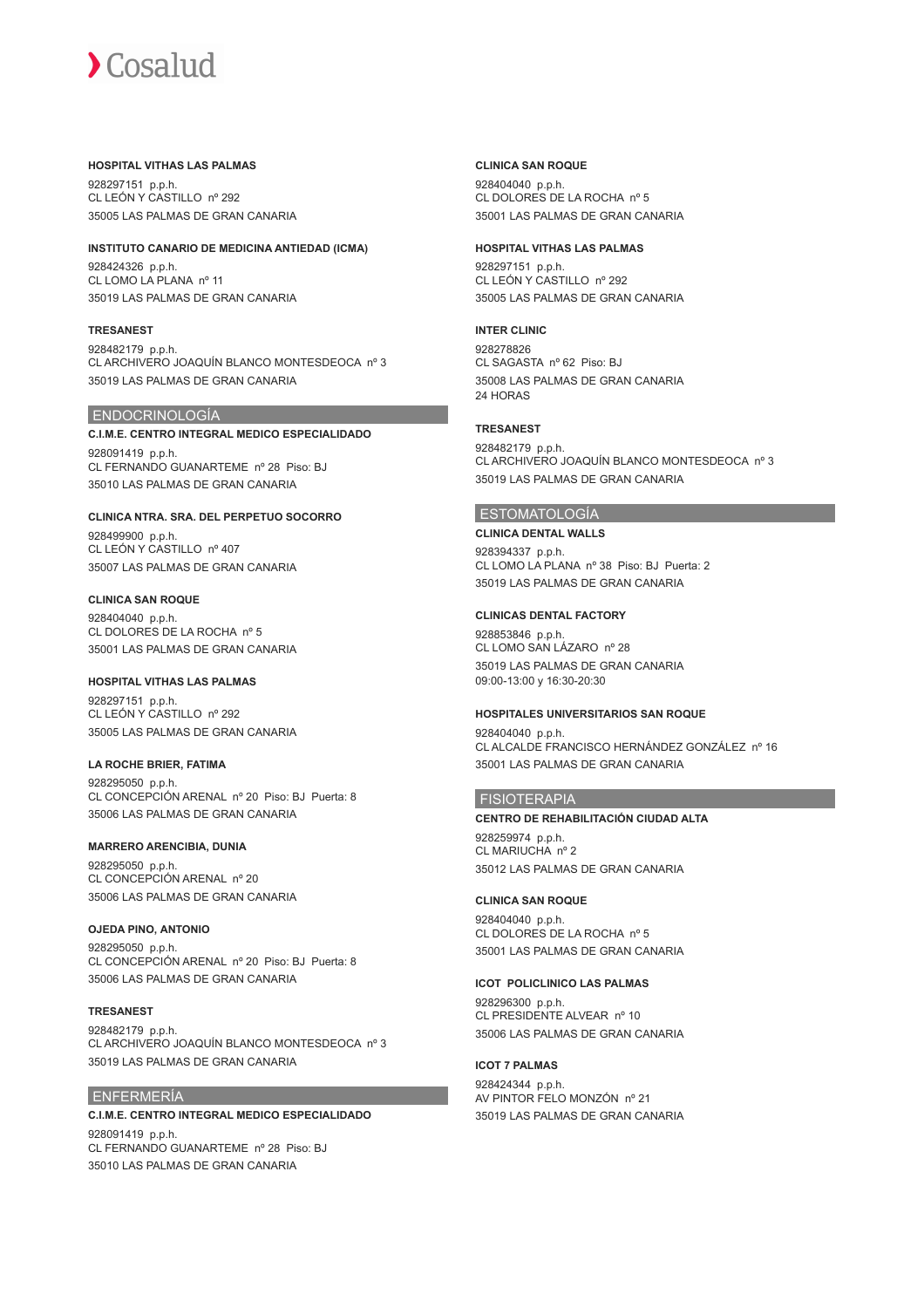#### **ICOT ESCALERITAS**

928398953 p.p.h. AV ESCALERITAS nº 54 35011 LAS PALMAS DE GRAN CANARIA

#### **ICOT INSURE**

928243993 p.p.h. CL PUCCINI nº 14 35006 LAS PALMAS DE GRAN CANARIA

**ICOT SANTA CATALINA** 928297151 p.p.h. CL LEÓN Y CASTILLO nº 292 35005 LAS PALMAS DE GRAN CANARIA

#### **ICOT VEGUETA**

928333334 p.p.h. CL GRANADERA CANARIA nº 26 35001 LAS PALMAS DE GRAN CANARIA

# GERIATRÍA

# **HOSPITAL VITHAS LAS PALMAS**

928297151 p.p.h. CL LEÓN Y CASTILLO nº 292 35005 LAS PALMAS DE GRAN CANARIA

#### **TRESANEST**

928482179 p.p.h. CL ARCHIVERO JOAQUÍN BLANCO MONTESDEOCA nº 3 35019 LAS PALMAS DE GRAN CANARIA

#### GINECOLOGÍA Y OBSTETRICIA

#### **C.I.M.E. CENTRO INTEGRAL MEDICO ESPECIALIDADO**

928091419 p.p.h. CL FERNANDO GUANARTEME nº 28 Piso: BJ 35010 LAS PALMAS DE GRAN CANARIA

#### **CABRERA RODRIGUEZ, YVONNE**

928266644 p.p.h. CL PADRE RAYMOND nº 6 35007 LAS PALMAS DE GRAN CANARIA

# **CLINICA BAREN (GINEMATRIX)**

928241610 CL FEDERICO DE LEÓN nº 2 35005 LAS PALMAS DE GRAN CANARIA HORARIO DE 9 A 21

#### **CLINICA NTRA. SRA. DEL PERPETUO SOCORRO**

928499900 p.p.h. CL LEÓN Y CASTILLO nº 407 35007 LAS PALMAS DE GRAN CANARIA

# **CLINICA NUESTRA SEÑORA DEL CARMEN**

928242242 p.p.h. PS TOMÁS MORALES nº 121 35004 LAS PALMAS DE GRAN CANARIA

#### **CLINICA SAN ROQUE**

928404040 p.p.h. CL DOLORES DE LA ROCHA nº 5 35001 LAS PALMAS DE GRAN CANARIA

#### **HOSPITAL VITHAS LAS PALMAS**

928297151 p.p.h. CL LEÓN Y CASTILLO nº 292 35005 LAS PALMAS DE GRAN CANARIA

#### **HOSPITALES UNIVERSITARIOS SAN ROQUE**

928404040 p.p.h. CL ALCALDE FRANCISCO HERNÁNDEZ GONZÁLEZ nº 16 35001 LAS PALMAS DE GRAN CANARIA

#### **INSTITUTO CANARIO DE MEDICINA ANTIEDAD (ICMA)**

928424326 p.p.h. CL LOMO LA PLANA nº 11 35019 LAS PALMAS DE GRAN CANARIA

#### **TRESANEST**

928482179 p.p.h. CL ARCHIVERO JOAQUÍN BLANCO MONTESDEOCA nº 3 35019 LAS PALMAS DE GRAN CANARIA

# HEMATOLOGÍA

#### **CLINICA NTRA. SRA. DEL PERPETUO SOCORRO** 928499900 p.p.h. CL LEÓN Y CASTILLO nº 407

35007 LAS PALMAS DE GRAN CANARIA

# **CLINICA SAN ROQUE**

928404040 p.p.h. CL DOLORES DE LA ROCHA nº 5 35001 LAS PALMAS DE GRAN CANARIA

# **HOSPITAL VITHAS LAS PALMAS**

928297151 p.p.h. CL LEÓN Y CASTILLO nº 292

35005 LAS PALMAS DE GRAN CANARIA

# **HOSPITALES UNIVERSITARIOS SAN ROQUE**

928404040 p.p.h. CL ALCALDE FRANCISCO HERNÁNDEZ GONZÁLEZ nº 16 35001 LAS PALMAS DE GRAN CANARIA

# LOGOFONIATRÍA

**CLINICA NTRA. SRA. DEL PERPETUO SOCORRO** 928499900 p.p.h. CL LEÓN Y CASTILLO nº 407 35007 LAS PALMAS DE GRAN CANARIA

#### **ICOT 7 PALMAS**

928424344 p.p.h. AV PINTOR FELO MONZÓN nº 21 35019 LAS PALMAS DE GRAN CANARIA

# **ICOT ESCALERITAS**

928398953 p.p.h. AV ESCALERITAS nº 54 35011 LAS PALMAS DE GRAN CANARIA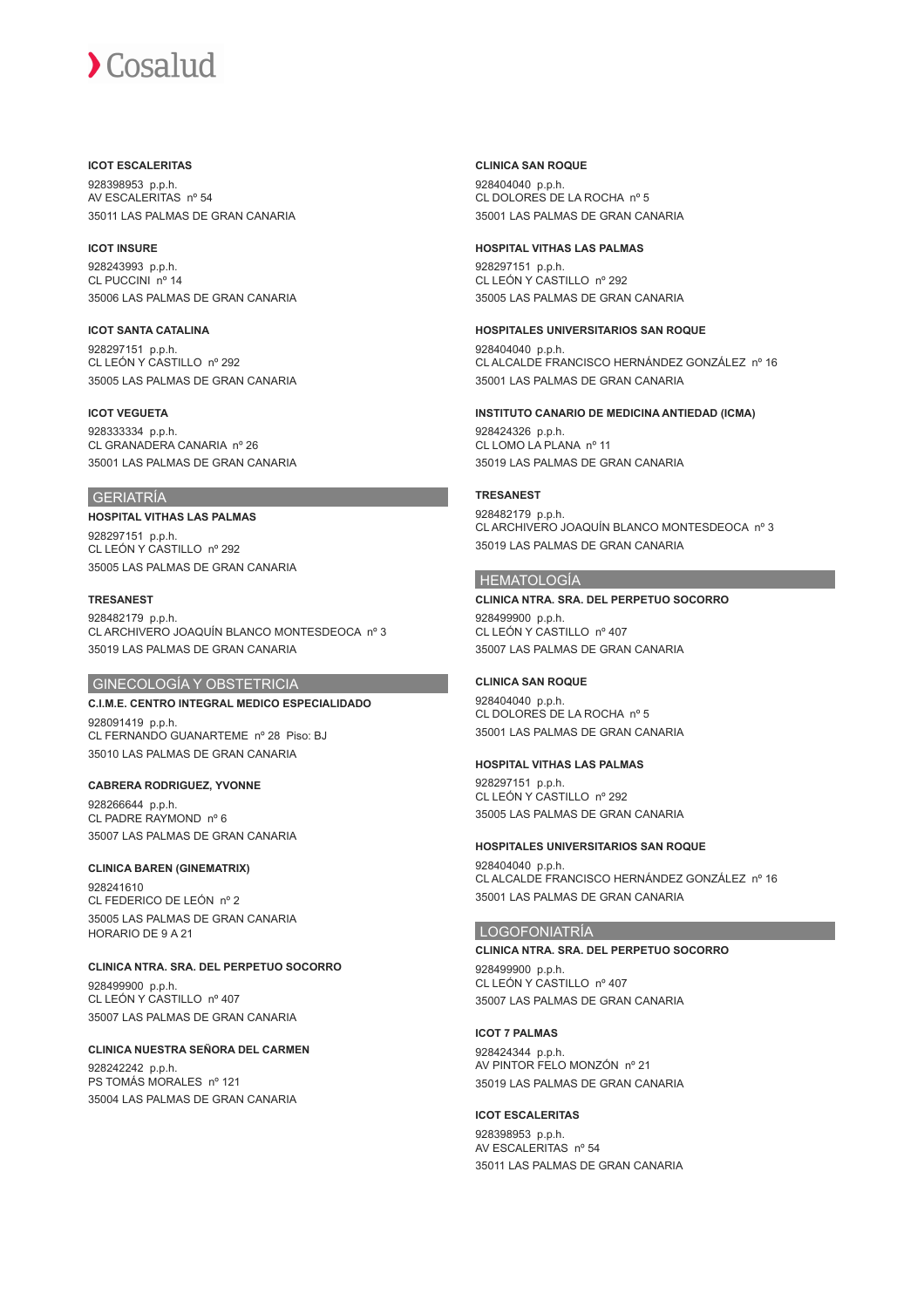#### **ICOT INSURE**

928243993 p.p.h. CL PUCCINI nº 14 35006 LAS PALMAS DE GRAN CANARIA

#### **ICOT VEGUETA**

928333334 p.p.h. CL GRANADERA CANARIA nº 26 35001 LAS PALMAS DE GRAN CANARIA

#### **MATRONAS**

**HOSPITAL VITHAS LAS PALMAS** 928297151 p.p.h. CL LEÓN Y CASTILLO nº 292 35005 LAS PALMAS DE GRAN CANARIA

# MEDICINA DEPORTIVA

**HOSPITAL VITHAS LAS PALMAS** 928297151 p.p.h. CL LEÓN Y CASTILLO nº 292 35005 LAS PALMAS DE GRAN CANARIA

### MEDICINA GENERAL

# **C.I.M.E. CENTRO INTEGRAL MEDICO ESPECIALIDADO**

928091419 p.p.h. CL FERNANDO GUANARTEME nº 28 Piso: BJ 35010 LAS PALMAS DE GRAN CANARIA

## **CLINICA NTRA. SRA. DEL PERPETUO SOCORRO**

928499900 p.p.h. CL LEÓN Y CASTILLO nº 407 35007 LAS PALMAS DE GRAN CANARIA

#### **CLINICA SAN ROQUE**

928404040 p.p.h. CL DOLORES DE LA ROCHA nº 5 35001 LAS PALMAS DE GRAN CANARIA

#### **FERNANDEZ URDAX, JESUS**

928373942 p.p.h. AV RAFAEL CABRERA nº 6 35002 LAS PALMAS DE GRAN CANARIA

### **HOSPITAL VITHAS LAS PALMAS**

928297151 p.p.h. CL LEÓN Y CASTILLO nº 292 35005 LAS PALMAS DE GRAN CANARIA

#### **HOSPITALES UNIVERSITARIOS SAN ROQUE**

928404040 p.p.h. CL ALCALDE FRANCISCO HERNÁNDEZ GONZÁLEZ nº 16 35001 LAS PALMAS DE GRAN CANARIA

# **INSTITUTO CANARIO DE MEDICINA ANTIEDAD (ICMA)**

928424326 p.p.h. CL LOMO LA PLANA nº 11 35019 LAS PALMAS DE GRAN CANARIA

#### **INTER CLINIC**

928278826 CL SAGASTA nº 62 Piso: BJ 35008 LAS PALMAS DE GRAN CANARIA 24 HORAS

### **RAMOS MENDEZ,VICTOR MANUEL**

928411198 p.p.h. CL MANUEL DE FALLA nº 26 Piso: 02 Puerta: B 35013 LAS PALMAS DE GRAN CANARIA

# **TRESANEST**

928482179 p.p.h. CL ARCHIVERO JOAQUÍN BLANCO MONTESDEOCA nº 3 35019 LAS PALMAS DE GRAN CANARIA

# MEDICINA INTERNA

# **CLINICA NTRA. SRA. DEL PERPETUO SOCORRO**

928499900 p.p.h. CL LEÓN Y CASTILLO nº 407 35007 LAS PALMAS DE GRAN CANARIA

#### **CLINICA SAN ROQUE**

928404040 p.p.h. CL DOLORES DE LA ROCHA nº 5 35001 LAS PALMAS DE GRAN CANARIA

#### **HOSPITAL VITHAS LAS PALMAS**

928297151 p.p.h. CL LEÓN Y CASTILLO nº 292 35005 LAS PALMAS DE GRAN CANARIA

#### **HOSPITALES UNIVERSITARIOS SAN ROQUE**

928404040 p.p.h. CL ALCALDE FRANCISCO HERNÁNDEZ GONZÁLEZ nº 16 35001 LAS PALMAS DE GRAN CANARIA

# MEDICINA NUCLEAR

**CLINICA SAN ROQUE** 928404040 p.p.h. CL DOLORES DE LA ROCHA nº 5 35001 LAS PALMAS DE GRAN CANARIA

# NEFROLOGÍA

## **C.I.M.E. CENTRO INTEGRAL MEDICO ESPECIALIDADO**

928091419 p.p.h. CL FERNANDO GUANARTEME nº 28 Piso: BJ 35010 LAS PALMAS DE GRAN CANARIA

#### **CLINICA NTRA. SRA. DEL PERPETUO SOCORRO**

928499900 p.p.h. CL LEÓN Y CASTILLO nº 407 35007 LAS PALMAS DE GRAN CANARIA

# NEUMOLOGÍA

# **C.I.M.E. CENTRO INTEGRAL MEDICO ESPECIALIDADO**

928091419 p.p.h. CL FERNANDO GUANARTEME nº 28 Piso: BJ 35010 LAS PALMAS DE GRAN CANARIA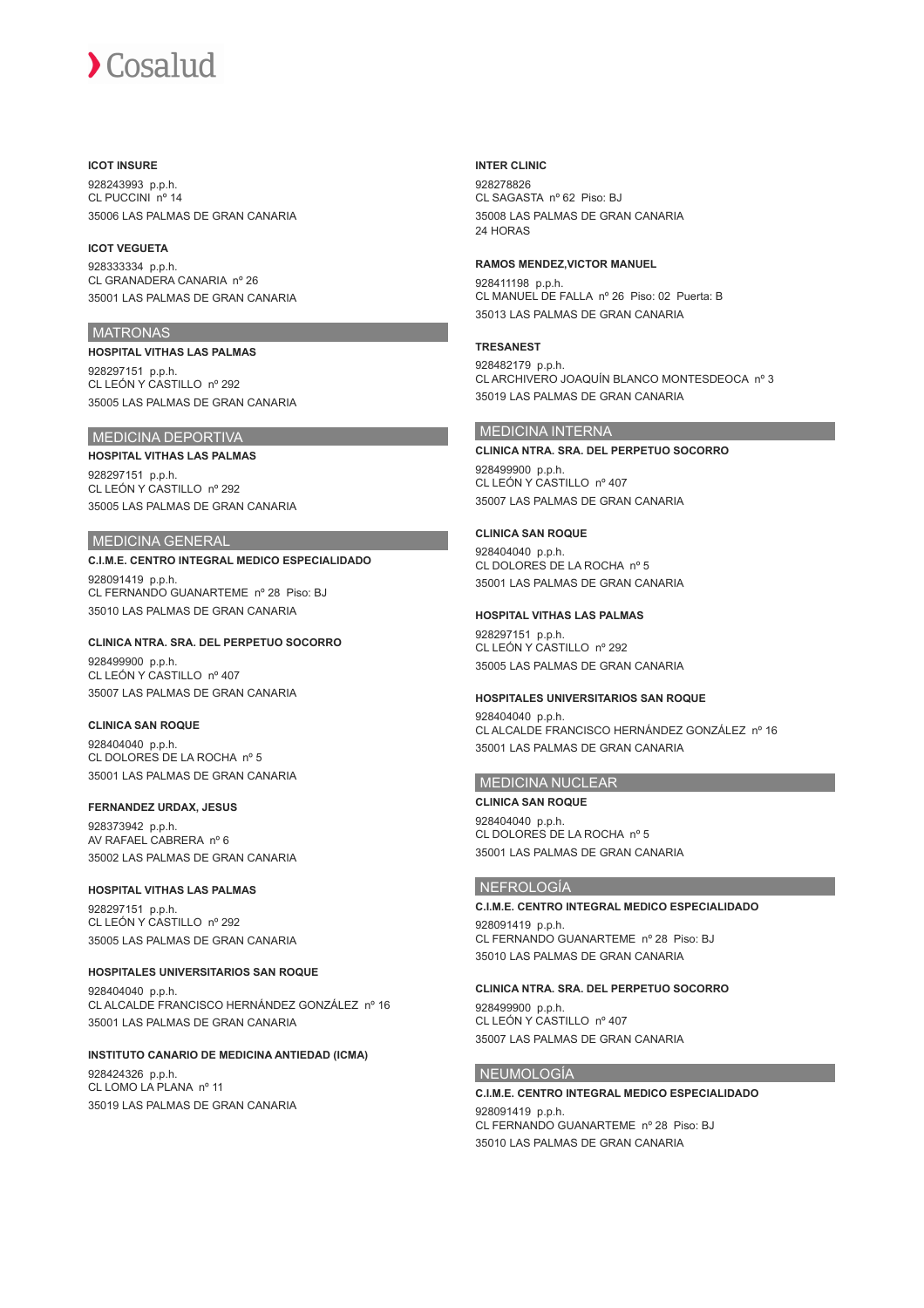#### **CLINICA NTRA. SRA. DEL PERPETUO SOCORRO**

928499900 p.p.h. CL LEÓN Y CASTILLO nº 407 35007 LAS PALMAS DE GRAN CANARIA

#### **HOSPITAL VITHAS LAS PALMAS**

928297151 p.p.h. CL LEÓN Y CASTILLO nº 292 35005 LAS PALMAS DE GRAN CANARIA

#### **INSTITUTO CANARIO DE MEDICINA ANTIEDAD (ICMA)**

928424326 p.p.h. CL LOMO LA PLANA nº 11 35019 LAS PALMAS DE GRAN CANARIA

#### **TRESANEST**

928482179 p.p.h. CL ARCHIVERO JOAQUÍN BLANCO MONTESDEOCA nº 3 35019 LAS PALMAS DE GRAN CANARIA

#### NEUROCIRUGÍA

**CLINICA NTRA. SRA. DEL PERPETUO SOCORRO** 928499900 p.p.h. CL LEÓN Y CASTILLO nº 407 35007 LAS PALMAS DE GRAN CANARIA

#### **CLINICA SAN ROQUE** 928404040 p.p.h. CL DOLORES DE LA ROCHA nº 5 35001 LAS PALMAS DE GRAN CANARIA

**HOSPITAL VITHAS LAS PALMAS** 928297151 p.p.h. CL LEÓN Y CASTILLO nº 292 35005 LAS PALMAS DE GRAN CANARIA

## **HOSPITALES UNIVERSITARIOS SAN ROQUE**

928404040 p.p.h. CL ALCALDE FRANCISCO HERNÁNDEZ GONZÁLEZ nº 16 35001 LAS PALMAS DE GRAN CANARIA

#### NEUROFISIOLOGÍA

**CLINICA NTRA. SRA. DEL PERPETUO SOCORRO** 928499900 p.p.h. CL LEÓN Y CASTILLO nº 407 35007 LAS PALMAS DE GRAN CANARIA

#### **CLINICA SAN ROQUE** 928404040 p.p.h. CL DOLORES DE LA ROCHA nº 5 35001 LAS PALMAS DE GRAN CANARIA

# **HOSPITAL VITHAS LAS PALMAS**

928297151 p.p.h. CL LEÓN Y CASTILLO nº 292 35005 LAS PALMAS DE GRAN CANARIA

#### **HOSPITALES UNIVERSITARIOS SAN ROQUE** 928404040 p.p.h. CL ALCALDE FRANCISCO HERNÁNDEZ GONZÁLEZ nº 16 35001 LAS PALMAS DE GRAN CANARIA

#### NEUROLOGÍA

# **C.I.M.E. CENTRO INTEGRAL MEDICO ESPECIALIDADO** 928091419 p.p.h.

CL FERNANDO GUANARTEME nº 28 Piso: BJ 35010 LAS PALMAS DE GRAN CANARIA

# **CLINICA NTRA. SRA. DEL PERPETUO SOCORRO**

928499900 p.p.h. CL LEÓN Y CASTILLO nº 407 35007 LAS PALMAS DE GRAN CANARIA

# **HOSPITAL VITHAS LAS PALMAS**

928297151 p.p.h. CL LEÓN Y CASTILLO nº 292 35005 LAS PALMAS DE GRAN CANARIA

## **HOSPITALES UNIVERSITARIOS SAN ROQUE**

928404040 p.p.h. CL ALCALDE FRANCISCO HERNÁNDEZ GONZÁLEZ nº 16 35001 LAS PALMAS DE GRAN CANARIA

#### **INSTITUTO CANARIO DE MEDICINA ANTIEDAD (ICMA)**

928424326 p.p.h. CL LOMO LA PLANA nº 11 35019 LAS PALMAS DE GRAN CANARIA

#### **TRESANEST**

928482179 p.p.h. CL ARCHIVERO JOAQUÍN BLANCO MONTESDEOCA nº 3 35019 LAS PALMAS DE GRAN CANARIA

#### **OFTALMOLOGÍA**

**BAHAMONDES OPAZO, RODRIGO RAFAEL (EUROCANARIAS OFTALMOLOGICA)** 928491090 p.p.h. CL LEÓN Y CASTILLO nº 211 35004 LAS PALMAS DE GRAN CANARIA

# **CARRERAS DÍAZ, HUMBERTO (EUROCANARIAS**

**OSTALMOLOGIA)** 928491090 p.p.h. CL LEÓN Y CASTILLO nº 211 35004 LAS PALMAS DE GRAN CANARIA

# **CLINICA NTRA. SRA. DEL PERPETUO SOCORRO** 928499900 p.p.h.

CL LEÓN Y CASTILLO nº 407 35007 LAS PALMAS DE GRAN CANARIA

# **CLINICA SAN ROQUE**

928404040 p.p.h. CL DOLORES DE LA ROCHA nº 5 35001 LAS PALMAS DE GRAN CANARIA

#### **CURBELO BOLAÑOS, JUAN FRANCISCO (EUROCANARIAS OFTALMOLOGIA)** 928491090 p.p.h. CL LEÓN Y CASTILLO nº 211 35004 LAS PALMAS DE GRAN CANARIA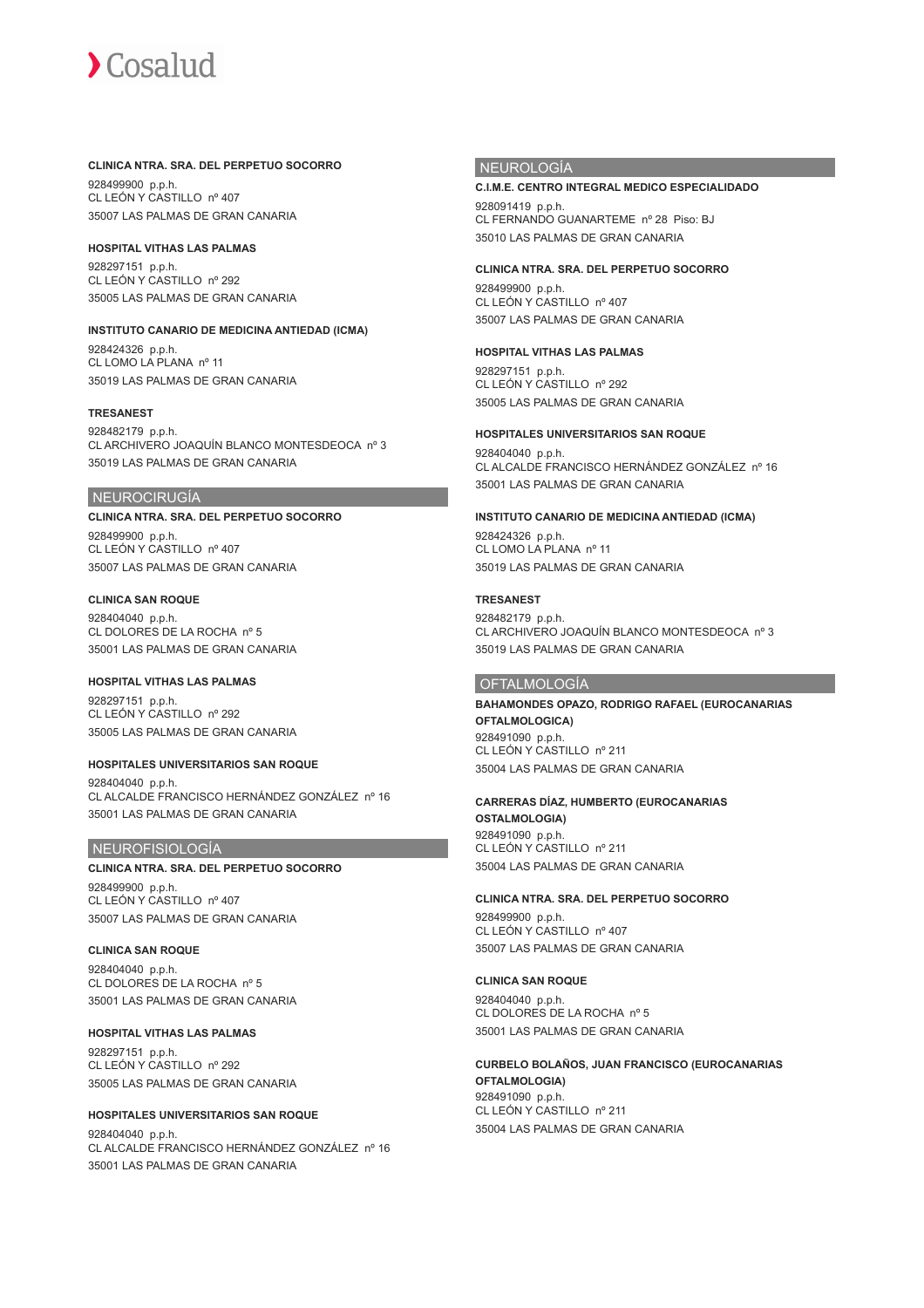#### **EUROCANARIAS OFTALMOLOGIA**

928491090 p.p.h. CL LEÓN Y CASTILLO nº 211 35004 LAS PALMAS DE GRAN CANARIA

#### **HERNANDEZ OBREGON, DANIEL**

928491090 p.p.h. CL LEÓN Y CASTILLO nº 211 35004 LAS PALMAS DE GRAN CANARIA

#### **HOSPITAL VITHAS LAS PALMAS**

928297151 p.p.h. CL LEÓN Y CASTILLO nº 292 35005 LAS PALMAS DE GRAN CANARIA

# **RODRIGUEZ GONZALEZ, FAYNA MARIA (EUROCANARIAS OFTALMOLOGICA)** 928491090 p.p.h.

CL LEÓN Y CASTILLO nº 211 35004 LAS PALMAS DE GRAN CANARIA

#### **RODRÍGUEZ HERNÁNDEZ, JOSÉ VICENTE (EUROCANARIAS OFTALMOLOGIA)** 928491090 p.p.h. CL LEÓN Y CASTILLO 211 35004 LAS PALMAS DE GRAN CANARIA

#### **SANCHEZ RODRIGUEZ, AMOR (EUROCANARIAS OFTALMOLOGICA)**

928491090 p.p.h. CL LEÓN Y CASTILLO nº 211 35004 LAS PALMAS DE GRAN CANARIA

# **TRESANEST**

928482179 p.p.h. CL ARCHIVERO JOAQUÍN BLANCO MONTESDEOCA nº 3 35019 LAS PALMAS DE GRAN CANARIA

# **VILAMAJÓ, JOSÉ LUIS (EUROCANARIAS OFTALMOLOGIA)**

928491090 p.p.h. CL LEÓN Y CASTILLO nº 211 35004 LAS PALMAS DE GRAN CANARIA

# ONCOLOGÍA MÉDICA

**CLINICA SAN ROQUE** 928404040 p.p.h. CL DOLORES DE LA ROCHA nº 5 35001 LAS PALMAS DE GRAN CANARIA

**HOSPITAL VITHAS LAS PALMAS** 928297151 p.p.h. CL LEÓN Y CASTILLO nº 292 35005 LAS PALMAS DE GRAN CANARIA

# OTORRINOLARINGOLOGÍA

# **CLINICA NTRA. SRA. DEL PERPETUO SOCORRO** 928499900 p.p.h.

CL LEÓN Y CASTILLO nº 407 35007 LAS PALMAS DE GRAN CANARIA

### **CLINICA SAN ROQUE**

928404040 p.p.h. CL DOLORES DE LA ROCHA nº 5 35001 LAS PALMAS DE GRAN CANARIA

# **HOSPITAL VITHAS LAS PALMAS**

928297151 p.p.h. CL LEÓN Y CASTILLO nº 292 35005 LAS PALMAS DE GRAN CANARIA

# **INSTITUTO CANARIO DE MEDICINA ANTIEDAD (ICMA)**

928424326 p.p.h. CL LOMO LA PLANA nº 11 35019 LAS PALMAS DE GRAN CANARIA

# **TRESANEST**

928482179 p.p.h. CL ARCHIVERO JOAQUÍN BLANCO MONTESDEOCA nº 3 35019 LAS PALMAS DE GRAN CANARIA

# PEDIATRÍA

# **C.I.M.E. CENTRO INTEGRAL MEDICO ESPECIALIDADO**

928091419 p.p.h. CL FERNANDO GUANARTEME nº 28 Piso: BJ 35010 LAS PALMAS DE GRAN CANARIA

# **CLINICA NTRA. SRA. DEL PERPETUO SOCORRO**

928499900 p.p.h. CL LEÓN Y CASTILLO nº 407 35007 LAS PALMAS DE GRAN CANARIA

# **HOSPITAL VITHAS LAS PALMAS**

928297151 p.p.h. CL LEÓN Y CASTILLO nº 292 35005 LAS PALMAS DE GRAN CANARIA

# **INSTITUTO CANARIO DE MEDICINA ANTIEDAD (ICMA)**

928424326 p.p.h.  $CL$  LOMO LA PLANA nº 11 35019 LAS PALMAS DE GRAN CANARIA

# PODOLOGÍA

**CLINICA NTRA. SRA. DEL PERPETUO SOCORRO** 928499900 p.p.h. CL LEÓN Y CASTILLO nº 407 35007 LAS PALMAS DE GRAN CANARIA

# **RODRIGUEZ MOLINA, GREGORIO**

688916966 p.p.h. PS CAYETANO DE LUGO nº 21 Piso: 01 Puerta: D 35004 LAS PALMAS DE GRAN CANARIA

# PREPARACIÓN AL PARTO

**HOSPITAL VITHAS LAS PALMAS**

928297151 p.p.h. CL LEÓN Y CASTILLO nº 292 35005 LAS PALMAS DE GRAN CANARIA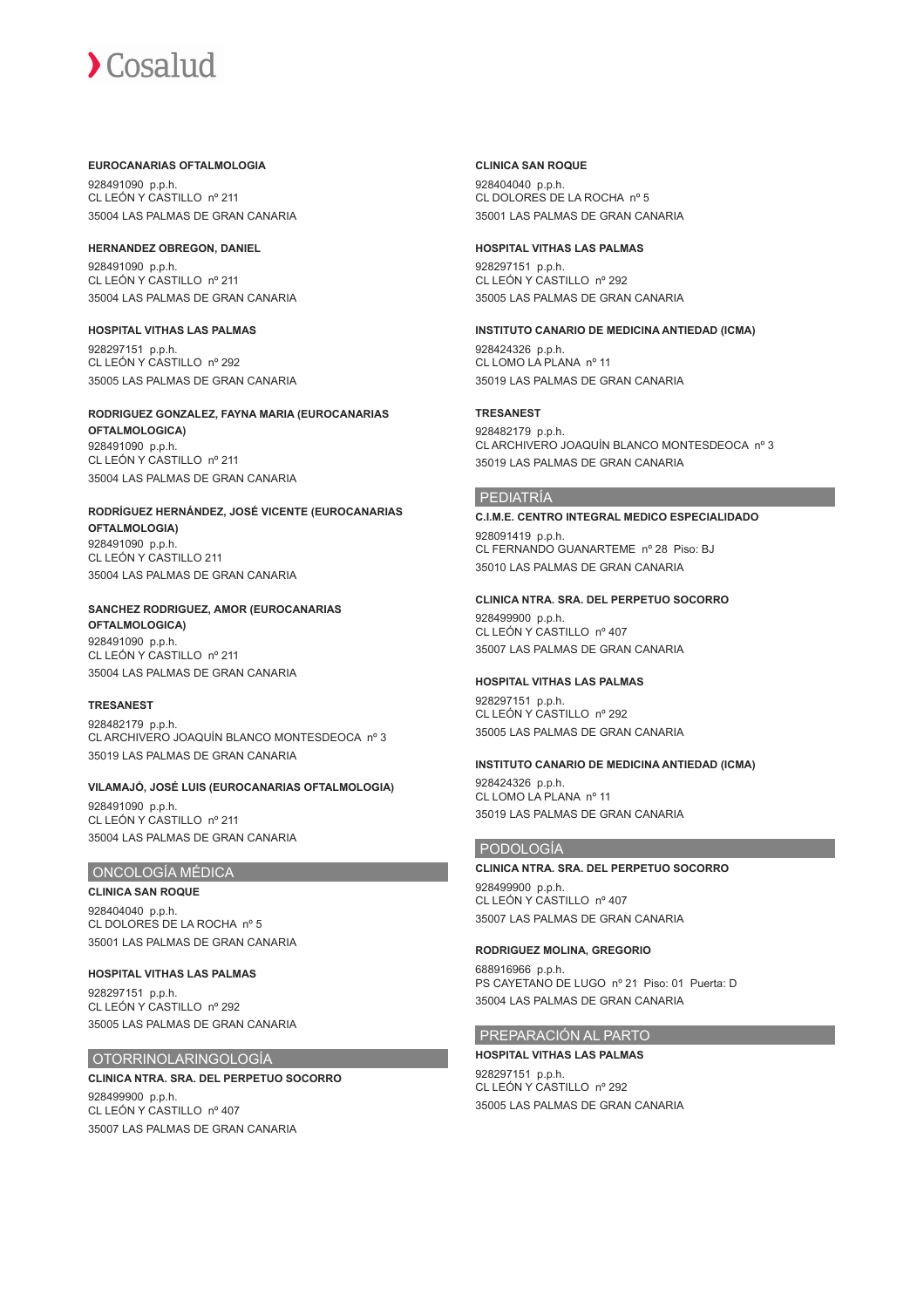#### PSICOLOGÍA

#### **C.I.M.E. CENTRO INTEGRAL MEDICO ESPECIALIDADO**

928091419 p.p.h. CL FERNANDO GUANARTEME nº 28 Piso: BJ 35010 LAS PALMAS DE GRAN CANARIA

# PSIQUIATRÍA

## **C.I.M.E. CENTRO INTEGRAL MEDICO ESPECIALIDADO**

928091419 p.p.h. CL FERNANDO GUANARTEME nº 28 Piso: BJ 35010 LAS PALMAS DE GRAN CANARIA

# RADIODIAGNÓSTICO

# **C.I.M.E. CENTRO INTEGRAL MEDICO ESPECIALIDADO**

928091419 p.p.h. CL FERNANDO GUANARTEME nº 28 Piso: BJ 35010 LAS PALMAS DE GRAN CANARIA

#### **CLINICA NTRA. SRA. DEL PERPETUO SOCORRO** 928499900 p.p.h.

CL LEÓN Y CASTILLO nº 407 35007 LAS PALMAS DE GRAN CANARIA

#### **CLINICA SAN ROQUE**

928404040 p.p.h. CL DOLORES DE LA ROCHA nº 5 35001 LAS PALMAS DE GRAN CANARIA

### **HOSPITAL VITHAS LAS PALMAS**

928297151 p.p.h. CL LEÓN Y CASTILLO nº 292 35005 LAS PALMAS DE GRAN CANARIA

### **ICOT POLICLINICO LAS PALMAS**

928296300 p.p.h. CL PRESIDENTE ALVEAR nº 10 35006 LAS PALMAS DE GRAN CANARIA

# **INTER CLINIC**

928278826 CL SAGASTA nº 62 Piso: BJ 35008 LAS PALMAS DE GRAN CANARIA 24 HORAS

## **RESONANCIA ABIERTA GRAN CANARIA (GRUPO TIDI)**

928226060 p.p.h. CL ALMANSA nº 41 35010 LAS PALMAS DE GRAN CANARIA

## RADIOTERAPIA

**CLINICA SAN ROQUE** 928404040 p.p.h. CL DOLORES DE LA ROCHA nº 5 35001 LAS PALMAS DE GRAN CANARIA

#### **HOSPITAL VITHAS LAS PALMAS**

928297151 p.p.h. CL LEÓN Y CASTILLO nº 292 35005 LAS PALMAS DE GRAN CANARIA

#### REHABILITACIÓN

# **CLINICA NTRA. SRA. DEL PERPETUO SOCORRO** 928499900 p.p.h.

CL LEÓN Y CASTILLO nº 407 35007 LAS PALMAS DE GRAN CANARIA

#### **CLINICA SAN ROQUE**

928404040 p.p.h. CL DOLORES DE LA ROCHA nº 5 35001 LAS PALMAS DE GRAN CANARIA

#### **ICOT POLICLINICO LAS PALMAS**

928296300 p.p.h. CL PRESIDENTE ALVEAR nº 10 35006 LAS PALMAS DE GRAN CANARIA

# **ICOT 7 PALMAS**

928424344 p.p.h. AV PINTOR FELO MONZÓN nº 21 35019 LAS PALMAS DE GRAN CANARIA

#### **ICOT ESCALERITAS**

928398953 p.p.h. AV ESCALERITAS nº 54 35011 LAS PALMAS DE GRAN CANARIA

#### **ICOT INSURE**

928243993 p.p.h. CL PUCCINI nº 14 35006 LAS PALMAS DE GRAN CANARIA

#### **ICOT SANTA CATALINA**

928297151 p.p.h. CL LEÓN Y CASTILLO nº 292 35005 LAS PALMAS DE GRAN CANARIA

## **ICOT VEGUETA**

928333334 p.p.h. CL GRANADERA CANARIA nº 26 35001 LAS PALMAS DE GRAN CANARIA

#### REUMATOLOGÍA

**C.I.M.E. CENTRO INTEGRAL MEDICO ESPECIALIDADO** 928091419 p.p.h. CL FERNANDO GUANARTEME nº 28 Piso: BJ 35010 LAS PALMAS DE GRAN CANARIA

## **CLINICA SAN ROQUE**

928404040 p.p.h. CL DOLORES DE LA ROCHA nº 5 35001 LAS PALMAS DE GRAN CANARIA

#### **HOSPITAL VITHAS LAS PALMAS**

928297151 p.p.h. CL LEÓN Y CASTILLO nº 292 35005 LAS PALMAS DE GRAN CANARIA

# **HOSPITALES UNIVERSITARIOS SAN ROQUE** 928404040 p.p.h.

CL ALCALDE FRANCISCO HERNÁNDEZ GONZÁLEZ nº 16 35001 LAS PALMAS DE GRAN CANARIA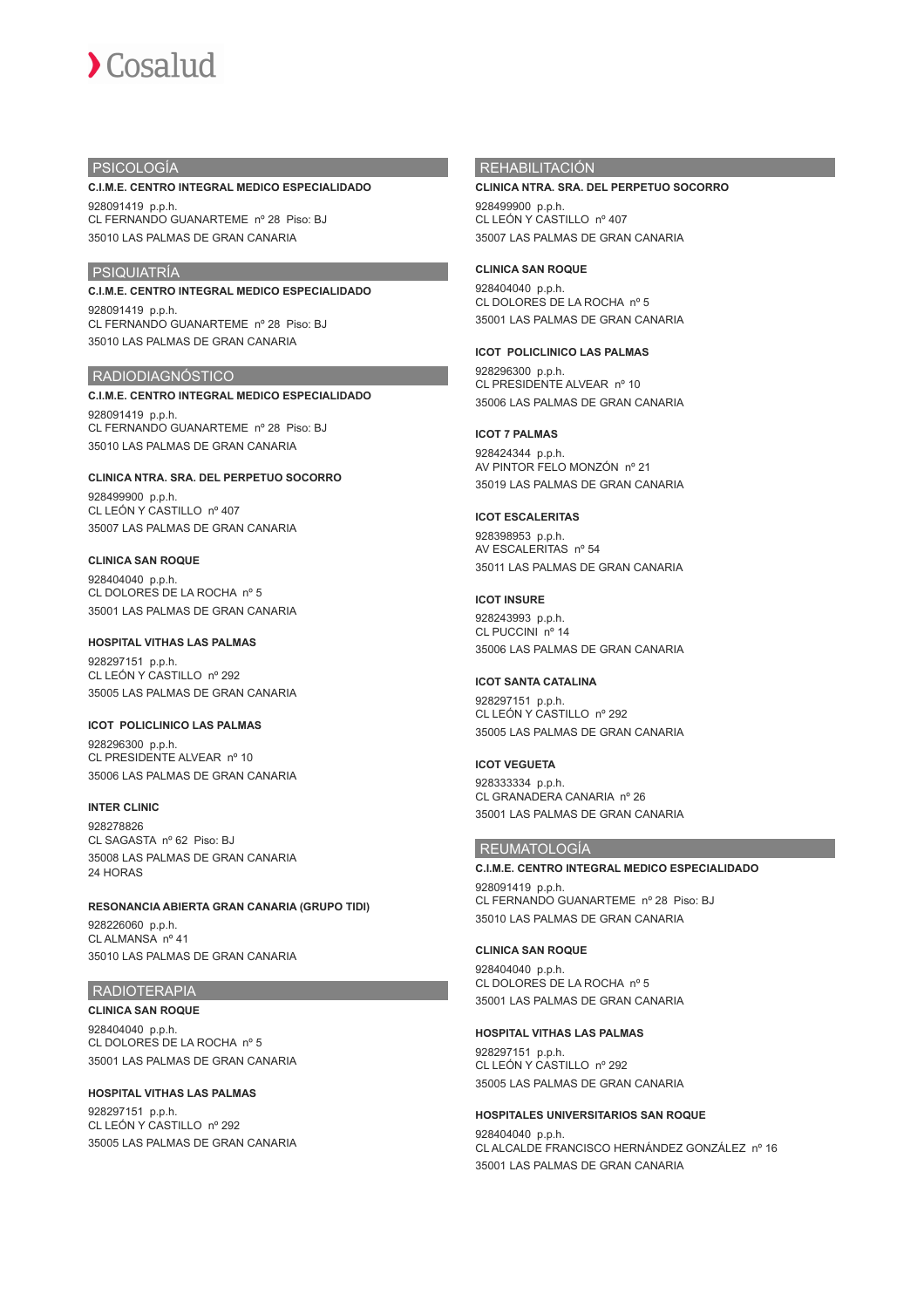#### **INSTITUTO CANARIO DE MEDICINA ANTIEDAD (ICMA)**

928424326 p.p.h. CL LOMO LA PLANA nº 11 35019 LAS PALMAS DE GRAN CANARIA

#### **TRESANEST**

928482179 p.p.h. CL ARCHIVERO JOAQUÍN BLANCO MONTESDEOCA nº 3 35019 LAS PALMAS DE GRAN CANARIA

# TRATAMIENTO DEL DOLOR

**RODRIGUEZ LEON, ALEXIS JESUS** 928234466 p.p.h. CL MAESTRO VALLE nº 20 35005 LAS PALMAS DE GRAN CANARIA

# **TRESANEST**

928482179 p.p.h. CL ARCHIVERO JOAQUÍN BLANCO MONTESDEOCA nº 3 35019 LAS PALMAS DE GRAN CANARIA

# TRAUMATOLOGÍA Y CIRUGIA ORTOPÉDICA

**C.I.M.E. CENTRO INTEGRAL MEDICO ESPECIALIDADO** 928091419 p.p.h. CL FERNANDO GUANARTEME nº 28 Piso: BJ 35010 LAS PALMAS DE GRAN CANARIA

#### **CETAL CANARIAS**

928242003 p.p.h. CL LUIS DORESTE SILVA nº 56 35004 LAS PALMAS DE GRAN CANARIA

# **CLINICA NTRA. SRA. DEL PERPETUO SOCORRO**

928499900 p.p.h. CL LEÓN Y CASTILLO nº 407 35007 LAS PALMAS DE GRAN CANARIA

#### **CLINICA NUESTRA SEÑORA DEL CARMEN**

928242242 p.p.h. PS TOMÁS MORALES nº 121 35004 LAS PALMAS DE GRAN CANARIA

#### **CLINICA SAN ROQUE**

928404040 p.p.h. CL DOLORES DE LA ROCHA nº 5 35001 LAS PALMAS DE GRAN CANARIA

#### **HOSPITAL VITHAS LAS PALMAS**

928297151 p.p.h. CL LEÓN Y CASTILLO nº 292 35005 LAS PALMAS DE GRAN CANARIA

#### **ICOT POLICLINICO LAS PALMAS** 928296300 p.p.h.

CL PRESIDENTE ALVEAR nº 10 35006 LAS PALMAS DE GRAN CANARIA

#### **INSTITUTO CANARIO DE MEDICINA ANTIEDAD (ICMA)** 928424326 p.p.h. CL LOMO LA PLANA nº 11

35019 LAS PALMAS DE GRAN CANARIA

#### **TRESANEST**

928482179 p.p.h. CL ARCHIVERO JOAQUÍN BLANCO MONTESDEOCA nº 3 35019 LAS PALMAS DE GRAN CANARIA

# **UROLOGÍA**

# **CLINICA NTRA. SRA. DEL PERPETUO SOCORRO** 928499900 p.p.h. CL LEÓN Y CASTILLO nº 407

35007 LAS PALMAS DE GRAN CANARIA

# **CLINICA SAN ROQUE**

928404040 p.p.h. CL DOLORES DE LA ROCHA nº 5 35001 LAS PALMAS DE GRAN CANARIA

#### **HOSPITAL VITHAS LAS PALMAS**

928297151 p.p.h. CL LEÓN Y CASTILLO nº 292 35005 LAS PALMAS DE GRAN CANARIA

#### **INSTITUTO CANARIO DE MEDICINA ANTIEDAD (ICMA)**

928424326 p.p.h. CL LOMO LA PLANA nº 11 35019 LAS PALMAS DE GRAN CANARIA

#### **TRESANEST**

928482179 p.p.h. CL ARCHIVERO JOAQUÍN BLANCO MONTESDEOCA nº 3 35019 LAS PALMAS DE GRAN CANARIA

#### MASPALOMAS

ANESTESIOLOGÍA Y REANIMACIÓN

#### **HOSPITAL SAN ROQUE MASPALOMAS** 928404142

LG MELONERAS nº 1 35106 MASPALOMAS

# ANGIOLOGÍA Y CIRUGÍA VASCULAR

**HOSPITAL SAN ROQUE MASPALOMAS** 028404142 LG MELONERAS nº 1 35106 MASPALOMAS

# APARATO DIGESTIVO

**HOSPITAL SAN ROQUE MASPALOMAS** 928404142 LG MELONERAS nº 1 35106 MASPALOMAS

# **CARDIOLOGÍA**

**HOSPITAL SAN ROQUE MASPALOMAS** 928404142 LG MELONERAS nº 1 35106 MASPALOMAS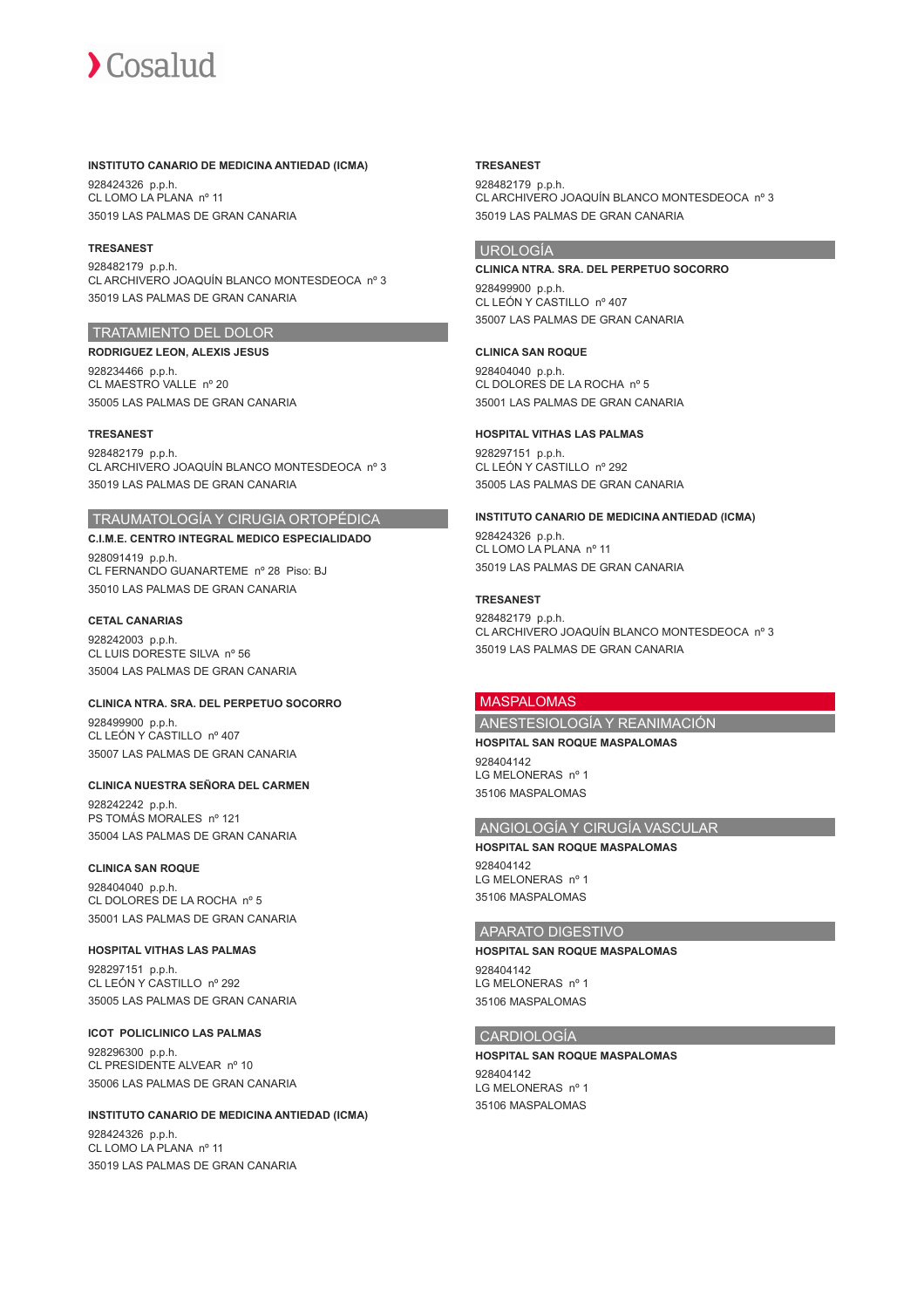

# CIRUGÍA GENERAL Y DEL APARATO DIGESTIVO **HOSPITAL SAN ROQUE MASPALOMAS**

928404142 LG MELONERAS nº 1 35106 MASPALOMAS

# DERMATOLOGÍA

**HOSPITAL SAN ROQUE MASPALOMAS** 928404142 LG MELONERAS nº 1 35106 MASPALOMAS

#### ENDOCRINOLOGÍA

**HOSPITAL SAN ROQUE MASPALOMAS** 928404142 LG MELONERAS nº 1 35106 MASPALOMAS

# ENFERMERÍA

**HOSPITAL SAN ROQUE MASPALOMAS** 928404142 LG MELONERAS nº 1 35106 MASPALOMAS

### FISIOTERAPIA

**HOSPITAL SAN ROQUE MASPALOMAS** 928404142 LG MELONERAS nº 1 35106 MASPALOMAS

## **ICOT SAN AGUSTIN**

928948744 p.p.h. CL LOS JAZMINES nº 4 35100 MASPALOMAS

### GINECOLOGÍA Y OBSTETRICIA

**HOSPITAL SAN ROQUE MASPALOMAS** 928404142 LG MELONERAS nº 1 35106 MASPALOMAS

# HEMATOLOGÍA

**HOSPITAL SAN ROQUE MASPALOMAS** 928404142 LG MELONERAS nº 1 35106 MASPALOMAS

# LOGOFONIATRÍA

**ICOT SAN AGUSTIN** 928948744 p.p.h. CL LOS JAZMINES nº 4 35100 MASPALOMAS

#### MEDICINA INTERNA

**HOSPITAL SAN ROQUE MASPALOMAS** 928404142 LG MELONERAS nº 1 35106 MASPALOMAS

### NEFROLOGÍA

**HOSPITAL SAN ROQUE MASPALOMAS**

928404142 LG MELONERAS nº 1 35106 MASPALOMAS

### NEUROCIRUGÍA

**HOSPITAL SAN ROQUE MASPALOMAS** 928404142

LG MELONERAS nº 1 35106 MASPALOMAS

# NEUROFISIOLOGÍA

**HOSPITAL SAN ROQUE MASPALOMAS** 928404142 LG MELONERAS nº 1 35106 MASPALOMAS

# **OFTALMOLOGÍA**

**HOSPITAL SAN ROQUE MASPALOMAS** 928404142 LG MELONERAS nº 1 35106 MASPALOMAS

### OTORRINOLARINGOLOGÍA

**HOSPITAL SAN ROQUE MASPALOMAS** 928404142 LG MELONERAS nº 1 35106 MASPALOMAS

# PEDIATRÍA

**HOSPITAL SAN ROQUE MASPALOMAS** 928404142 LG MELONERAS nº 1 35106 MASPALOMAS

# PREPARACIÓN AL PARTO

**HOSPITAL SAN ROQUE MASPALOMAS** 928404142 LG MELONERAS nº 1 35106 MASPALOMAS

#### RADIODIAGNÓSTICO

**HOSPITAL SAN ROQUE MASPALOMAS**

928404142 LG MELONERAS nº 1 35106 MASPALOMAS

### REHABILITACIÓN

#### **HOSPITAL SAN ROQUE MASPALOMAS**

928404142 LG MELONERAS nº 1 35106 MASPALOMAS

#### **ICOT SAN AGUSTIN**

928948744 p.p.h. CL LOS JAZMINES nº 4 35100 MASPALOMAS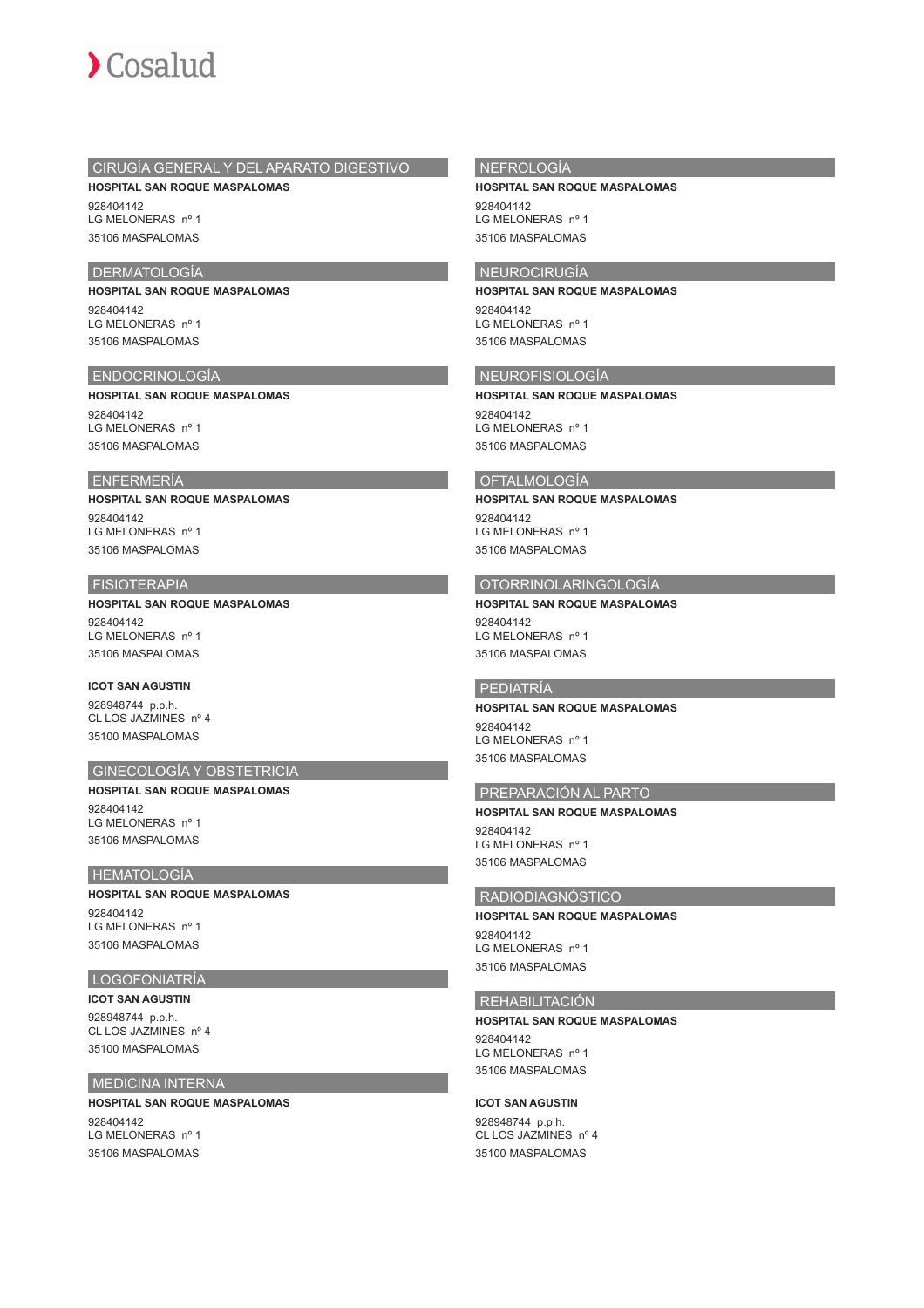

# TRAUMATOLOGÍA Y CIRUGIA ORTOPÉDICA

**HOSPITAL SAN ROQUE MASPALOMAS** 928404142 LG MELONERAS nº 1 35106 MASPALOMAS

## UROLOGÍA

**HOSPITAL SAN ROQUE MASPALOMAS** 928404142 LG MELONERAS nº 1 35106 MASPALOMAS

# MELENARA

# ANÁLISIS CLÍNICOS

#### **LABORATORIO DR. MANUEL OLIVER**

928130284 p.p.h. CL SAN FERNANDO nº 20 Piso: BJ 35214 MELENARA Lunes a Viernes 07:30 - 15:00 Sábados 9:00 - 13:00

# PAJARA

## MEDICINA GENERAL

#### **ASENSIO SUAREZ, DAGOBERTO ANTONIO**

928871921 AV SALADAR nº 1C Piso: 01 35625 PAJARA LUNES-SABADO 09:00-20:00

# **CLINICA CENMED BAHIA CALMA**

928876032 p.p.h. CL PUNTA DE LOS MOLINILLOS nº S/N 35627 PAJARA

#### **CLINICA CENMED ESQUINZO**

 p.p.h. CL ESCANFRAGA nº 3 35626 PAJARA

# **CLINICA CENMED MORRO JABLE**

928541845 p.p.h. AV SALADAR nº 1 35625 PAJARA

# PLAYA DEL INGLES

FISIOTERAPIA

# **EUROKLINIK MASPALOMAS**

928770550 p.p.h. CL TIMPLE  $n^{\circ}$  4 35100 PLAYA DEL INGLES

# REHABILITACIÓN

**EUROKLINIK MASPALOMAS** 928770550 p.p.h. CL TIMPLE nº 4 35100 PLAYA DEL INGLES

# TRAUMATOLOGÍA Y CIRUGIA ORTOPÉDICA

**EUROKLINIK MASPALOMAS** 928770550 p.p.h. CL TIMPLE nº 4 35100 PLAYA DEL INGLES

# PUERTO DEL CARMEN

ALERGOLOGÍA

**HOSPITEN LANZAROTE** 928596100 CM LOMO GORDO nº S/N 35510 PUERTO DEL CARMEN

# ANÁLISIS CLÍNICOS

**HOSPITEN LANZAROTE** 928596100 CM LOMO GORDO nº S/N 35510 PUERTO DEL CARMEN

# ANGIOLOGÍA Y CIRUGÍA VASCULAR

**HOSPITEN LANZAROTE** 928596100 CM LOMO GORDO nº S/N 35510 PUERTO DEL CARMEN

#### APARATO DIGESTIVO

**HOSPITEN LANZAROTE** 928596100 CM LOMO GORDO nº S/N 35510 PUERTO DEL CARMEN

# CARDIOLOGÍA

#### **HOSPITEN LANZAROTE**

928596100 CM LOMO GORDO nº S/N 35510 PUERTO DEL CARMEN

## CIRUGÍA GENERAL Y DEL APARATO DIGESTIVO

**HOSPITEN LANZAROTE** 928596100 CM LOMO GORDO nº S/N 35510 PUERTO DEL CARMEN

#### DERMATOLOGÍA

**HOSPITEN LANZAROTE** 928596100 CM LOMO GORDO nº S/N 35510 PUERTO DEL CARMEN

#### ENFERMERÍA

**HOSPITEN LANZAROTE** 928596100 CM LOMO GORDO nº S/N 35510 PUERTO DEL CARMEN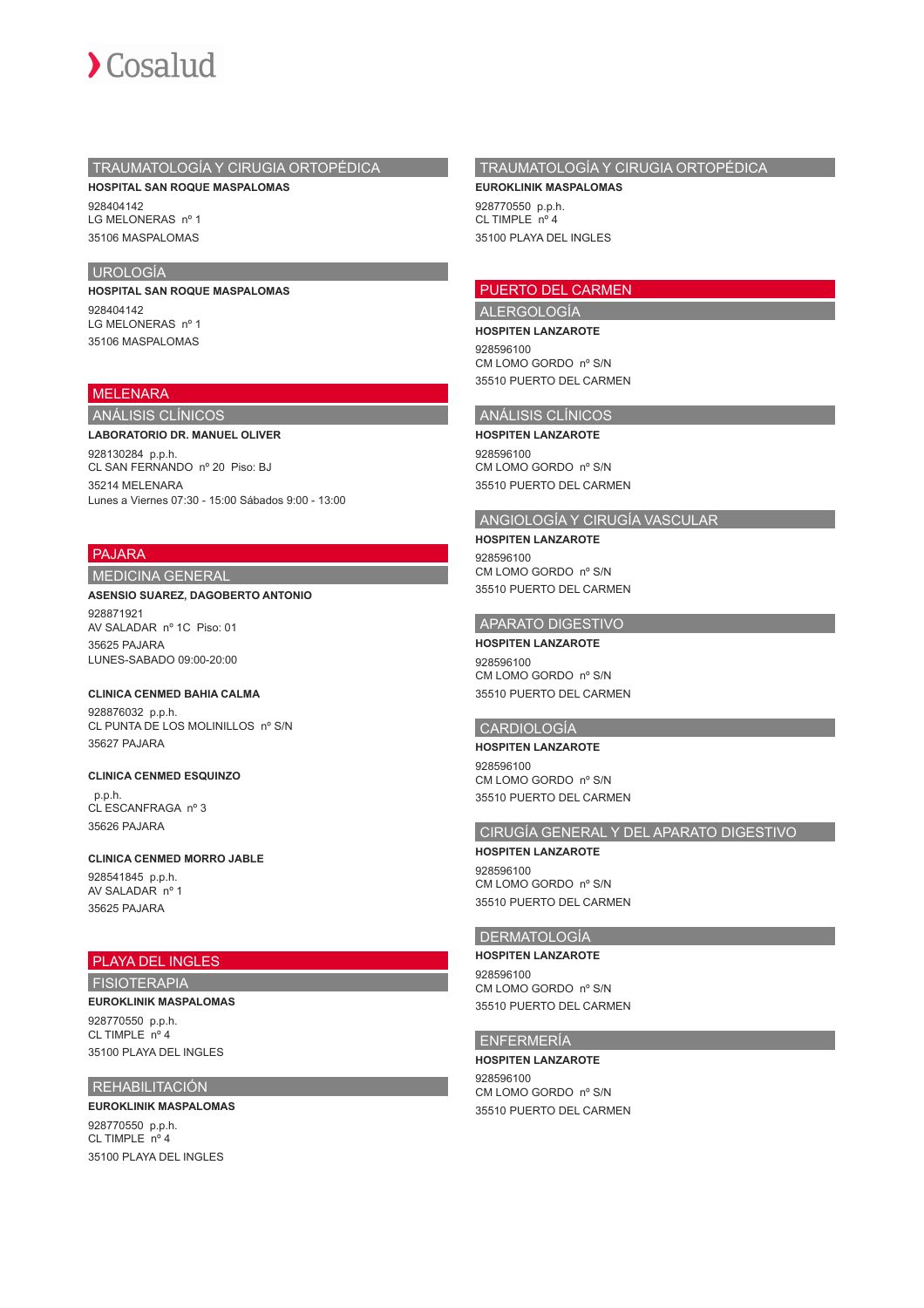# $\sum$  Cosalud

# ESTOMATOLOGÍA

**HOSPITEN LANZAROTE** 928596100 CM LOMO GORDO nº S/N 35510 PUERTO DEL CARMEN

# FISIOTERAPIA

**HOSPITEN LANZAROTE** 928596100 CM LOMO GORDO nº S/N 35510 PUERTO DEL CARMEN

# GINECOLOGÍA Y OBSTETRICIA

**HOSPITEN LANZAROTE** 928596100 CM LOMO GORDO nº S/N 35510 PUERTO DEL CARMEN

#### MEDICINA GENERAL

# **HOSPITEN LANZAROTE**

928596100 CM LOMO GORDO nº S/N 35510 PUERTO DEL CARMEN

# MEDICINA INTERNA

**HOSPITEN LANZAROTE** 928596100 CM LOMO GORDO nº S/N 35510 PUERTO DEL CARMEN

# **MEDICINA PREVENTIVA**

**HOSPITEN LANZAROTE** 928596100 CM LOMO GORDO nº S/N 35510 PUERTO DEL CARMEN

# NEUROCIRUGÍA

**HOSPITEN LANZAROTE** 928596100 CM LOMO GORDO nº S/N 35510 PUERTO DEL CARMEN

# NEUROFISIOLOGÍA

**HOSPITEN LANZAROTE** 928596100 CM LOMO GORDO nº S/N 35510 PUERTO DEL CARMEN

# NEUROLOGÍA

**HOSPITEN LANZAROTE** 928596100 CM LOMO GORDO nº S/N 35510 PUERTO DEL CARMEN

#### OFTALMOLOGÍA

**HOSPITEN LANZAROTE** 928596100 CM LOMO GORDO nº S/N 35510 PUERTO DEL CARMEN

# PEDIATRÍA

**HOSPITEN LANZAROTE** 928596100 CM LOMO GORDO nº S/N 35510 PUERTO DEL CARMEN

# RADIODIAGNÓSTICO **HOSPITEN LANZAROTE**

928596100 CM LOMO GORDO nº S/N 35510 PUERTO DEL CARMEN

# REHABILITACIÓN

**HOSPITEN LANZAROTE** 928596100 CM LOMO GORDO nº S/N 35510 PUERTO DEL CARMEN

# TRAUMATOLOGÍA Y CIRUGIA ORTOPÉDICA

**HOSPITEN LANZAROTE** 928596100 CM LOMO GORDO nº S/N 35510 PUERTO DEL CARMEN

# UROLOGÍA

**HOSPITEN LANZAROTE** 928596100 CM LOMO GORDO nº S/N 35510 PUERTO DEL CARMEN

# PUERTO DEL ROSARIO

ALERGOLOGÍA

**CENTRO MEDICO CEM FUERTEVENTURA**

928858200 p.p.h. CL ISLA DE LA GRACIOSA nº 17 35600 PUERTO DEL ROSARIO

#### **CLINICA PARQUE FUERTEVENTURA**

928851500 p.p.h. CL LEÓN Y CASTILLO nº 48 35600 PUERTO DEL ROSARIO

**JARAMILLO DE LEON, JUAN CARLOS (CLINICA PARQUE FUERTEVENTURA)** CLINICA PARQUE FUERTEVENTURA 922851500 p.p.h. CL LEÓN Y CASTILLO nº 48 35600 PUERTO DEL ROSARIO

## ANÁLISIS CLÍNICOS

**LABORATORIO DR. GONZALEZ SANTIAGO (PUERTO DEL ROSARIO)** 928859185 p.p.h. CL PROFESOR JUAN TADEO CABRERA nº 5 Piso: 01 35600 PUERTO DEL ROSARIO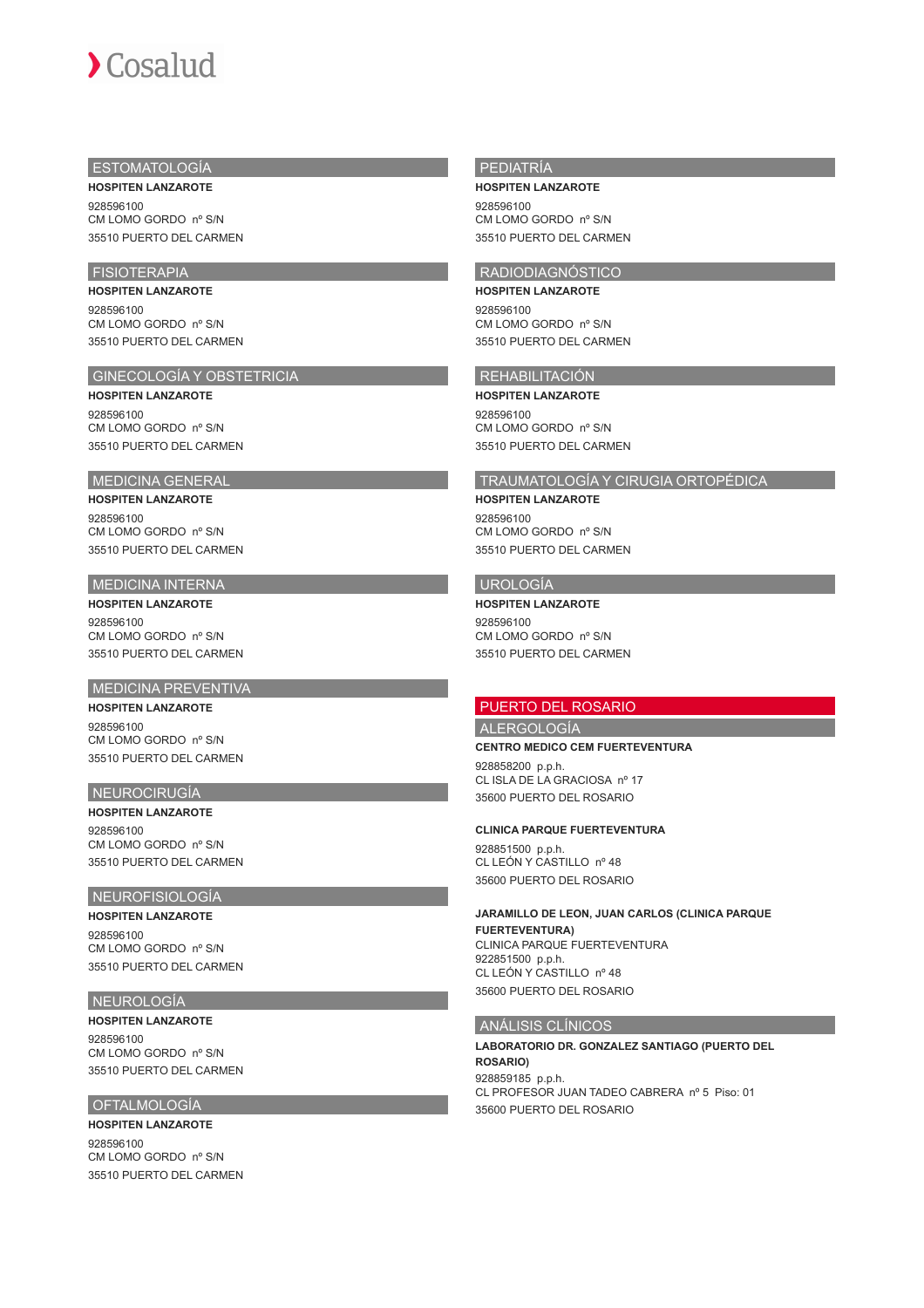## **LABORATORIO UPOM,CENTRO MEDICO DE FUERTEVENTURA**

928093445 p.p.h. CL EXTREMADURA nº S/N 35600 PUERTO DEL ROSARIO Lunes a Viernes 07 - 14:30 Sabados de7 a 13:30

#### **MARTINEZ SEGURA, FERNANDO (LAB. TERESA DE LEON)**

928851205 p.p.h. CL PROFESOR JUAN TADEO CABRERA nº 5 35600 PUERTO DEL ROSARIO

# ANGIOLOGÍA Y CIRUGÍA VASCULAR

**CENTRO MEDICO CEM FUERTEVENTURA** 928858200 p.p.h. CL ISLA DE LA GRACIOSA nº 17 35600 PUERTO DEL ROSARIO

# **CLINICA PARQUE FUERTEVENTURA** 928851500 p.p.h.

CL LEÓN Y CASTILLO nº 48 35600 PUERTO DEL ROSARIO

#### **GONZALEZ TABARES, ENRIQUE JOSE (CLINICA PARQUE FUERTEVENTURA)**

CLINICA PARQUE FUERTEVENTURA 922851500 p.p.h. CL LEÓN Y CASTILLO nº 48 35600 PUERTO DEL ROSARIO

#### APARATO DIGESTIVO

#### **CENTRO MEDICO CEM FUERTEVENTURA**

928858200 p.p.h. CL ISLA DE LA GRACIOSA nº 17 35600 PUERTO DEL ROSARIO

# **CLINICA PARQUE FUERTEVENTURA**

928851500 p.p.h. CL LEÓN Y CASTILLO nº 48 35600 PUERTO DEL ROSARIO

#### **LORENTE ARENCIBIA, MARIA (CLINICA PARQUE FUERTEVENTURA)** CLINICA PARQUE FUERTEVENTURA

922851500 p.p.h. CL LEÓN Y CASTILLO nº 48 35600 PUERTO DEL ROSARIO

# CARDIOLOGÍA

#### **CENTRO MEDICO CEM FUERTEVENTURA**

928858200 p.p.h. CL ISLA DE LA GRACIOSA nº 17 35600 PUERTO DEL ROSARIO

# **CLINICA KONDE**

928850930 p.p.h. CL EL COSCO nº 2 35600 PUERTO DEL ROSARIO

## **CLINICA PARQUE FUERTEVENTURA**

928851500 p.p.h. CL LEÓN Y CASTILLO nº 48 35600 PUERTO DEL ROSARIO

#### **MEDINA GIL, JOSE MARIA (CLINICA PARQUE FUERTEVENTURA)** CLINICA PARQUE FUERTEVENTURA 922851500 p.p.h. CL LEÓN Y CASTILLO nº 48 35600 PUERTO DEL ROSARIO

#### **RUIZ HERNANDEZ, PABLO (CLINICA PARQUE FUERTEVENTURA)** CLINICA PARQUE FUERTEVENTURA 922851500 p.p.h. CL LEÓN Y CASTILLO nº 48 35600 PUERTO DEL ROSARIO

**WAGUEMERT PREZ, MAXIMO (CLINICA PARQUE FUERTEVENTURA)** CLINICA PARQUE FUERTEVENTURA 922851500 p.p.h. CL LEÓN Y CASTILLO nº 48 35600 PUERTO DEL ROSARIO

# CIRUGÍA GENERAL Y DEL APARATO DIGESTIVO

#### **AGUILERA GARCIA, MARIA JOSE (CLINICA PARQUE FUERTEVENTURA)** CLINICA PARQUE FUERTEVENTURA 922851500 p.p.h. CL LEÓN Y CASTILLO nº 48 35600 PUERTO DEL ROSARIO

# **CLINICA PARQUE FUERTEVENTURA**

928851500 p.p.h. CL LEÓN Y CASTILLO nº 48 35600 PUERTO DEL ROSARIO

#### **FRIEYRO FERNANDEZ, OCTAVIO (CLINICA PARQUE FUERTEVENTURA)** 922851500 p.p.h. CL LEÓN Y CASTILLO nº 48 35600 PUERTO DEL ROSARIO

# **MARRERO MARRERO, PATRICIA (CLINICA PARQUE FUERTEVENTURA)** 922851500 p.p.h.

CL LEÓN Y CASTILLO nº 48 35600 PUERTO DEL ROSARIO

# **PEREZ QUIÑONES, GONZALO (CLINICA PARQUE**

**FUERTEVENTURA)** CLINICA PARQUE FUERTEVENTURA 922851500 p.p.h. CL LEÓN Y CASTILLO nº 48 35600 PUERTO DEL ROSARIO

#### CIRUGÍA PLÁSTICA Y REPARADORA

**CLINICA PARQUE FUERTEVENTURA** 928851500 p.p.h. CL LEÓN Y CASTILLO nº 48 35600 PUERTO DEL ROSARIO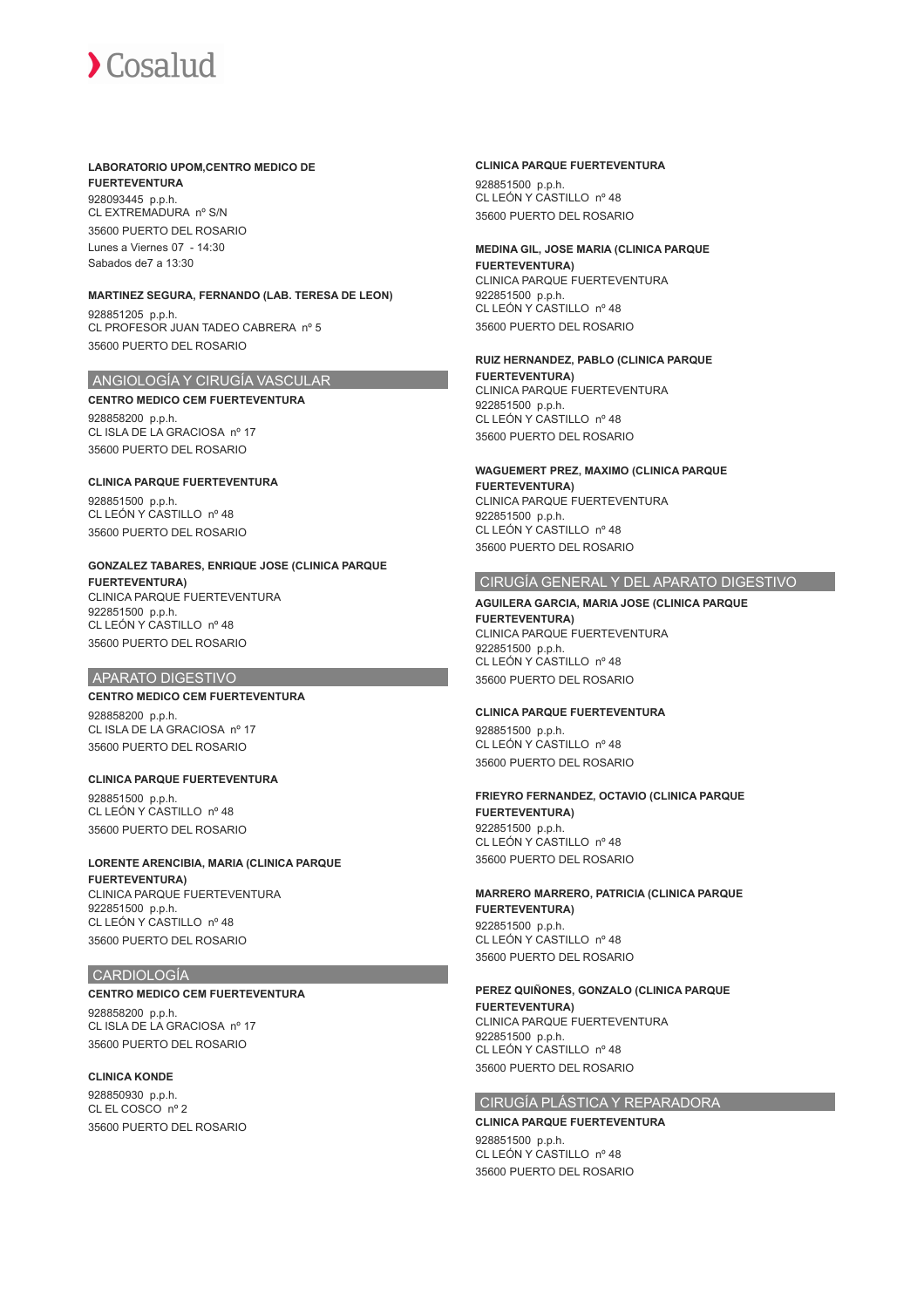# DERMATOLOGÍA

#### **CENTRO MEDICO CEM FUERTEVENTURA**

928858200 p.p.h. CL ISLA DE LA GRACIOSA nº 17 35600 PUERTO DEL ROSARIO

### **CLINICA PARQUE FUERTEVENTURA**

928851500 p.p.h. CL LEÓN Y CASTILLO nº 48 35600 PUERTO DEL ROSARIO

#### **HERNANDEZ HERNANDEZ, ZAIDA (CLINICA PARQUE FUERTEVENTURA)** CLINICA PARQUE FUERTEVENTURA

922851500 p.p.h. CL LEÓN Y CASTILLO nº 48 35600 PUERTO DEL ROSARIO

#### ENDOCRINOLOGÍA

#### **CASTAÑO GRANADA, JAIME (CLINICA PARQUE FUERTEVENTURA)** 922851500 p.p.h. CL LEÓN Y CASTILLO nº 48 35600 PUERTO DEL ROSARIO

#### **CENTRO MEDICO CEM FUERTEVENTURA**

928858200 p.p.h. CL ISLA DE LA GRACIOSA nº 17 35600 PUERTO DEL ROSARIO

#### **CLINICA KONDE**

928850930 p.p.h. CL EL COSCO nº 2 35600 PUERTO DEL ROSARIO

**CLINICA PARQUE FUERTEVENTURA** 928851500 p.p.h. CL LEÓN Y CASTILLO nº 48 35600 PUERTO DEL ROSARIO

#### ENFERMERÍA

**ALBA BOBET, NURIA (CLINICA PARQUE FUERTEVENTURA)** CLINICA PARQUE FUERTEVENTURA 922851500 p.p.h. CL LEÓN Y CASTILLO nº 48 35600 PUERTO DEL ROSARIO

#### **BRITO HERNANDEZ, JOSE ANTONIO (CLINICA PARQUE FUERTEVENTURA)** CLINICA PARQUE FUERTEVENTURA 922851500 p.p.h. CL LEÓN Y CASTILLO nº 48 35600 PUERTO DEL ROSARIO

#### **CENTRO MEDICO CEM FUERTEVENTURA**

928858200 p.p.h. CL ISLA DE LA GRACIOSA nº 17 35600 PUERTO DEL ROSARIO

#### **CLINICA KONDE**

928850930 p.p.h. CL EL COSCO nº 2 35600 PUERTO DEL ROSARIO

#### **CLINICA PARQUE FUERTEVENTURA**

928851500 p.p.h. CL LEÓN Y CASTILLO nº 48 35600 PUERTO DEL ROSARIO

# **FUEBTE LEON, GUAXARA (CLINICA PARQUE**

**FUERTEVENTURA)** CLINICA PARQUE FUERTEVENTURA 922851500 p.p.h. CL LEÓN Y CASTILLO nº 48 35600 PUERTO DEL ROSARIO

#### **MONZON QUESADA, NADIA MARIA (CLINICA PARQUE**

**FUERTEVENTURA)** CLINICA PARQUE FUERTEVENTURA 922851500 p.p.h. CL LEÓN Y CASTILLO nº 48 35600 PUERTO DEL ROSARIO

#### **MORENO LLAMAS, YURENA (CLINICA PARQUE FUERTEVENTURA)** 922851500 p.p.h.

CL LEÓN Y CASTILLO nº 48 35600 PUERTO DEL ROSARIO

# **FISIOTERAPIA**

# **CENTRO MEDICO CEM FUERTEVENTURA**

928858200 p.p.h. CL ISLA DE LA GRACIOSA nº 17 35600 PUERTO DEL ROSARIO

#### **CLINICA PARQUE FUERTEVENTURA**

928851500 p.p.h. CL LEÓN Y CASTILLO nº 48 35600 PUERTO DEL ROSARIO

# GINECOLOGÍA Y OBSTETRICIA

# **ALVARES DIAZ, MIRTHA (CLINICA PARQUE**

**FUERTEVENTURA)** CLINICA PARQUE FUERTEVENTURA 922851500 p.p.h. CL LEÓN Y CASTILLO nº 48 35600 PUERTO DEL ROSARIO

#### **CENTRO MEDICO CEM FUERTEVENTURA**

928858200 p.p.h. CL ISLA DE LA GRACIOSA nº 17 35600 PUERTO DEL ROSARIO

# **CHALA GALINDO, JUAN MANUEL (CLINICA PARQUE**

**FUERTEVENTURA)** CLINICA PARQUE FUERTEVENTURA 922851500 p.p.h. CL LEÓN Y CASTILLO nº 48 35600 PUERTO DEL ROSARIO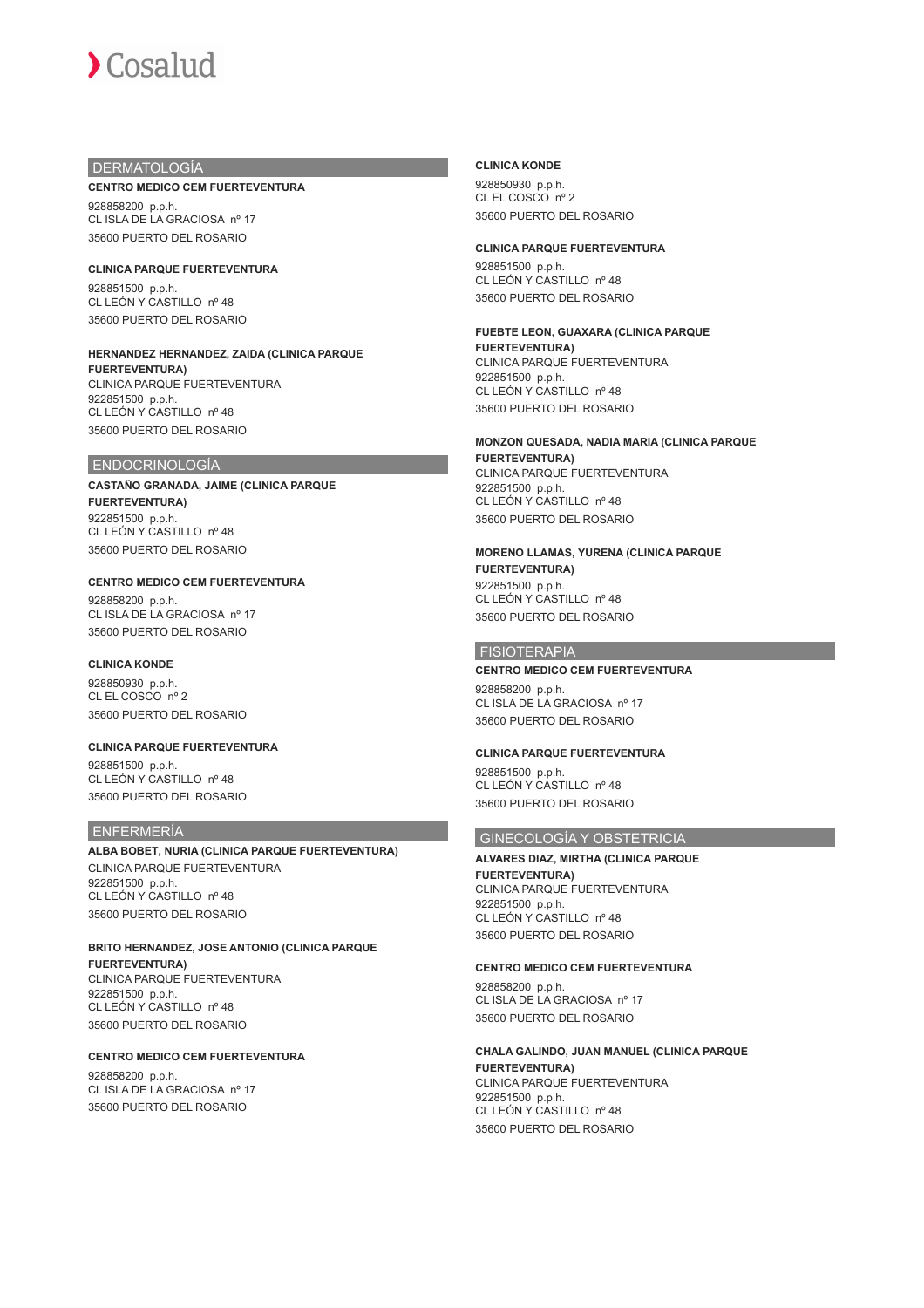#### **CLINICA PARQUE FUERTEVENTURA**

928851500 p.p.h. CL LEÓN Y CASTILLO nº 48 35600 PUERTO DEL ROSARIO

#### **MOTALVO FERNANDEZ, JAVIER (CLINICA PARQUE FUERTEVENTURA)** 922851500 p.p.h. CL LEÓN Y CASTILLO nº 48

35600 PUERTO DEL ROSARIO

#### **YANNITTO, JOSE ENRIQUE (CLINICA PARQUE FUERTEVENTURA)** CLINICA PARQUE FUERTEVENTURA

922851500 p.p.h. CL LEÓN Y CASTILLO nº 48 35600 PUERTO DEL ROSARIO

## HEMATOLOGÍA

#### **CLINICA PARQUE FUERTEVENTURA**

928851500 p.p.h. CL LEÓN Y CASTILLO nº 48 35600 PUERTO DEL ROSARIO

#### MEDICINA GENERAL

# **CENTRO MEDICO CEM FUERTEVENTURA**

928858200 p.p.h. CL ISLA DE LA GRACIOSA nº 17 35600 PUERTO DEL ROSARIO

# **CLINICA KONDE**

928850930 p.p.h. CL EL COSCO nº 2 35600 PUERTO DEL ROSARIO

#### **CLINICA PARQUE FUERTEVENTURA** 928851500 p.p.h. CL LEÓN Y CASTILLO nº 48 35600 PUERTO DEL ROSARIO

#### **MANSO FERNANDEZ, RENE (CLINICA PARQUE FUERTEVENTURA)** CLINICA PARQUE FUERTEVENTURA

922851500 p.p.h. CL LEÓN Y CASTILLO nº 48 35600 PUERTO DEL ROSARIO

#### **PIÑERA MONTERREY, GREGORIO (CLINICA PARQUE FUERTENTURA)** CLINICA PARQUE FUERTEVENTURA 922851500 p.p.h. CL LEÓN Y CASTILLO nº 48 35600 PUERTO DEL ROSARIO

#### MEDICINA INTERNA

#### **CENTRO MEDICO CEM FUERTEVENTURA**

928858200 p.p.h. CL ISLA DE LA GRACIOSA nº 17 35600 PUERTO DEL ROSARIO

## **CLINICA PARQUE FUERTEVENTURA**

928851500 p.p.h. CL LEÓN Y CASTILLO nº 48 35600 PUERTO DEL ROSARIO

# NEUMOLOGÍA

#### **CENTRO MEDICO CEM FUERTEVENTURA** 928858200 p.p.h. CL ISLA DE LA GRACIOSA nº 17 35600 PUERTO DEL ROSARIO

**CLINICA PARQUE FUERTEVENTURA** 928851500 p.p.h. CL LEÓN Y CASTILLO nº 48 35600 PUERTO DEL ROSARIO

# **LEON MARRERO, FERNANDO (CLINICA PARQUE**

**FUERTEVENTURA)** CLINICA PARQUE FUERTEVENTURA 922851500 p.p.h. CL LEÓN Y CASTILLO nº 48 35600 PUERTO DEL ROSARIO

# NEUROCIRUGÍA

**CARDA LLOP, JOSE RAMON (CLINICA PARQUE FUERTEVENTURA)** CLINICA PARQUE FUERTEVENTURA 922851500 p.p.h. CL LEÓN Y CASTILLO nº 48 35600 PUERTO DEL ROSARIO

# **CENTRO MEDICO CEM FUERTEVENTURA**

928858200 p.p.h. CL ISLA DE LA GRACIOSA nº 17 35600 PUERTO DEL ROSARIO

**CLINICA PARQUE FUERTEVENTURA** 928851500 p.p.h. CL LEÓN Y CASTILLO nº 48 35600 PUERTO DEL ROSARIO

#### NEUROFISIOLOGÍA

**CLINICA PARQUE FUERTEVENTURA** 928851500 p.p.h. CL LEÓN Y CASTILLO nº 48 35600 PUERTO DEL ROSARIO

#### **JURDA PORTAL, ARNALDO (CLINICA PARQUE FUERTEVENTURA)** 922851500 p.p.h.

CL LEÓN Y CASTILLO nº 48 35600 PUERTO DEL ROSARIO

# NEUROLOGÍA

# **CENTRO MEDICO CEM FUERTEVENTURA**

928858200 p.p.h. CL ISLA DE LA GRACIOSA nº 17 35600 PUERTO DEL ROSARIO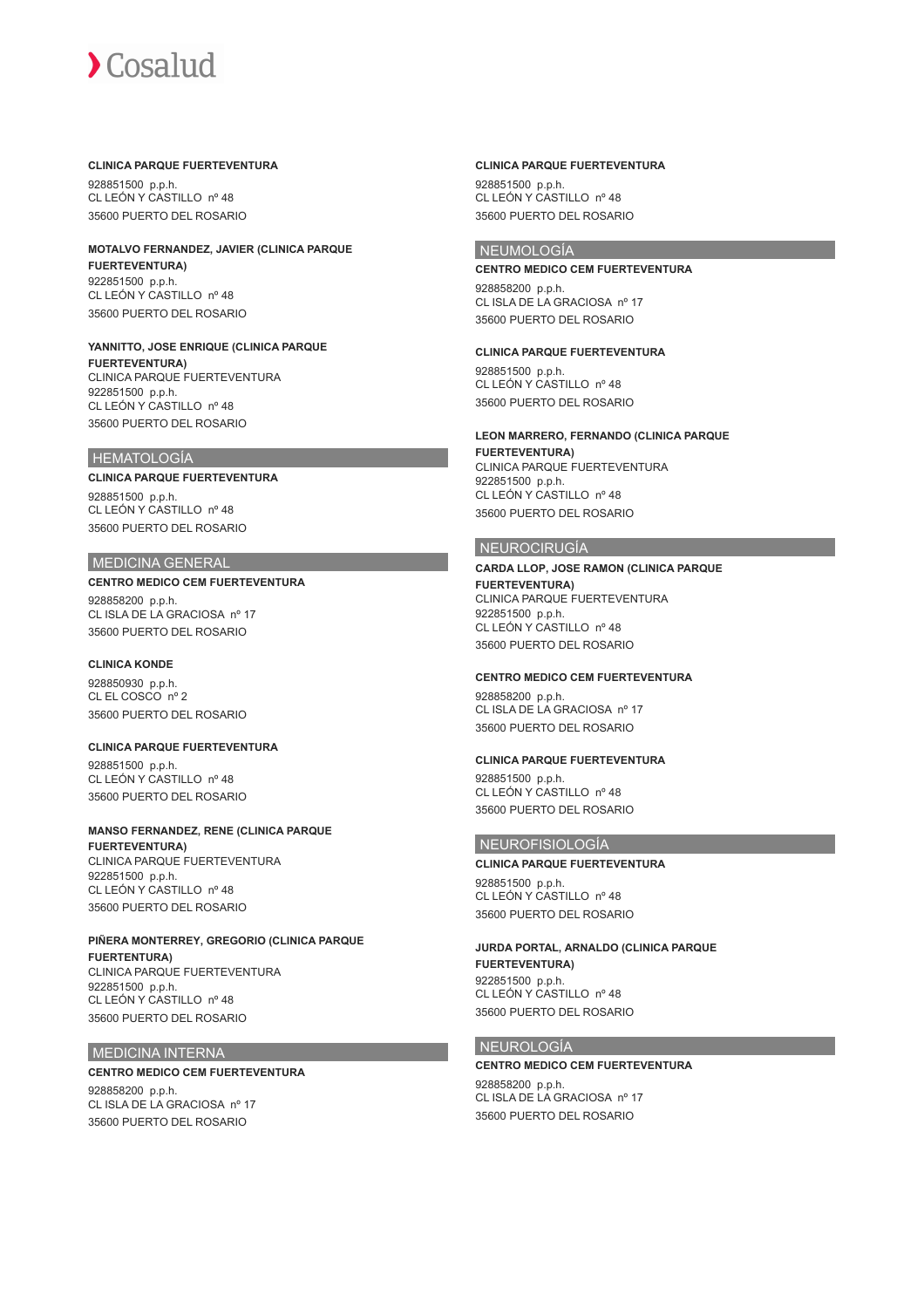#### **CLINICA PARQUE FUERTEVENTURA**

928851500 p.p.h. CL LEÓN Y CASTILLO nº 48 35600 PUERTO DEL ROSARIO

# **MARTIN SANTANA, IDAIRA (CLINICA PARQUE FUERTEVENTURA)**

CLINICA PARQUE FUERTEVENTURA 922851500 p.p.h. CL LEÓN Y CASTILLO nº 48 35600 PUERTO DEL ROSARIO

#### **OFTALMOLOGÍA**

**BELTRAMO, MONICA (CLINICA PARQUE FUERTEVENTURA)** CLINICA PARQUE FUERTEVENTURA 922851500 p.p.h. CL LEÓN Y CASTILLO nº 48 35600 PUERTO DEL ROSARIO

# **CALIO, CLAUDO MARCELA (CLINICA PARQUE**

**FUERTEVENTURA)** CLINICA PARQUE FUERTEVENTURA 922851500 p.p.h. CL LEÓN Y CASTILLO nº 48 35600 PUERTO DEL ROSARIO

### **CENTRO MEDICO CEM FUERTEVENTURA**

928858200 p.p.h. CL ISLA DE LA GRACIOSA nº 17 35600 PUERTO DEL ROSARIO

# **CLINICA PARQUE FUERTEVENTURA** 928851500 p.p.h.

CL LEÓN Y CASTILLO nº 48 35600 PUERTO DEL ROSARIO

#### **OCAÑA GONZALEZ, JESUS (CLINICA PARQUE FUERTEVENTURA)**

CLINICA PARQUE FUERTEVENTURA 922851500 p.p.h. CL LEÓN Y CASTILLO nº 48 35600 PUERTO DEL ROSARIO

#### **OCAÑA GONZALEZ, MARINA (CLINICA PARQUE FUERTEVENTURA)** CLINICA PARQUE FUERTEVENTURA 922851500 p.p.h. CL LEÓN Y CASTILLO nº 48

35600 PUERTO DEL ROSARIO

# OTORRINOLARINGOLOGÍA

# **CENTRO MEDICO CEM FUERTEVENTURA**

928858200 p.p.h. CL ISLA DE LA GRACIOSA nº 17 35600 PUERTO DEL ROSARIO

# **CLINICA PARQUE FUERTEVENTURA**

928851500 p.p.h. CL LEÓN Y CASTILLO nº 48 35600 PUERTO DEL ROSARIO

#### **PEREZPEÑATE, ARMANDO (CLINICA PARQUE FUERTEVENTURA)** CLINICA PARQUE FUERTEVENTURA 922851500 p.p.h. CL LEÓN Y CASTILLO nº 48 35600 PUERTO DEL ROSARIO

# PEDIATRÍA

### **CENTRO MEDICO CEM FUERTEVENTURA**

928858200 p.p.h. CL ISLA DE LA GRACIOSA nº 17 35600 PUERTO DEL ROSARIO

# **CLINICA PARQUE FUERTEVENTURA**

928851500 p.p.h. CL LEÓN Y CASTILLO nº 48 35600 PUERTO DEL ROSARIO

#### **PEREZ RODRIGUEZ, ESTHER G**

CLINICA PARQUE FUERTEVENTURA 928851500 p.p.h. CL LEÓN Y CASTILLO nº 48 35600 PUERTO DEL ROSARIO

#### PODOLOGÍA

#### **CENTRO MEDICO CEM FUERTEVENTURA**

928858200 p.p.h. CL ISLA DE LA GRACIOSA nº 17 35600 PUERTO DEL ROSARIO

# PSICOLOGÍA

# **CENTRO MEDICO CEM FUERTEVENTURA**

928858200 p.p.h. CL ISLA DE LA GRACIOSA nº 17 35600 PUERTO DEL ROSARIO

# PSIQUIATRÍA

#### **CENTRO MEDICO CEM FUERTEVENTURA**

928858200 p.p.h. CL ISLA DE LA GRACIOSA nº 17 35600 PUERTO DEL ROSARIO

# RADIODIAGNÓSTICO

**CENTRO MEDICO CEM FUERTEVENTURA** 928858200 p.p.h. CL ISLA DE LA GRACIOSA nº 17 35600 PUERTO DEL ROSARIO

### **CLINICA PARQUE FUERTEVENTURA**

928851500 p.p.h. CL LEÓN Y CASTILLO nº 48 35600 PUERTO DEL ROSARIO

# REUMATOLOGÍA

**CLINICA PARQUE FUERTEVENTURA** 928851500 p.p.h. CL LEÓN Y CASTILLO nº 48 35600 PUERTO DEL ROSARIO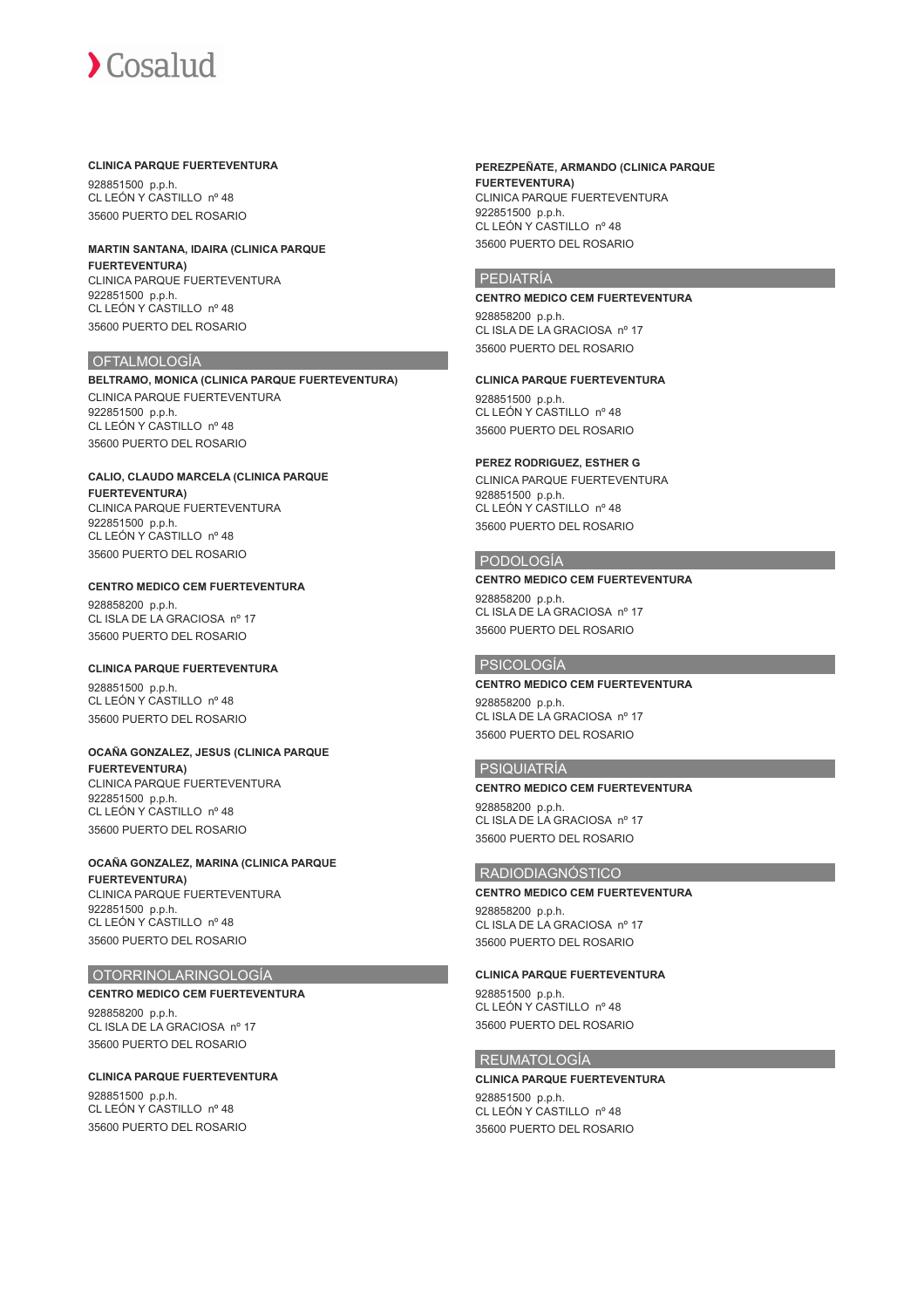

# **LOPEZ SANCHEZ, RUBEN (CLINICA PARQUE**

**FUERTEVENTURA)** CLINICA PARQUE FUERTEVENTURA 922851500 p.p.h. CL LEÓN Y CASTILLO nº 48 35600 PUERTO DEL ROSARIO

# TRATAMIENTO DEL DOLOR

## **CLINICA PARQUE FUERTEVENTURA**

928851500 p.p.h. CL LEÓN Y CASTILLO nº 48 35600 PUERTO DEL ROSARIO

# **FIZ, STEFANO (CLINICA PARQUE FUERTEVENTURA)**

CLINICA PARQUE FUERTEVENTURA 922851500 p.p.h. CL LEÓN Y CASTILLO nº 48 35600 PUERTO DEL ROSARIO

#### TRAUMATOLOGÍA Y CIRUGIA ORTOPÉDICA

#### **CENTRO MEDICO CEM FUERTEVENTURA**

928858200 p.p.h. CL ISLA DE LA GRACIOSA nº 17 35600 PUERTO DEL ROSARIO

# **CHIRINO CABRERA, AIRAN (CLINICA PARQUE**

**FUERTEVENTURA)** CLINICA PARQUE FUERTEVENTURA 922851500 p.p.h. CL LEÓN Y CASTILLO nº 48 35600 PUERTO DEL ROSARIO

# **CIONFRINI, EDUARDO (CLINICA PARQUE FUERTEVENTURA)**

CLINICA PARQUE FUERTEVENTURA 922851500 p.p.h. CL LEÓN Y CASTILLO nº 48 35600 PUERTO DEL ROSARIO

#### **CLINICA PARQUE FUERTEVENTURA**

928851500 p.p.h. CL LEÓN Y CASTILLO nº 48 35600 PUERTO DEL ROSARIO

# **DELGADO SABUCEDO, JOSE (CLINICA PARQUE**

**FUERTEVENTURA)** CLINICA PARQUE FUERTEVENTURA 922851500 p.p.h. CL LEÓN Y CASTILLO nº 48 35600 PUERTO DEL ROSARIO

# **ORTIZ ALCERAY, ANGEL (CLINICA PARQUE**

**FUERTEVENTURA)** CLINICA PARQUE FUERTEVENTURA 922851500 p.p.h. CL LEÓN Y CASTILLO nº 48 35600 PUERTO DEL ROSARIO

# **ROBLEDANO BELDA, VALENTIN (CLINICA PARQUE FUERTEVENTURA)**

CLINICA PARQUE FUERTEVENTURA 922851500 p.p.h. CL LEÓN Y CASTILLO nº 48 35600 PUERTO DEL ROSARIO

#### UROLOGÍA

#### **CENTRO MEDICO CEM FUERTEVENTURA**

928858200 p.p.h. CL ISLA DE LA GRACIOSA nº 17 35600 PUERTO DEL ROSARIO

### **CLINICA PARQUE FUERTEVENTURA**

928851500 p.p.h. CL LEÓN Y CASTILLO nº 48 35600 PUERTO DEL ROSARIO

#### **HERNANDEZ ZAGUIRRE, ANTERO (CLINICA PARQUE FUERTEVENTURA)** CLINICA PARQUE FUERTEVENTURA 922851500 p.p.h. CL LEÓN Y CASTILLO nº 48 35600 PUERTO DEL ROSARIO

# SAN AGUSTIN (SAN BARTOLOME DE TIRAJANA)

# ALERGOLOGÍA

**HOSPITEN CLINICA ROCA SAN AGUSTIN**

928769004 p.p.h. CL BUGANVILLA nº 1 35100 SAN AGUSTIN (SAN BARTOLOME DE TIRAJANA)

## ANÁLISIS CLÍNICOS

#### **HOSPITEN CLINICA ROCA SAN AGUSTIN**

928769004 p.p.h. CL BUGANVILLA nº 1 35100 SAN AGUSTIN (SAN BARTOLOME DE TIRAJANA)

# ANGIOLOGÍA Y CIRUGÍA VASCULAR

**HOSPITEN CLINICA ROCA SAN AGUSTIN** 928769004 p.p.h. CL BUGANVILLA nº 1 35100 SAN AGUSTIN (SAN BARTOLOME DE TIRAJANA)

# APARATO DIGESTIVO

#### **HOSPITEN CLINICA ROCA SAN AGUSTIN**

928769004 p.p.h. CL BUGANVILLA nº 1 35100 SAN AGUSTIN (SAN BARTOLOME DE TIRAJANA)

# CARDIOLOGÍA

#### **HOSPITEN CLINICA ROCA SAN AGUSTIN**

928769004 p.p.h. CL BUGANVILLA nº 1 35100 SAN AGUSTIN (SAN BARTOLOME DE TIRAJANA)

#### CIRUGÍA GENERAL Y DEL APARATO DIGESTIVO

# **HOSPITEN CLINICA ROCA SAN AGUSTIN**

928769004 p.p.h. CL BUGANVILLA nº 1 35100 SAN AGUSTIN (SAN BARTOLOME DE TIRAJANA)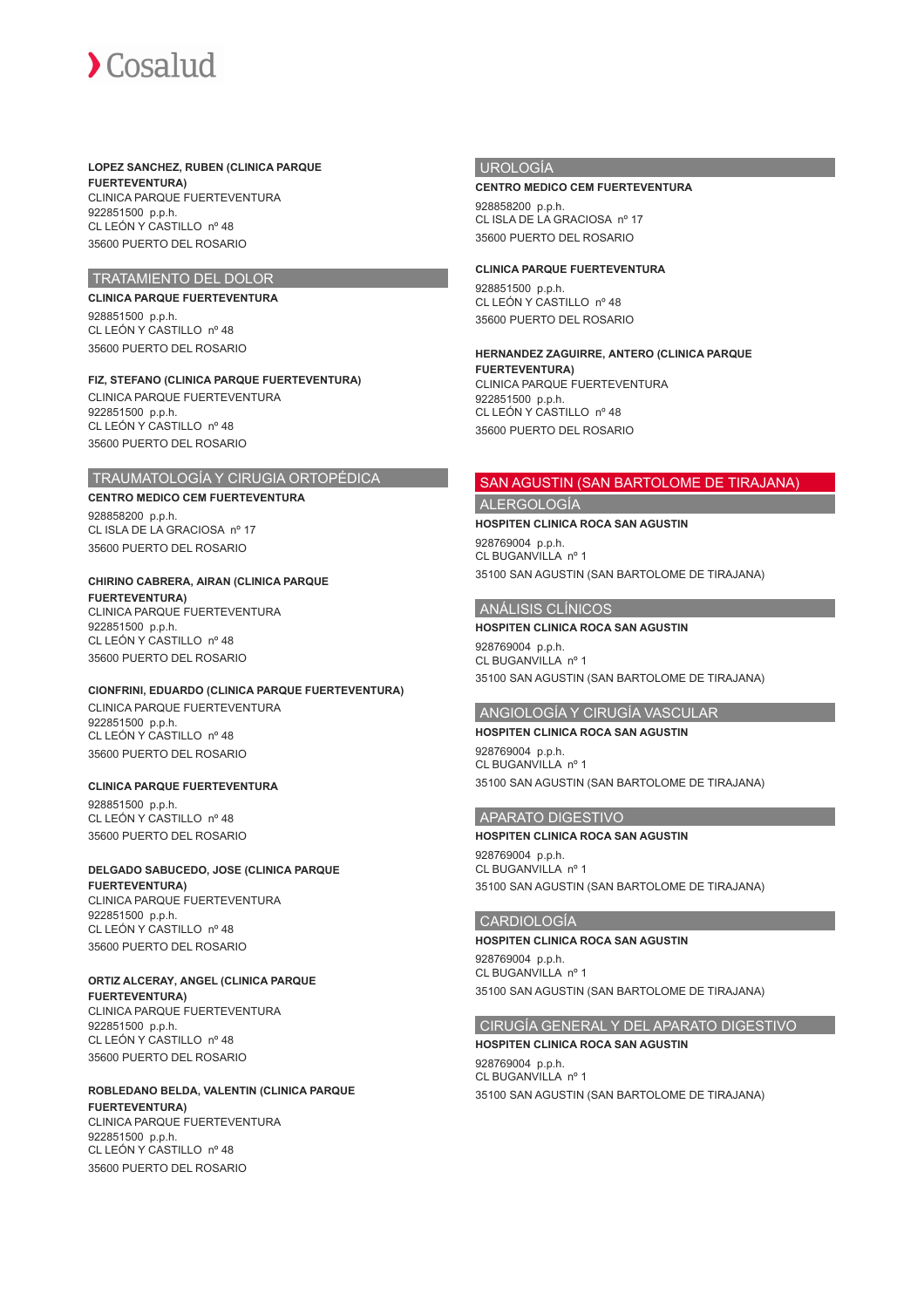

## CIRUGÍA MAXILOFACIAL

#### **HOSPITEN CLINICA ROCA SAN AGUSTIN**

928769004 p.p.h. CL BUGANVILLA nº 1 35100 SAN AGUSTIN (SAN BARTOLOME DE TIRAJANA)

# DERMATOLOGÍA

#### **HOSPITEN CLINICA ROCA SAN AGUSTIN**

928769004 p.p.h. CL BUGANVILLA nº 1 35100 SAN AGUSTIN (SAN BARTOLOME DE TIRAJANA)

#### ENFERMERÍA

#### **HOSPITEN CLINICA ROCA SAN AGUSTIN**

928769004 p.p.h. CL BUGANVILLA nº 1 35100 SAN AGUSTIN (SAN BARTOLOME DE TIRAJANA)

#### GINECOLOGÍA Y OBSTETRICIA

#### **HOSPITEN CLINICA ROCA SAN AGUSTIN**

928769004 p.p.h. CL BUGANVILLA nº 1 35100 SAN AGUSTIN (SAN BARTOLOME DE TIRAJANA)

### MEDICINA GENERAL

#### **HOSPITEN CLINICA ROCA SAN AGUSTIN** 928769004 p.p.h.

CL BUGANVILLA nº 1 35100 SAN AGUSTIN (SAN BARTOLOME DE TIRAJANA)

# MEDICINA INTERNA

# **HOSPITEN CLINICA ROCA SAN AGUSTIN**

928769004 p.p.h. CL BUGANVILLA nº 1 35100 SAN AGUSTIN (SAN BARTOLOME DE TIRAJANA)

## MEDICINA PREVENTIVA

**HOSPITEN CLINICA ROCA SAN AGUSTIN** 928769004 p.p.h. CL BUGANVILLA nº 1 35100 SAN AGUSTIN (SAN BARTOLOME DE TIRAJANA)

### NEFROLOGÍA

# **HOSPITEN CLINICA ROCA SAN AGUSTIN**

928769004 p.p.h. CL BUGANVILLA nº 1 35100 SAN AGUSTIN (SAN BARTOLOME DE TIRAJANA)

# **NEUMOLOGÍA**

#### **HOSPITEN CLINICA ROCA SAN AGUSTIN**

928769004 p.p.h. CL BUGANVILLA nº 1 35100 SAN AGUSTIN (SAN BARTOLOME DE TIRAJANA)

#### NEUROCIRUGÍA

#### **HOSPITEN CLINICA ROCA SAN AGUSTIN**

928769004 p.p.h. CL BUGANVILLA nº 1 35100 SAN AGUSTIN (SAN BARTOLOME DE TIRAJANA)

# NEUROLOGÍA

#### **HOSPITEN CLINICA ROCA SAN AGUSTIN**

928769004 p.p.h. CL BUGANVILLA nº 1 35100 SAN AGUSTIN (SAN BARTOLOME DE TIRAJANA)

## OFTALMOLOGÍA

#### **HOSPITEN CLINICA ROCA SAN AGUSTIN**

928769004 p.p.h. CL BUGANVILLA nº 1 35100 SAN AGUSTIN (SAN BARTOLOME DE TIRAJANA)

# OTORRINOLARINGOLOGÍA

**HOSPITEN CLINICA ROCA SAN AGUSTIN** 928769004 p.p.h. CL BUGANVILLA nº 1 35100 SAN AGUSTIN (SAN BARTOLOME DE TIRAJANA)

#### PEDIATRÍA

#### **HOSPITEN CLINICA ROCA SAN AGUSTIN** 928769004 p.p.h. CL BUGANVILLA nº 1 35100 SAN AGUSTIN (SAN BARTOLOME DE TIRAJANA)

# PSICOLOGÍA

#### **HOSPITEN CLINICA ROCA SAN AGUSTIN** 928769004 p.p.h. CL BUGANVILLA nº 1 35100 SAN AGUSTIN (SAN BARTOLOME DE TIRAJANA)

### PSIQUIATRÍA

**HOSPITEN CLINICA ROCA SAN AGUSTIN** 928769004 p.p.h. CL BUGANVILLA nº 1 35100 SAN AGUSTIN (SAN BARTOLOME DE TIRAJANA)

# RADIODIAGNÓSTICO

**HOSPITEN CLINICA ROCA SAN AGUSTIN** 928769004 p.p.h. CL BUGANVILLA nº 1 35100 SAN AGUSTIN (SAN BARTOLOME DE TIRAJANA)

# REUMATOLOGÍA

# **HOSPITEN CLINICA ROCA SAN AGUSTIN**

928769004 p.p.h. CL BUGANVILLA nº 1 35100 SAN AGUSTIN (SAN BARTOLOME DE TIRAJANA)

# TRAUMATOLOGÍA Y CIRUGIA ORTOPÉDICA

**HOSPITEN CLINICA ROCA SAN AGUSTIN** 928769004 p.p.h. CL BUGANVILLA nº 1 35100 SAN AGUSTIN (SAN BARTOLOME DE TIRAJANA)

# UROLOGÍA

#### **HOSPITEN CLINICA ROCA SAN AGUSTIN** 928769004 p.p.h. CL BUGANVILLA nº 1 35100 SAN AGUSTIN (SAN BARTOLOME DE TIRAJANA)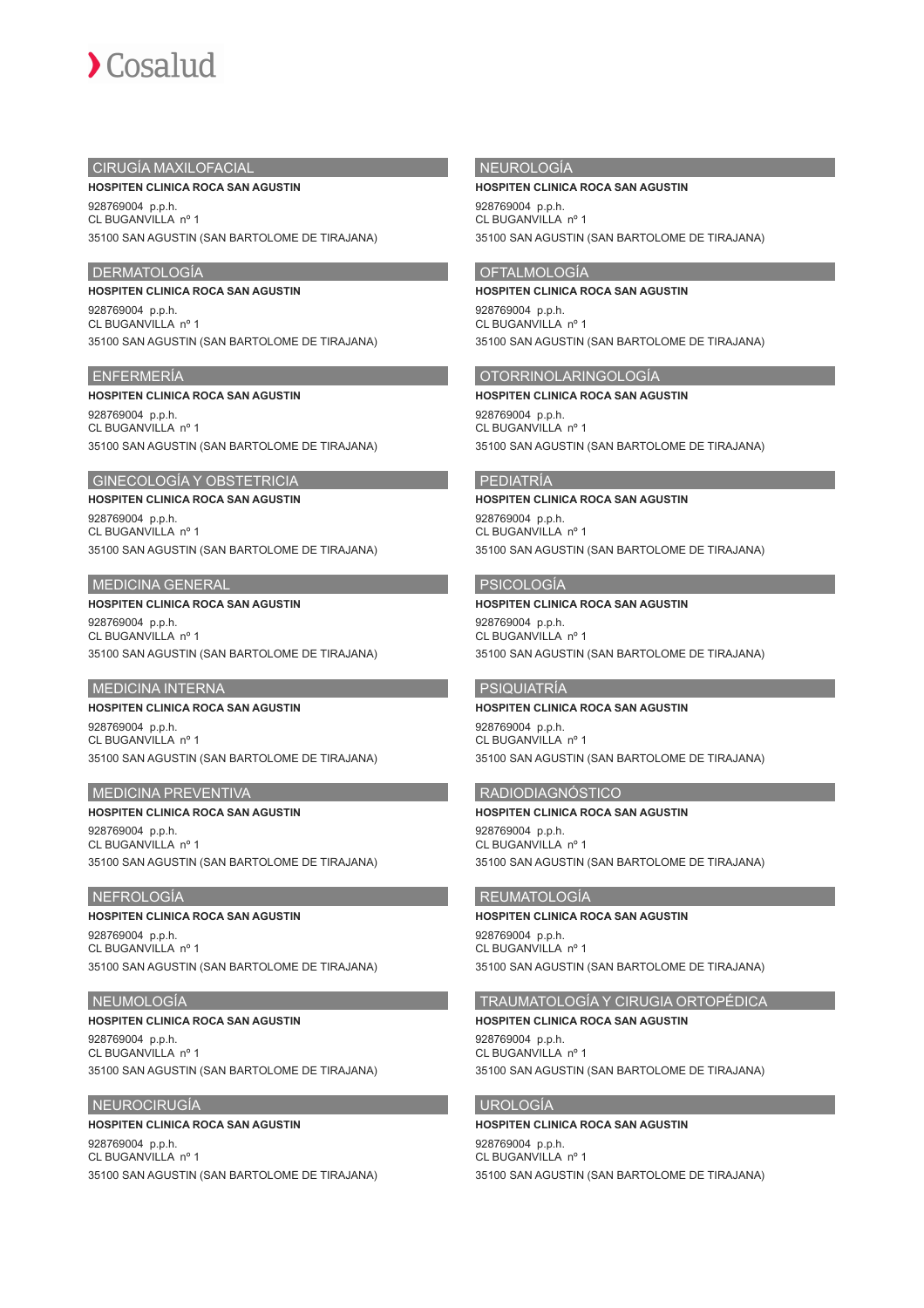### SAN BARTOLOME DE TIRAJANA

ANÁLISIS CLÍNICOS

**LABORATORIO GONZALEZ SANTIAGO (EURONORDIC)**

928771510 p.p.h. AV ESPAÑA nº 1 35100 SAN BARTOLOME DE TIRAJANA

# SAN CRISTOBAL DE LA LAGUNA

# FISIOTERAPIA

**CLINICA PLUSSANA**

922891275 p.p.h. CL VERDUGO Y MASSIEU nº 64 38320 SAN CRISTOBAL DE LA LAGUNA

#### REHABILITACIÓN

**CLINICA PLUSSANA** 922891275 p.p.h. CL VERDUGO Y MASSIEU nº 64 38320 SAN CRISTOBAL DE LA LAGUNA

# SANTA BRIGIDA

FISIOTERAPIA

#### **ICOT MONTEBELLO (CENTRO COMERCIAL TAFIRA)**

928351212 p.p.h. CL AGUSTÍN MILLARES CARLO nº 1 35310 SANTA BRIGIDA

# MEDICINA GENERAL

# **GOMERMEDI (SANTA BRIGIDA)**

928648315 p.p.h. CL REAL nº 9 35300 SANTA BRIGIDA

## PSICOLOGÍA

#### **GOMERMEDI (SANTA BRIGIDA)** 928648315 p.p.h. CL REAL nº 9

35300 SANTA BRIGIDA

## REHABILITACIÓN

**ICOT MONTEBELLO (CENTRO COMERCIAL TAFIRA)** 928351212 p.p.h. CL AGUSTÍN MILLARES CARLO nº 1 35310 SANTA BRIGIDA

#### SANTA LUCIA

# APARATO DIGESTIVO

**CENTRO MEDICO TREBOL** 928758555 p.p.h. AV UNIÓN nº 7 35110 SANTA LUCIA

### CARDIOLOGÍA

**CENTRO MEDICO TREBOL**

928758555 p.p.h. AV UNIÓN nº 7 35110 SANTA LUCIA

# ENFERMERÍA

**CENTRO MEDICO TREBOL**

928758555 p.p.h. AV UNIÓN nº 7 35110 SANTA LUCIA

# GINECOLOGÍA Y OBSTETRICIA

**CENTRO MEDICO TREBOL** 928758555 p.p.h. AV UNIÓN nº 7 35110 SANTA LUCIA

# MEDICINA GENERAL

#### **CENTRO MEDICO TREBOL**

928758555 p.p.h. AV UNIÓN nº 7 35110 SANTA LUCIA

# NEUMOLOGÍA

# **CENTRO MEDICO TREBOL** 928758555 p.p.h.

AV UNIÓN nº 7 35110 SANTA LUCIA

# RADIODIAGNÓSTICO

# **CENTRO MEDICO TREBOL** 928758555 p.p.h.

AV UNIÓN nº 7 35110 SANTA LUCIA

# REUMATOLOGÍA

**CENTRO MEDICO TREBOL** 928758555 p.p.h. AV UNIÓN nº 7 35110 SANTA LUCIA

# SANTA LUCIA DE TIRAJANA

### ALERGOLOGÍA

**CENTRO DE ESPECIALIDADES MEDICAS VECINDARIO**

928769004 p.p.h. AV CANARIAS nº 54 35110 SANTA LUCIA DE TIRAJANA

# **HOSPITAL SAN ROQUE VECINDARIO**

928404142 p.p.h. AV CANARIAS nº 131 35110 SANTA LUCIA DE TIRAJANA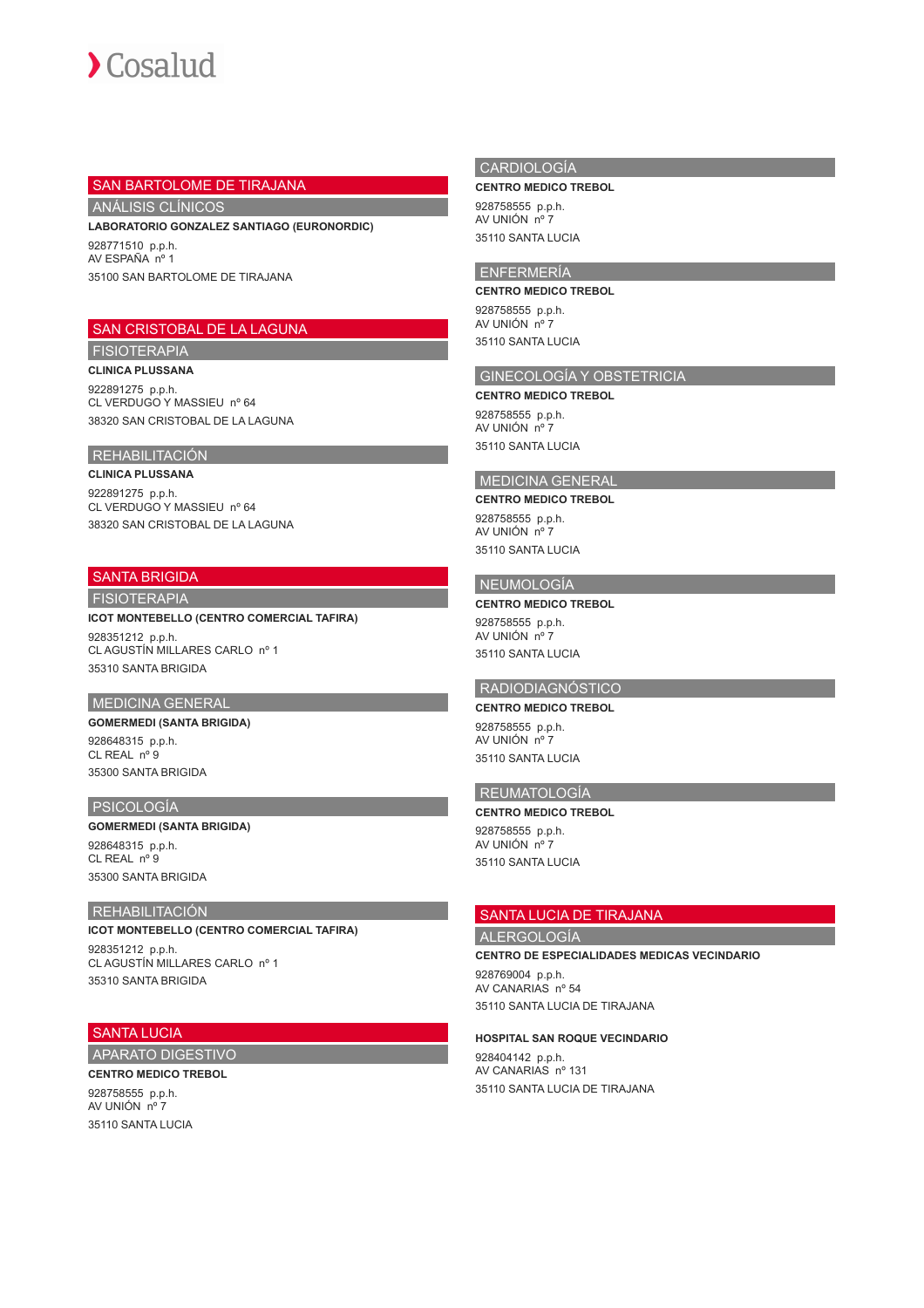# ANÁLISIS CLÍNICOS

#### **LABORATORIO FERNANDO MARTÍNEZ SEGURA**

928751819 p.p.h. AV CANARIAS nº 272 35110 SANTA LUCIA DE TIRAJANA Lunes a Viernes 06:30 - 11 t de 17 a 18 Sabados de 6:30 a 9:30

# ANATOMÍA PATOLÓGICA

**HOSPITAL SAN ROQUE VECINDARIO** 928404142 p.p.h. AV CANARIAS nº 131 35110 SANTA LUCIA DE TIRAJANA

# ANGIOLOGÍA Y CIRUGÍA VASCULAR

**CENTRO DE ESPECIALIDADES MEDICAS VECINDARIO** 928769004 p.p.h. AV CANARIAS nº 54

35110 SANTA LUCIA DE TIRAJANA **HOSPITAL SAN ROQUE VECINDARIO**

928404142 p.p.h. AV CANARIAS nº 131 35110 SANTA LUCIA DE TIRAJANA

#### APARATO DIGESTIVO

# **CENTRO DE ESPECIALIDADES MEDICAS VECINDARIO**

928769004 p.p.h. AV CANARIAS nº 54 35110 SANTA LUCIA DE TIRAJANA

### **HOSPITAL SAN ROQUE VECINDARIO** 928404142 p.p.h.

AV CANARIAS nº 131 35110 SANTA LUCIA DE TIRAJANA

# CARDIOLOGÍA

#### **CENTRO DE ESPECIALIDADES MEDICAS VECINDARIO**

928769004 p.p.h. AV CANARIAS nº 54 35110 SANTA LUCIA DE TIRAJANA

### **HOSPITAL SAN ROQUE VECINDARIO**

928404142 p.p.h. AV CANARIAS nº 131 35110 SANTA LUCIA DE TIRAJANA

# CIRUGÍA GENERAL Y DEL APARATO DIGESTIVO

# **CENTRO DE ESPECIALIDADES MEDICAS VECINDARIO**

928769004 p.p.h. AV CANARIAS nº 54 35110 SANTA LUCIA DE TIRAJANA

#### **HOSPITAL SAN ROQUE VECINDARIO**

928404142 p.p.h. AV CANARIAS nº 131 35110 SANTA LUCIA DE TIRAJANA

### CIRUGÍA MAXILOFACIAL

#### **CENTRO DE ESPECIALIDADES MEDICAS VECINDARIO**

928769004 p.p.h. AV CANARIAS nº 54 35110 SANTA LUCIA DE TIRAJANA

### CIRUGÍA PLÁSTICA Y REPARADORA

# **CENTRO DE ESPECIALIDADES MEDICAS VECINDARIO**

928769004 p.p.h. AV CANARIAS nº 54 35110 SANTA LUCIA DE TIRAJANA

# DERMATOLOGÍA

#### **CENTRO DE ESPECIALIDADES MEDICAS VECINDARIO**

928769004 p.p.h. AV CANARIAS nº 54 35110 SANTA LUCIA DE TIRAJANA

#### **HOSPITAL SAN ROQUE VECINDARIO**

928404142 p.p.h. AV CANARIAS nº 131 35110 SANTA LUCIA DE TIRAJANA

#### ENDOCRINOLOGÍA

# **HOSPITAL SAN ROQUE VECINDARIO**

928404142 p.p.h. AV CANARIAS nº 131 35110 SANTA LUCIA DE TIRAJANA

# ENFERMERÍA

#### **CENTRO DE ESPECIALIDADES MEDICAS VECINDARIO** 928769004 p.p.h. AV CANARIAS nº 54 35110 SANTA LUCIA DE TIRAJANA

# **FISIOTERAPIA**

# **CENTRO DE ESPECIALIDADES MEDICAS VECINDARIO** 928769004 p.p.h. AV CANARIAS nº 54 35110 SANTA LUCIA DE TIRAJANA

#### GINECOLOGÍA Y OBSTETRICIA

**CENTRO DE ESPECIALIDADES MEDICAS VECINDARIO** 928769004 p.p.h. AV CANARIAS nº 54

35110 SANTA LUCIA DE TIRAJANA

### **HOSPITAL SAN ROQUE VECINDARIO**

928404142 p.p.h. AV CANARIAS nº 131 35110 SANTA LUCIA DE TIRAJANA

# LOGOFONIATRÍA

**CENTRO DE ESPECIALIDADES MEDICAS VECINDARIO** 928769004 p.p.h. AV CANARIAS nº 54 35110 SANTA LUCIA DE TIRAJANA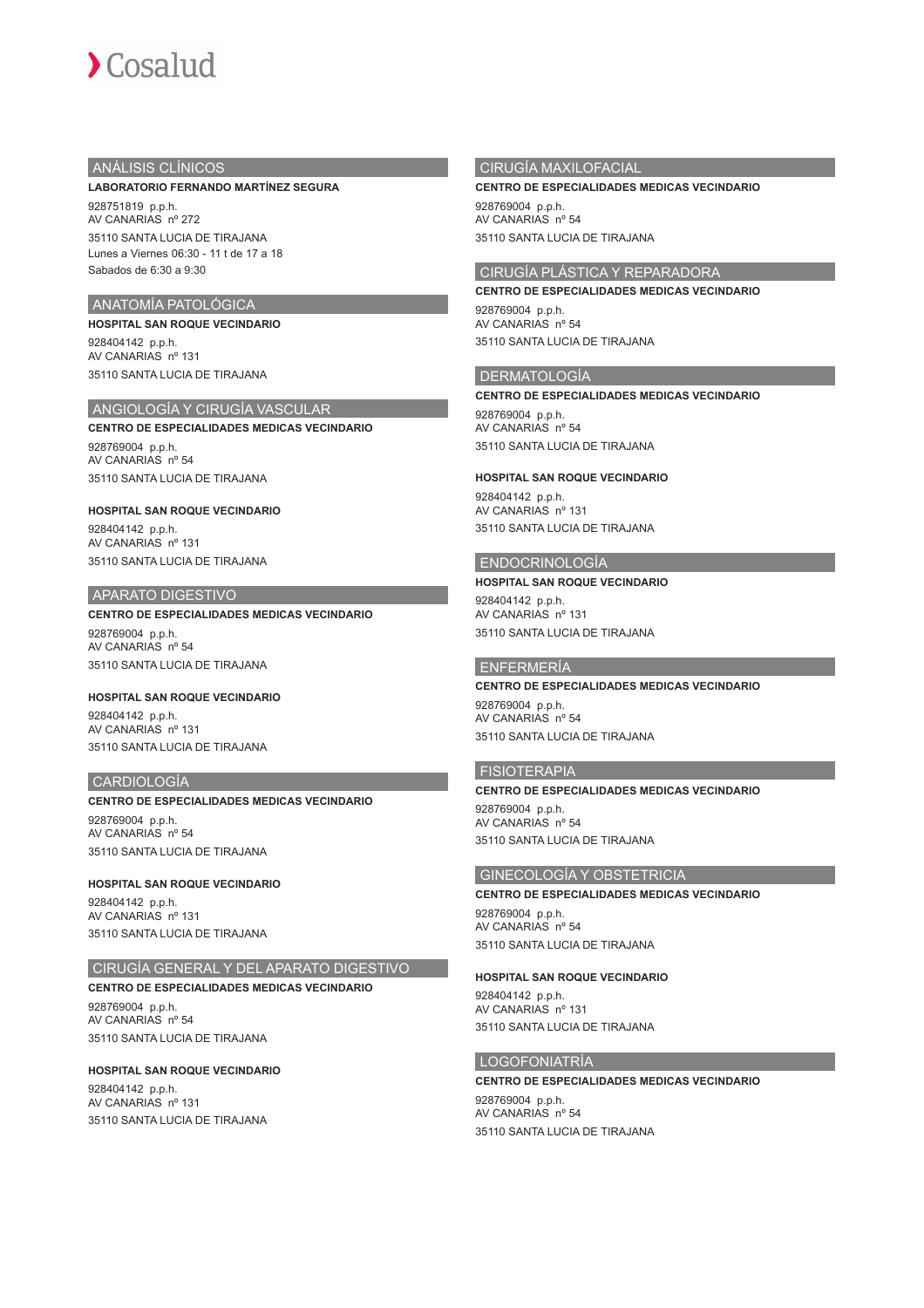# MEDICINA GENERAL

#### **CENTRO DE ESPECIALIDADES MEDICAS VECINDARIO**

928769004 p.p.h. AV CANARIAS nº 54 35110 SANTA LUCIA DE TIRAJANA

**HOSPITAL SAN ROQUE VECINDARIO** 928404142 p.p.h. AV CANARIAS nº 131 35110 SANTA LUCIA DE TIRAJANA

## MEDICINA INTERNA

#### **CENTRO DE ESPECIALIDADES MEDICAS VECINDARIO**

928769004 p.p.h. AV CANARIAS nº 54 35110 SANTA LUCIA DE TIRAJANA

#### MEDICINA PREVENTIVA

**CENTRO DE ESPECIALIDADES MEDICAS VECINDARIO**

928769004 p.p.h. AV CANARIAS nº 54 35110 SANTA LUCIA DE TIRAJANA

#### NEFROLOGÍA

# **CENTRO DE ESPECIALIDADES MEDICAS VECINDARIO**

928769004 p.p.h. AV CANARIAS nº 54 35110 SANTA LUCIA DE TIRAJANA

#### NEUMOLOGÍA

**CENTRO DE ESPECIALIDADES MEDICAS VECINDARIO** 928769004 p.p.h. AV CANARIAS nº 54 35110 SANTA LUCIA DE TIRAJANA

### NEUROCIRUGÍA

**CENTRO DE ESPECIALIDADES MEDICAS VECINDARIO** 928769004 p.p.h. AV CANARIAS nº 54 35110 SANTA LUCIA DE TIRAJANA

#### NEUROLOGÍA

**CENTRO DE ESPECIALIDADES MEDICAS VECINDARIO** 928769004 p.p.h. AV CANARIAS nº 54 35110 SANTA LUCIA DE TIRAJANA

**HOSPITAL SAN ROQUE VECINDARIO** 928404142 p.p.h. AV CANARIAS nº 131

35110 SANTA LUCIA DE TIRAJANA

# **OFTALMOLOGÍA**

#### **HOSPITAL SAN ROQUE VECINDARIO**

928404142 p.p.h. AV CANARIAS nº 131 35110 SANTA LUCIA DE TIRAJANA

# OTORRINOLARINGOLOGÍA

#### **CENTRO DE ESPECIALIDADES MEDICAS VECINDARIO**

928769004 p.p.h. AV CANARIAS nº 54 35110 SANTA LUCIA DE TIRAJANA

**HOSPITAL SAN ROQUE VECINDARIO**

928404142 p.p.h. AV CANARIAS nº 131 35110 SANTA LUCIA DE TIRAJANA

#### PEDIATRÍA

**CENTRO DE ESPECIALIDADES MEDICAS VECINDARIO** 928769004 p.p.h.

AV CANARIAS nº 54 35110 SANTA LUCIA DE TIRAJANA

#### PSICOLOGÍA

#### **CENTRO DE ESPECIALIDADES MEDICAS VECINDARIO**

928769004 p.p.h. AV CANARIAS nº 54 35110 SANTA LUCIA DE TIRAJANA

#### **HOSPITAL SAN ROQUE VECINDARIO**

928404142 p.p.h. AV CANARIAS nº 131 35110 SANTA LUCIA DE TIRAJANA

# PSIQUIATRÍA

# **CENTRO DE ESPECIALIDADES MEDICAS VECINDARIO**

928769004 p.p.h. AV CANARIAS nº 54 35110 SANTA LUCIA DE TIRAJANA

#### RADIODIAGNÓSTICO

# **CENTRO DE ESPECIALIDADES MEDICAS VECINDARIO** 928769004 p.p.h.

AV CANARIAS nº 54 35110 SANTA LUCIA DE TIRAJANA

#### **HOSPITAL SAN ROQUE VECINDARIO**

928404142 p.p.h. AV CANARIAS nº 131 35110 SANTA LUCIA DE TIRAJANA

#### REHABILITACIÓN

**CENTRO DE ESPECIALIDADES MEDICAS VECINDARIO** 928769004 p.p.h. AV CANARIAS nº 54 35110 SANTA LUCIA DE TIRAJANA

### REUMATOLOGÍA

**CENTRO DE ESPECIALIDADES MEDICAS VECINDARIO** 928769004 p.p.h. AV CANARIAS nº 54 35110 SANTA LUCIA DE TIRAJANA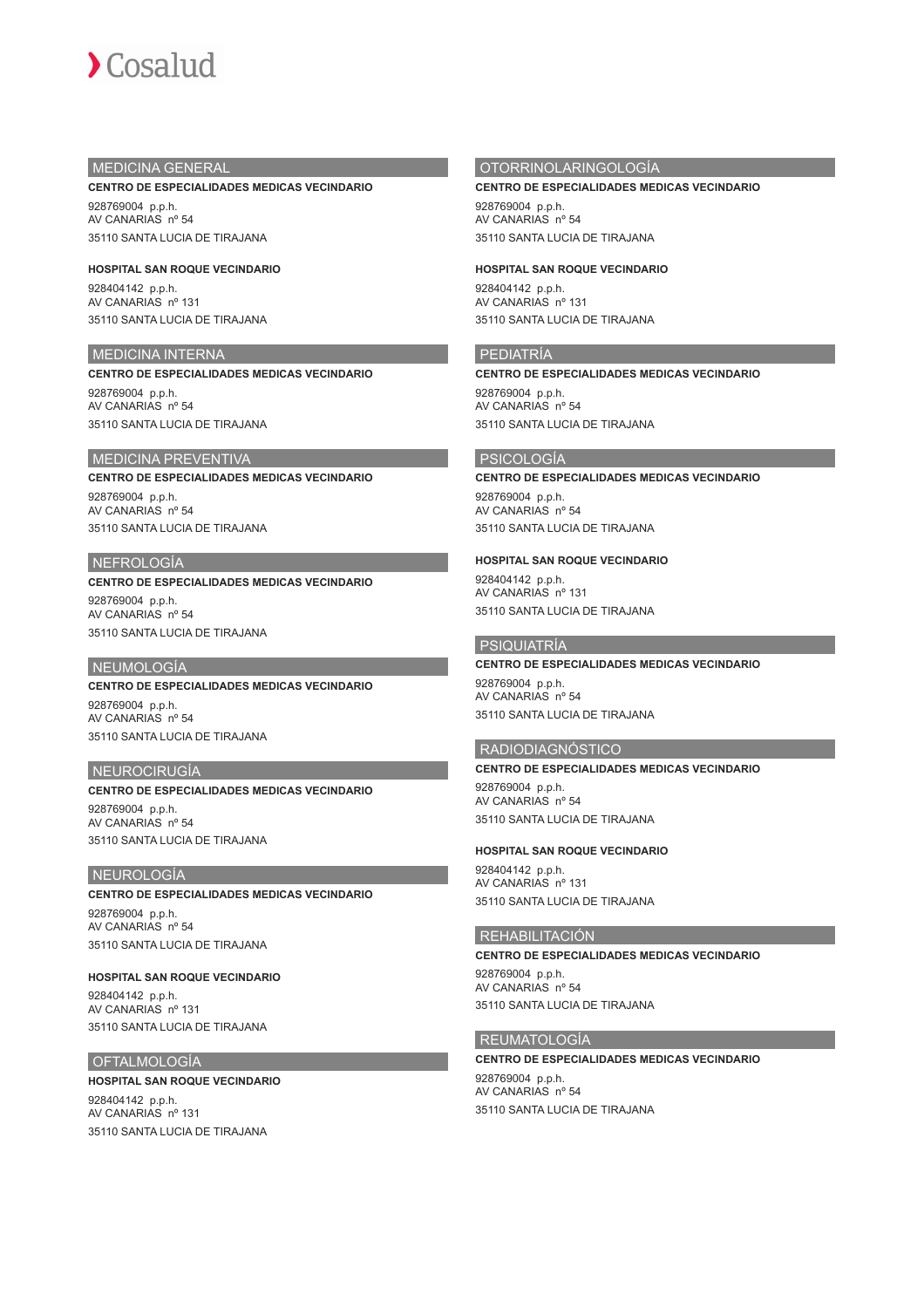

## TRAUMATOLOGÍA Y CIRUGIA ORTOPÉDICA

**CENTRO DE ESPECIALIDADES MEDICAS VECINDARIO**

928769004 p.p.h. AV CANARIAS nº 54 35110 SANTA LUCIA DE TIRAJANA

**HOSPITAL SAN ROQUE VECINDARIO** 928404142 p.p.h. AV CANARIAS nº 131 35110 SANTA LUCIA DE TIRAJANA

## UROLOGÍA

**CENTRO DE ESPECIALIDADES MEDICAS VECINDARIO**

928769004 p.p.h. AV CANARIAS nº 54 35110 SANTA LUCIA DE TIRAJANA

#### **HOSPITAL SAN ROQUE VECINDARIO**

928404142 p.p.h. AV CANARIAS nº 131 35110 SANTA LUCIA DE TIRAJANA

# TAFIRA

ANÁLISIS CLÍNICOS

**MEGALAB. (PE TARIFA ALTA)** 928430113 p.p.h. CR CENTRO nº 58 35015 TAFIRA

# **TAMARACEITE**

ENFERMERÍA

**RECONOCIMIENTOS MEDICOS TAMARACEITE** 928677473 p.p.h. CR GENERAL A TAMARACEITE nº 142 35018 TAMARACEITE

# MEDICINA GENERAL

**RECONOCIMIENTOS MEDICOS TAMARACEITE** 928677473 p.p.h. CR GENERAL A TAMARACEITE nº 142 35018 TAMARACEITE

## PSICOLOGÍA

**RECONOCIMIENTOS MEDICOS TAMARACEITE** 928677473 p.p.h. CR GENERAL A TAMARACEITE nº 142 35018 TAMARACEITE

# **TELDE**

ALERGOLOGÍA

**ARASALUD CENTRO MEDICO INTEGRAL**

928702362 p.p.h. CL SECUNDINO DELGADO nº 30 35200 TELDE

#### **CENTRO MEDICO FINLAY**

928682577 p.p.h. CL GOFIONES nº 1 35200 TELDE

# ANÁLISIS CLÍNICOS

**LABORATORIO DE ANALISIS JUAN FRANCISCO GARCIA** 928690182 p.p.h. CL POETA FERNANDO GONZÁLEZ nº 9 35200 TELDE

**LABORATORIO GONZALEZ SANTIAGO (CENTRO MEDICO FINLAY)** 928682577 p.p.h.

CL GOFIONES nº 3 35200 TELDE

#### **LABORATORIO JUAN FRANCISCO GARCIA FRANCO**

928690182 p.p.h. CL POETA FERNANDO GONZÁLEZ nº 9 Piso: BJ 35200 TELDE Lunes a Viernes 07:30 - 13:00 y de 17 a 19 Sábados 08:00 - 12:00

# ANGIOLOGÍA Y CIRUGÍA VASCULAR

**CENTRO MEDICO FINLAY**

928682577 p.p.h. CL GOFIONES nº 1 35200 TELDE

# APARATO DIGESTIVO

**CENTRO MEDICO FINLAY** 928682577 p.p.h. CL GOFIONES nº 1 35200 TELDE

#### CARDIOLOGÍA

**CENTRO MEDICO FINLAY** 928682577 p.p.h. CL GOFIONES nº 1 35200 TELDE

# CIRUGÍA GENERAL Y DEL APARATO DIGESTIVO

**CENTRO MEDICO FINLAY** 928682577 p.p.h. CL GOFIONES nº 1 35200 TELDE

## DERMATOLOGÍA

**CENTRO MEDICO FINLAY** 928682577 p.p.h. CL GOFIONES nº 1 35200 TELDE

#### ENFERMERÍA

# **ARASALUD CENTRO MEDICO INTEGRAL** 928702362 p.p.h. CL SECUNDINO DELGADO nº 30

35200 TELDE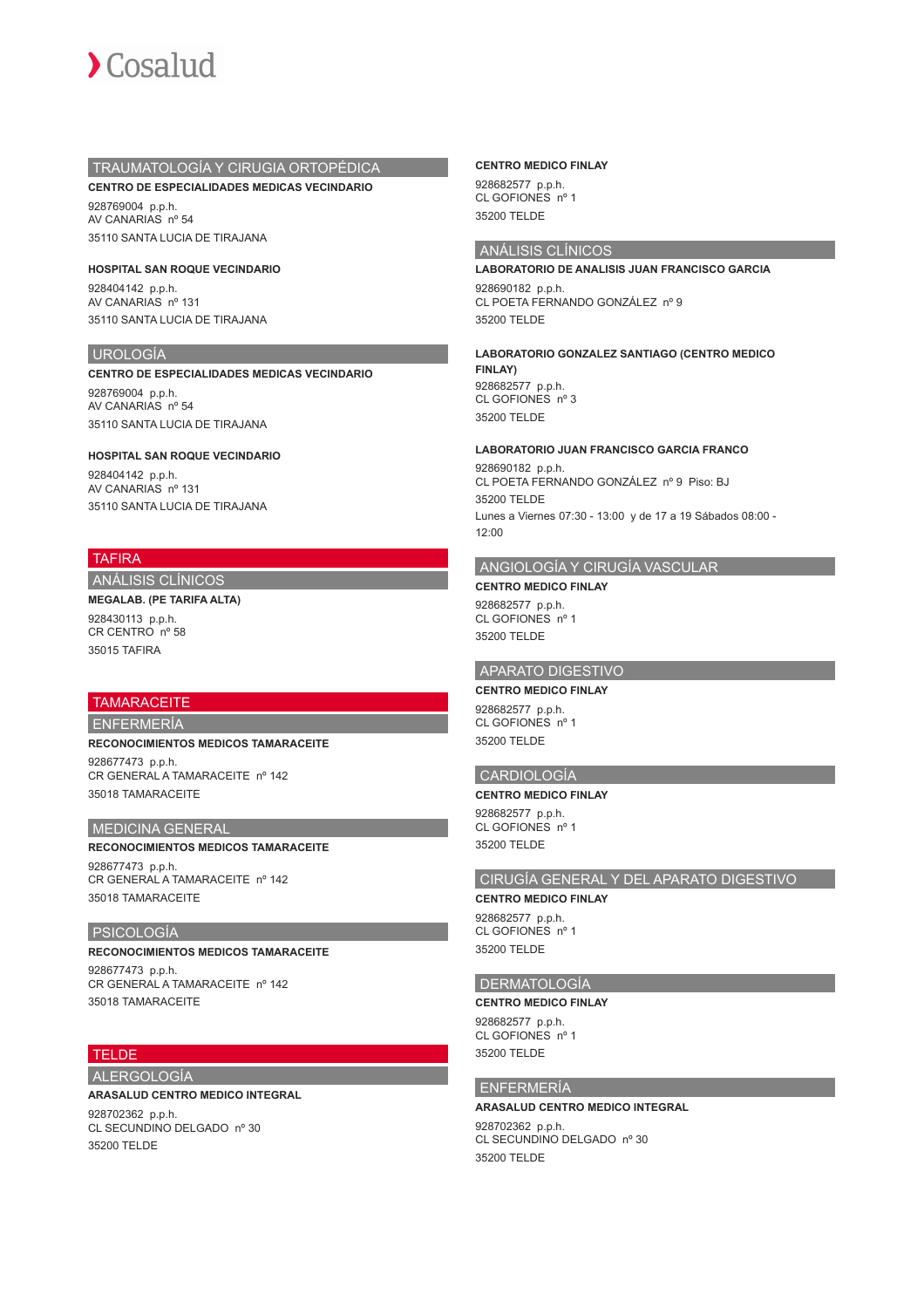# $\sum$  Cosalud

#### **CENTRO MEDICO FINLAY**

928682577 p.p.h. CL GOFIONES nº 1 35200 TELDE

# FISIOTERAPIA

**HOSPITAL ICOT CIUDAD DE TELDE** 928707555 p.p.h.

CL MR. BLISSE nº S/N 35212 TELDE

# **ICOT ARNAO TELDE**

928704044 p.p.h. CL ROQUE nº 63 35200 TELDE

# GINECOLOGÍA Y OBSTETRICIA

**ARASALUD CENTRO MEDICO INTEGRAL** 928702362 p.p.h. CL SECUNDINO DELGADO nº 30 35200 TELDE

# **BRITO CASTRO, JUAN DIEGO**

928695858 p.p.h. CL POETA FERNANDO GONZÁLEZ nº 19 Piso: 02 35200 TELDE

## **CENTRO MEDICO FINLAY**

928682577 p.p.h. CL GOFIONES nº 1 35200 TELDE

# LOGOFONIATRÍA

**ICOT ARNAO TELDE** 928704044 p.p.h. CL ROQUE nº 63 35200 TELDE

# MEDICINA GENERAL

#### **ARASALUD CENTRO MEDICO INTEGRAL**

928702362 p.p.h. CL SECUNDINO DELGADO nº 30 35200 TELDE

#### **CENTRO MEDICO FINLAY**

928682577 p.p.h. CL GOFIONES nº 1 35200 TELDE

# **GOMERMEDI (TELDE)**

928698114 p.p.h. CL JAIME BALMES nº 5 35200 TELDE

# MEDICINA INTERNA

# **HOSPITAL ICOT CIUDAD DE TELDE**

928707555 p.p.h. CL MR. BLISSE nº S/N 35212 TELDE

## NEFROLOGÍA

#### **CENTRO MEDICO FINLAY**

928682577 p.p.h. CL GOFIONES nº 1 35200 TELDE

# **NEUMOLOGÍA**

#### **ARASALUD CENTRO MEDICO INTEGRAL**

928702362 p.p.h. CL SECUNDINO DELGADO nº 30 35200 TELDE

#### **CENTRO MEDICO FINLAY**

928682577 p.p.h. CL GOFIONES nº 1 35200 TELDE

#### NEUROCIRUGÍA

#### **CENTRO MEDICO FINLAY**

928682577 p.p.h. CL GOFIONES nº 1 35200 TELDE

#### NEUROLOGÍA

#### **CENTRO MEDICO FINLAY**

928682577 p.p.h. CL GOFIONES nº 1 35200 TELDE

#### **HOSPITAL ICOT CIUDAD DE TELDE**

928707555 p.p.h. CL MR. BLISSE nº S/N 35212 TELDE

### PEDIATRÍA

#### **ARASALUD CENTRO MEDICO INTEGRAL**

928702362 p.p.h. CL SECUNDINO DELGADO nº 30 35200 TELDE

#### **CENTRO MEDICO FINLAY**

928682577 p.p.h. CL GOFIONES nº 1 35200 TELDE

#### PODOLOGÍA

**CENTRO MEDICO FINLAY** 928682577 p.p.h. CL GOFIONES nº 1 35200 TELDE

#### PSICOLOGÍA

**CENTRO MEDICO FINLAY** 928682577 p.p.h. CL GOFIONES nº 1 35200 TELDE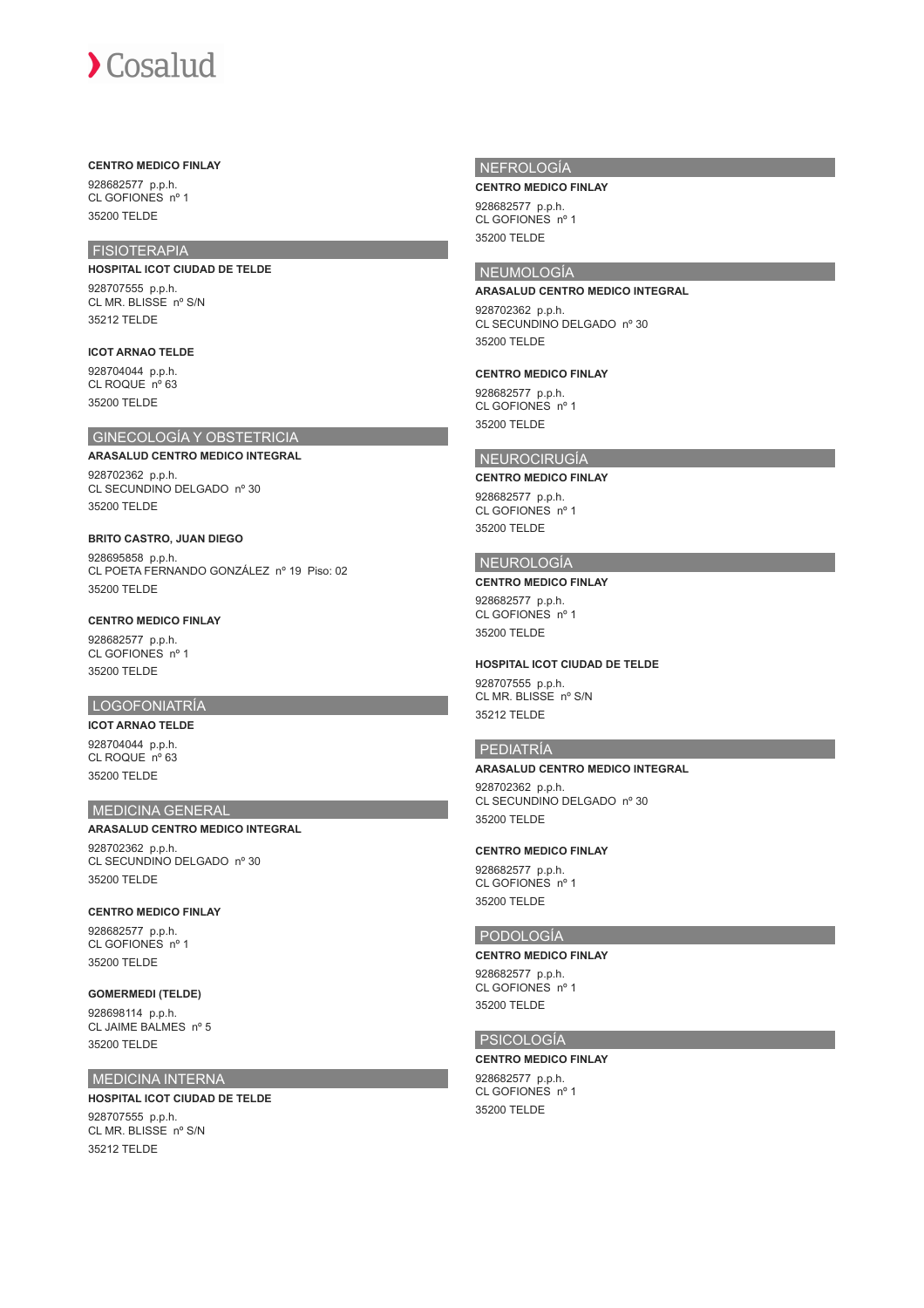#### **GOMERMEDI (TELDE)**

928698114 p.p.h. CL JAIME BALMES nº 5 35200 TELDE

# PSIQUIATRÍA

**CENTRO MEDICO FINLAY** 928682577 p.p.h.

CL GOFIONES nº 1 35200 TELDE

# RADIODIAGNÓSTICO

**ARASALUD CENTRO MEDICO INTEGRAL** 928702362 p.p.h. CL SECUNDINO DELGADO nº 30 35200 TELDE

## **CENTRO MEDICO FINLAY**

928682577 p.p.h. CL GOFIONES nº 1 35200 TELDE

# **CLINICA ARNAO TELDE**

928704013 p.p.h. CL LICENCIADO GILBERTO MONZÓN MAYOR nº 1 Piso: BJ Puerta: A 35200 TELDE

## **HOSPITAL ICOT CIUDAD DE TELDE**

928707555 p.p.h. CL MR. BLISSE nº S/N 35212 TELDE

# REHABILITACIÓN

#### **HOSPITAL ICOT CIUDAD DE TELDE**

928707555 p.p.h. CL MR. BLISSE nº S/N 35212 TELDE

# **ICOT ARNAO TELDE**

928704044 p.p.h. CL ROQUE nº 63 35200 TELDE

# TRAUMATOLOGÍA Y CIRUGIA ORTOPÉDICA

# **CENTRO MEDICO FINLAY**

928682577 p.p.h. CL GOFIONES nº 1 35200 TELDE

# **HOSPITAL ICOT CIUDAD DE TELDE**

928707555 p.p.h. CL MR. BLISSE nº S/N 35212 TELDE

# UROLOGÍA

#### **CENTRO MEDICO FINLAY** 928682577 p.p.h. CL GOFIONES nº 1 35200 TELDE

# VECINDARIO

# ANÁLISIS CLÍNICOS

#### **LABORATORIO GONZALEZ SANTIAGO (VECINDIARIO)**

928794389 p.p.h. AV CANARIAS nº 11 35110 VECINDARIO

#### **MARTINEZ SEGURA, FERNANDO**

928751819 p.p.h. AV CANARIAS nº 272 35110 VECINDARIO

### APARATO DIGESTIVO

#### **PEREZ BAEZ, GILBERT (CONSULTA MEDICA SAN RAFAEL)**

928149187 p.p.h. CL ALFREDO CALDERÓN nº 52 35110 VECINDARIO

#### CARDIOLOGÍA

**PEREZ BAEZ, GILBERT (CONSULTA MEDICA SAN RAFAEL)** 928149187 p.p.h. CL ALFREDO CALDERÓN nº 52 35110 VECINDARIO

# CIRUGÍA GENERAL Y DEL APARATO DIGESTIVO

**CLINICA ISLA DEL SOL** 928754040 p.p.h. CL FAGAGESTO nº 10 35110 VECINDARIO

#### **PEREZ BAEZ, GILBERT (CONSULTA MEDICA SAN RAFAEL)**

928149187 p.p.h. CL ALFREDO CALDERÓN nº 52 35110 VECINDARIO

## ENFERMERÍA

**CLINICA ISLA DEL SOL** 928754040 p.p.h. CL FAGAGESTO nº 10 35110 VECINDARIO

#### **PEREZ BAEZ, GILBERT (CONSULTA MEDICA SAN RAFAEL)**

928149187 p.p.h. CL ALFREDO CALDERÓN nº 52 35110 VECINDARIO

# FISIOTERAPIA

#### **ICOT POLICLINICO VECINDARIO**

928757273 p.p.h. CL SEGOVIA nº 79 35110 VECINDARIO

# **PEREZ BAEZ, GILBERT (CONSULTA MEDICA SAN RAFAEL)**

928149187 p.p.h. CL ALFREDO CALDERÓN nº 52 35110 VECINDARIO